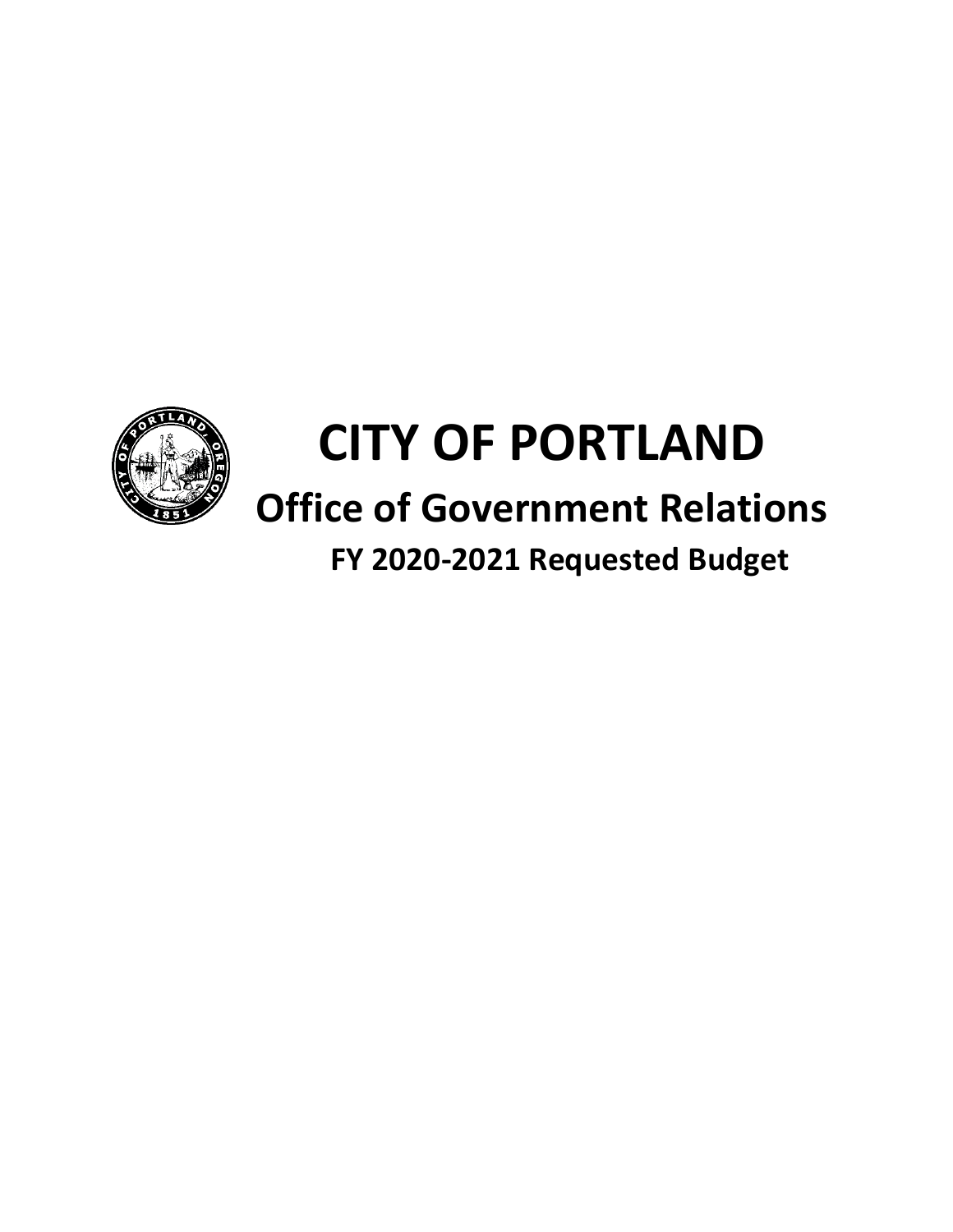[Page left intentionally blank.]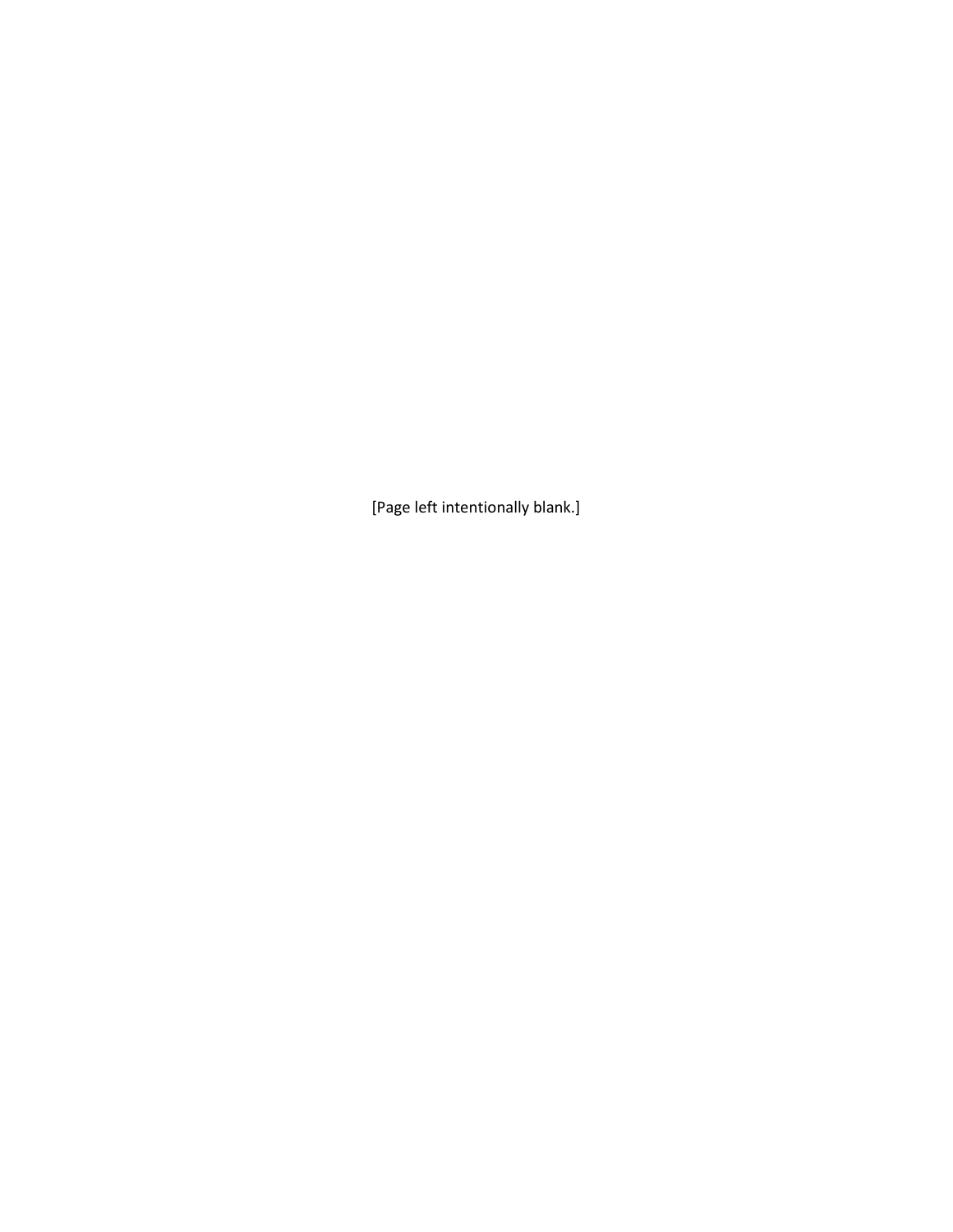

#### Office of Mayor Ted Wheeler City of Portland

DATE: January 29, 2020

TO: Commissioner Amanda Fritz Commissioner Jo Ann Hardesty **Commissioner Chloe Eudaly** Auditor Mary Hull Caballero

RE: Office of Government Relations FY 2020-21 Requested Budget

Attached is the Office of Government Relations FY 2020-21 Requested Budget.

The Requested Budget is the result of a process that included a detailed review and subsequent input and recommendations from the Government Relations Budget Advisory Committee. The proposal aligns with the office's Five-year Strategic Plan and the Bureau Racial Equity Plan, and prioritizes resources essential to continuing the core services provided to the City. The Requested Budget includes a Tribal Relations Program Enhancement Decision Package.

Please contact the Office of Government Relations if you have any questions.

Thank you for your consideration.

Mayor Ted Wheeler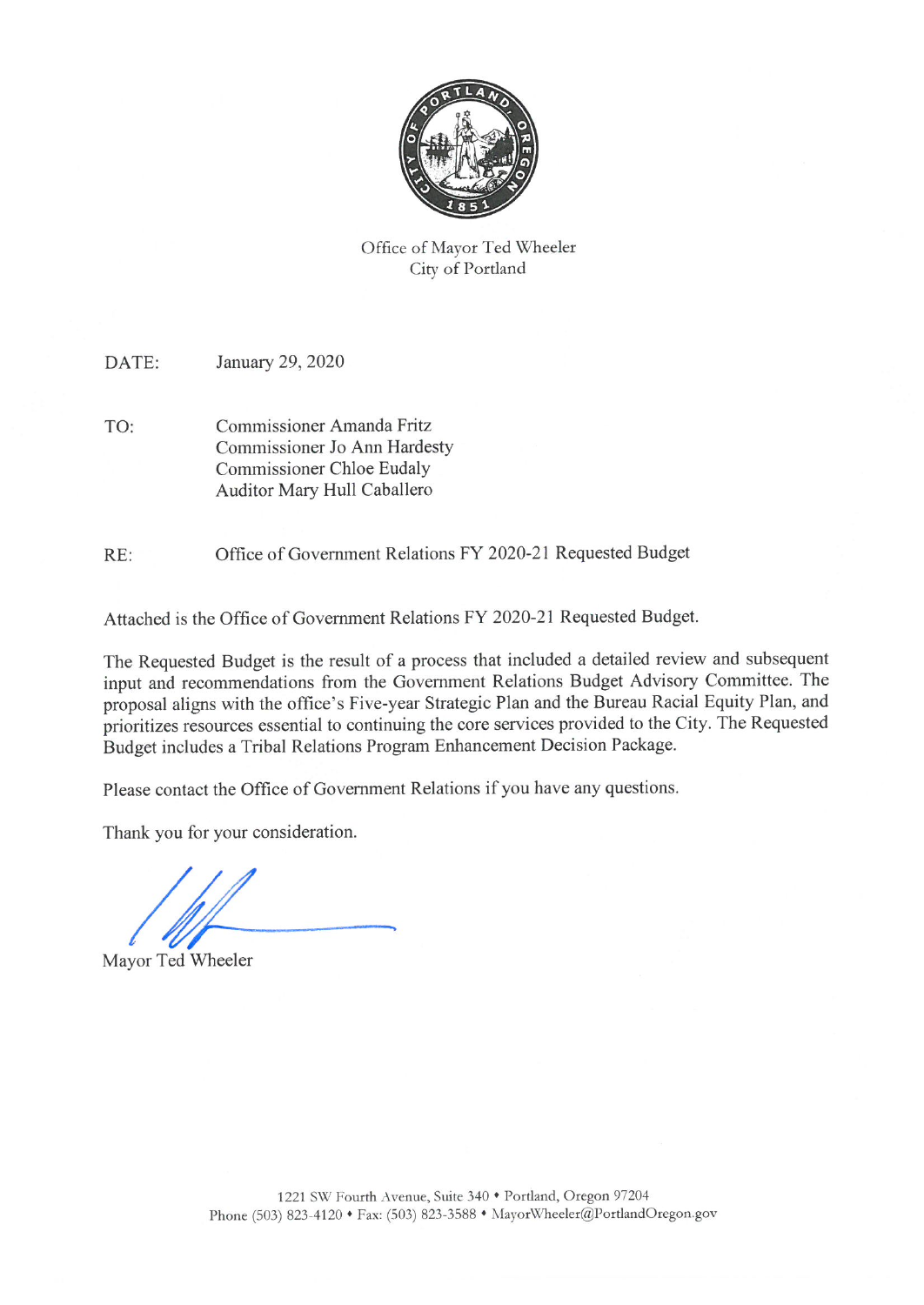

CITY OF

# **PORTLAND, OREGON**

GOVERNMENT RELATIONS

**Elizabeth Edwards, Director** 1221 S.W. Fourth Ave., Room 410 Portland, OR 97204 (503) 823-4130 Fax: (503) 823-3014

DATE: January 29, 2020

- TO: Mayor Ted Wheeler Commissioner Amanda Fritz Commissioner Jo Ann Hardesty Commissioner Chloe Eudaly Auditor Mary Hull Caballero
- FROM: Budget Advisory Committee for the Office of Government Relations (Stacy Cowan, Susan Dietz, Chido Dhliwayo, Elizabeth Edwards, Rachael Wiggins Emory, Daniel Eisenbeis, Laura John, Moof Mayeda, David Salerno Owens, and Nils Tillstrom)
- RE: Recommendations for Government Relations FY 2020-21 Requested Budget

The Office of Government Relations Budget Advisory Committee (BAC) is comprised of three community members, including two who served on the BAC for FY 2019-20 budget development, as well as Government Relations program managers. Community participants represent a crosssection of perspectives with varied experiences in civic engagement, including a software engineer, director of equity and education professional, and government relations professional.

The BAC met this month to discuss Government Relations' draft program offers and decision package. The BAC discussed the Mayor's budget priorities, as well as the equity implications of the base budget and how the decision package will advance the achievement of equity in the community, City, and office. The BAC supports the Government Relations proposal for five program offers of State, Federal, International, Tribal and Regional Relations, with administrative costs and functions disbursed evenly across the programs, and also supports approval of the decision package to bolster the Tribal Relations program.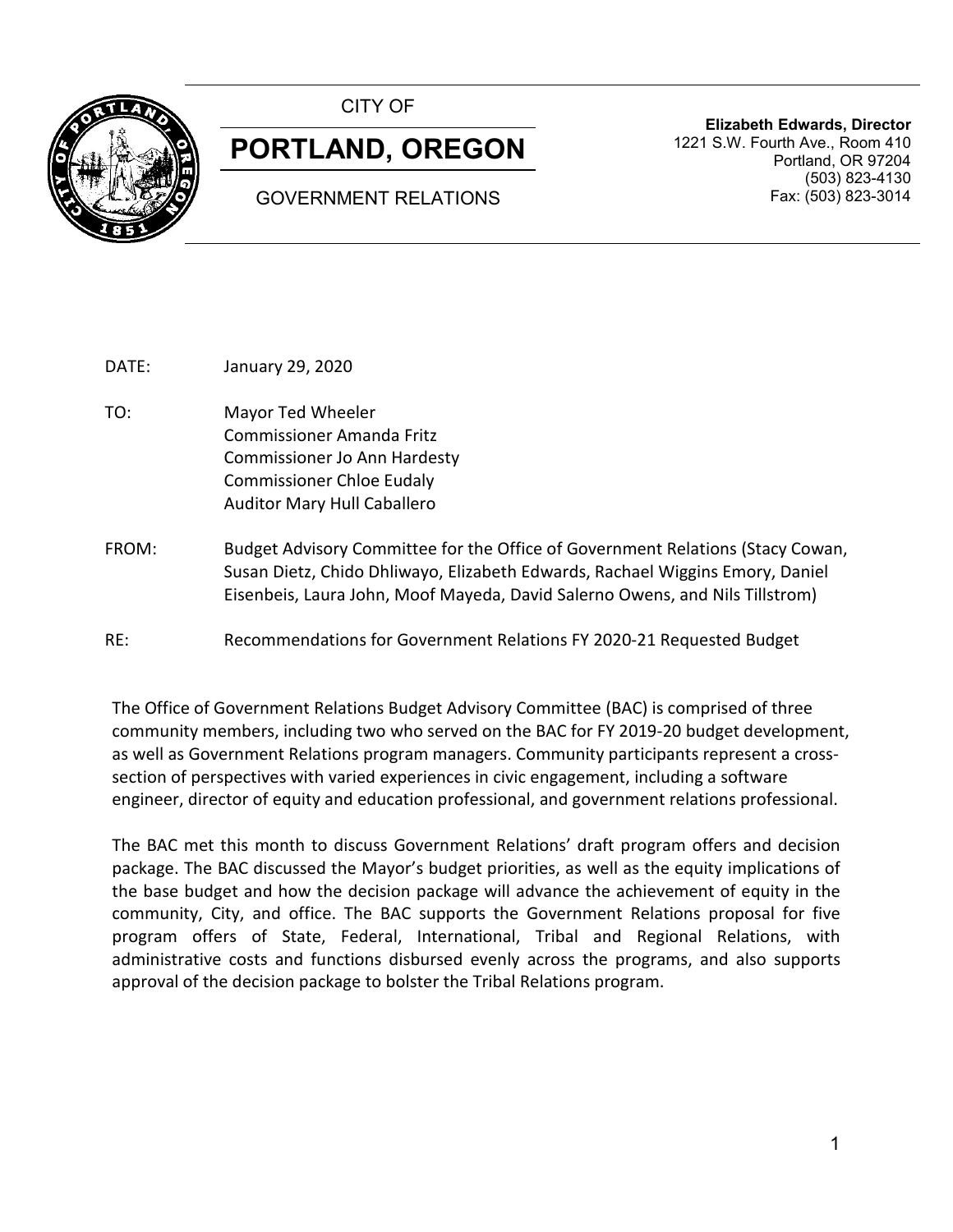#### **State Relations Program Offer: \$638,153**

The State Relations Program leads the development of a legislative agenda that reflects the priorities of the Mayor, City Council, Auditor and bureaus. State Relations is responsible for the centrally coordinating and executing the City of Portland's lobbying efforts at the Oregon Capitol, including advancing the City's agenda, pursuing positive funding and policy opportunities, and defending against efforts to limit or preempt local authority.

#### **Federal Relations Program Offer: \$554,368**

The Federal Relations Program leads the development and advancement of the City's legislative and regulatory priorities with Congress and administrative agencies in Washington, DC. Federal Relations maintains positive working relationships with Congressional district offices and centrally coordinates the City's lobbying efforts on appropriation and grant funding opportunities, affirmative regulatory and statutory policy improvements, and defending against efforts to limit or preempt local authority.

#### **International Relations Program Offer: \$311,161**

The International Relations Program leads the City's work with Portland's nine sister cities and one friendship city, including direct engagement with foreign governments and the local presidents of the non-profit sister and friendship city associations. The International Relations Program develops and ensures adherence to international and cultural protocols. Annually, the program welcomes approximately 70 delegations to Portland from around the world and supports strategically important outbound international missions.

#### **Tribal Relations Program Offer: \$333,700**

The Tribal Relations Program promotes culturally grounded, long-term, positive relationships and decision-making processes through engagement with tribal governments and the urban Indian community. The Tribal Relations Program affirms and strengthens the City of Portland's commitment to urban Indian leaders, coordinates policymaking with the urban American Indian/Alaskan Native communities, and centrally coordinates government-to-government relations with tribal governments. The Program is also responsible for an annual summit and regular outreach with elected tribal leaders.

#### **Regional Relations Program Offer: \$320,055**

The Regional Relations Program leads strategic regional intergovernmental relations and conducts high-level outreach to surrounding regional governments to advance the City's policy goals. The Program works with the Mayor, Commissioners, Auditor, and bureaus to pursue the City's goals on complex, multijurisdictional projects and provide a more consistent and coordinated voice for Portland to the region.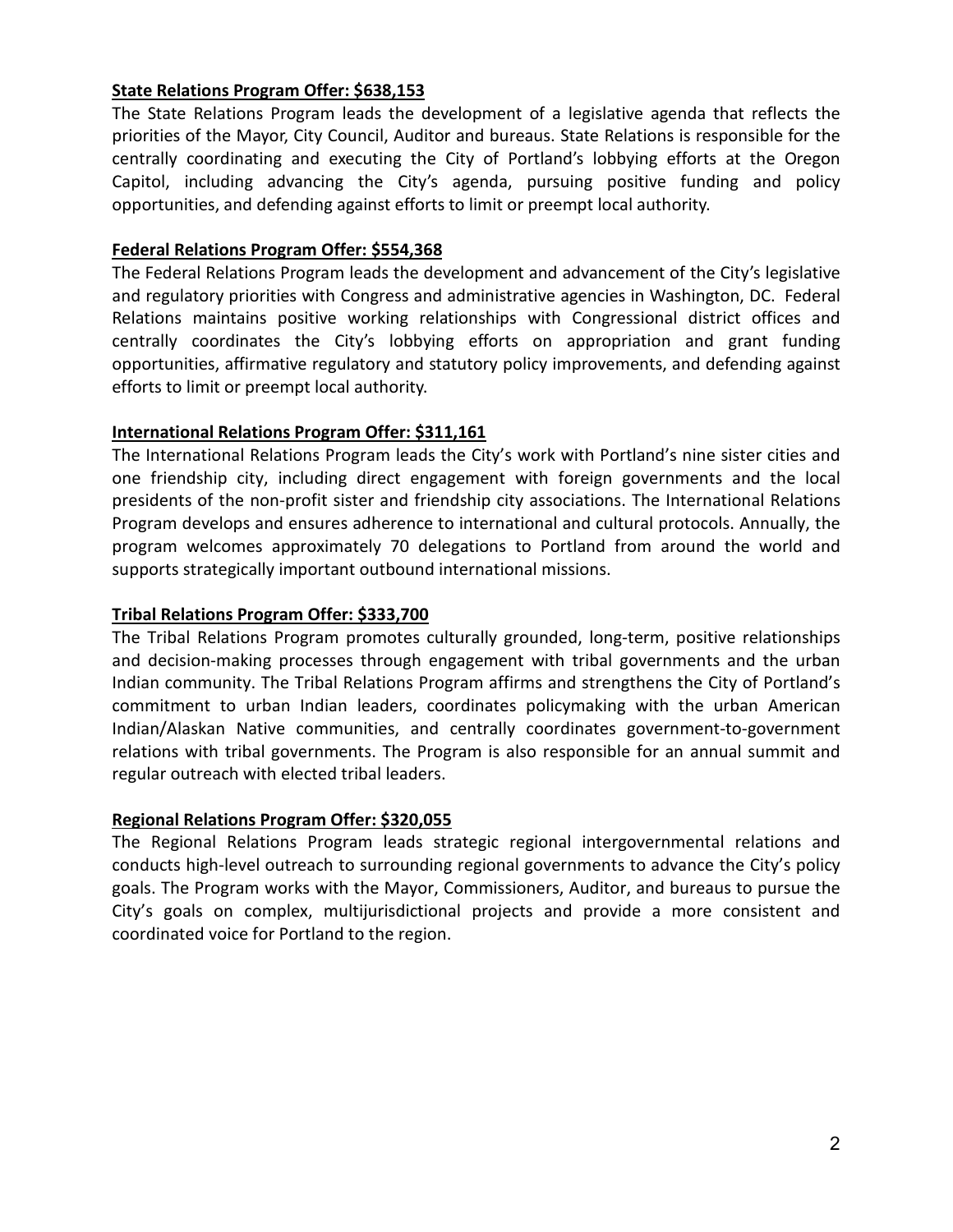| FY 20-21 Government Relations (No Decision Package) |              |           |           |            |           |             |  |
|-----------------------------------------------------|--------------|-----------|-----------|------------|-----------|-------------|--|
| Interagency                                         |              |           |           |            |           |             |  |
| <b>Revenues</b>                                     |              |           |           |            |           | \$196,000   |  |
| Intergovernmental                                   |              |           |           |            |           |             |  |
| <b>Revenues</b>                                     |              |           |           |            |           | \$35,000    |  |
| <b>General Fund</b>                                 |              |           |           |            |           |             |  |
| <b>Discretionary</b>                                |              |           |           |            |           | \$878,311   |  |
| <b>General Fund</b>                                 |              |           |           |            |           |             |  |
| Overhead                                            |              |           |           |            |           | \$1,048,126 |  |
| <b>Total Revenues:</b>                              |              |           |           |            |           | \$2,157,437 |  |
|                                                     |              |           |           |            |           |             |  |
|                                                     | <b>State</b> |           |           |            |           |             |  |
| <b>Expenses:</b>                                    | Rel.         | Fed. Rel. | Int. Rel. | Trib. Rel. | Reg. Rel. | Total:      |  |
| Personnel                                           | \$533,418    | \$289,952 | \$247,243 | \$263,121  | \$262,481 | \$1,596,215 |  |
| <b>External Material</b>                            |              |           |           |            |           |             |  |
| and Services                                        | \$14,886     | \$221,635 | \$21,635  | \$26,636   | \$13,635  | \$298,427   |  |
| <b>Internal Material</b>                            |              |           |           |            |           |             |  |
| and Services                                        | \$89,849     | \$42,781  | \$42,283  | \$43,943   | \$43,939  | \$262,793   |  |
| <b>Total Expenses:</b>                              | \$638,153    | \$554,368 | \$311,161 | \$333,700  | \$320,055 | \$2,157,435 |  |

#### **Decision Package: \$150,000**

Government Relations is requesting a decision package of \$150,000 in ongoing funding for a new position of Tribal Relations Associate and Tribal Relations programmatic travel and events. When the program was initially placed in Government Relations, no programmatic funding was included. The decision package will add needed capacity for tribal relations coordination, outreach, advice, and support for City offices and bureaus through an additional FTE. Programmatic funding will support delivery of the annual tribal nations summit and other events, delegation visits to tribal governments in the region, attendance at recurring conferences of tribal government representatives, and gift exchanges consistent with cultural protocols. Of the total decision package amount (\$150,000), Government Relations has also secured \$75,000 in new interagency and intergovernmental agreements (not included in the tables above) that could provide a 50 percent offset, per direction in the Mayor's Budget Guidance.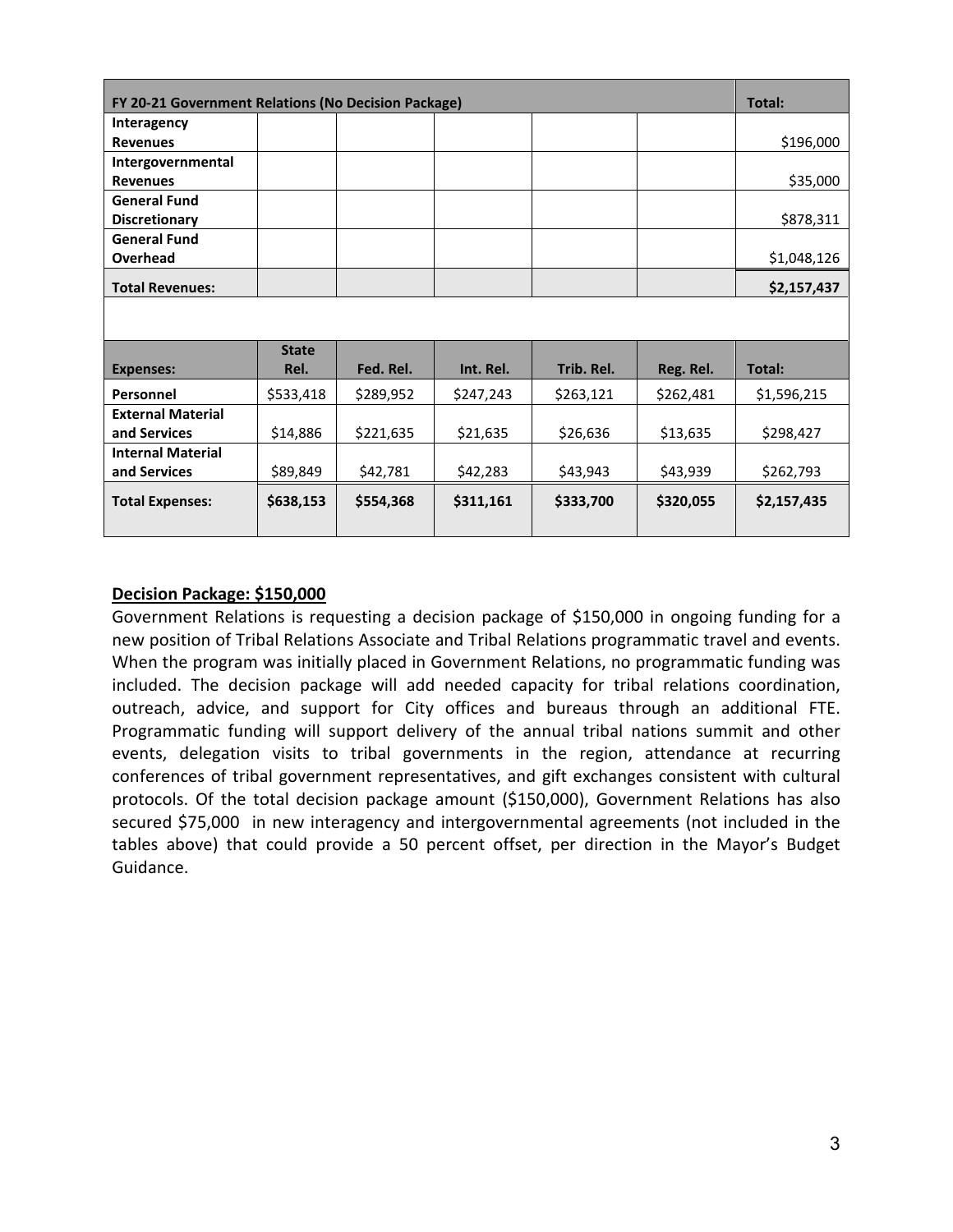# **Office of Government Relations**

City Support Services Service Area

Mayor Ted Wheeler, Commissioner-in-Charge Elizabeth Edwards, Director



#### **Bureau Overview**

| Requirements                |              | <b>Revised</b><br>FY 2019-20 | <b>Requested</b><br>FY 2020-21 | <b>Change from</b><br><b>Prior Year</b> | <b>Percent</b><br>Change |
|-----------------------------|--------------|------------------------------|--------------------------------|-----------------------------------------|--------------------------|
| <b>Operating</b>            |              | \$2,072,645                  | \$2,457,437                    | \$384,792                               | 19%                      |
| Capital                     |              | \$0                          | \$0                            | \$0                                     | 0%                       |
|                             | <b>Total</b> | \$2,072,645                  | \$2,457,437                    | \$384,792                               | 19%                      |
| <b>Authorized Positions</b> |              | 10.00                        | 12.00                          | 2.00                                    | 0%                       |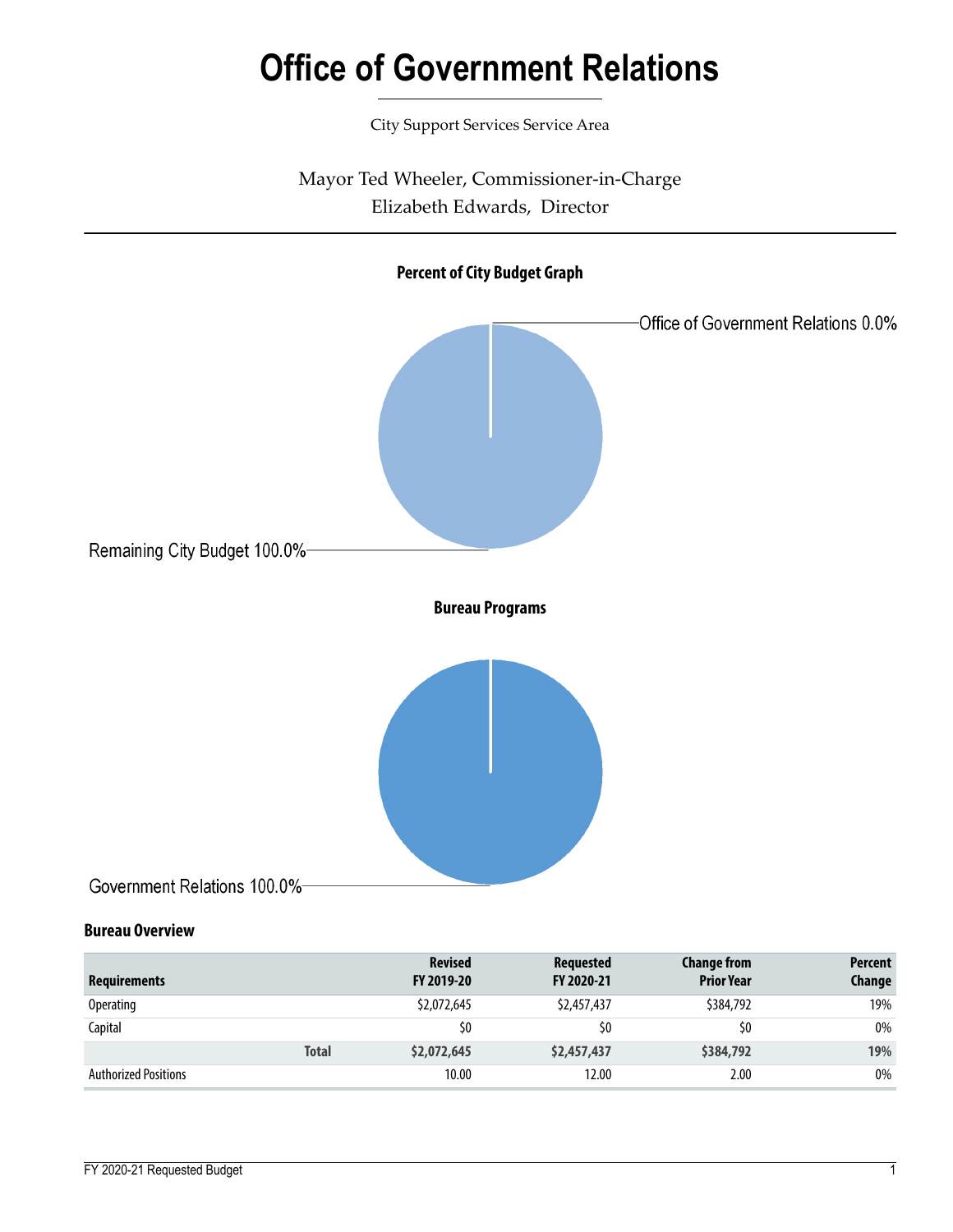

 $\Box$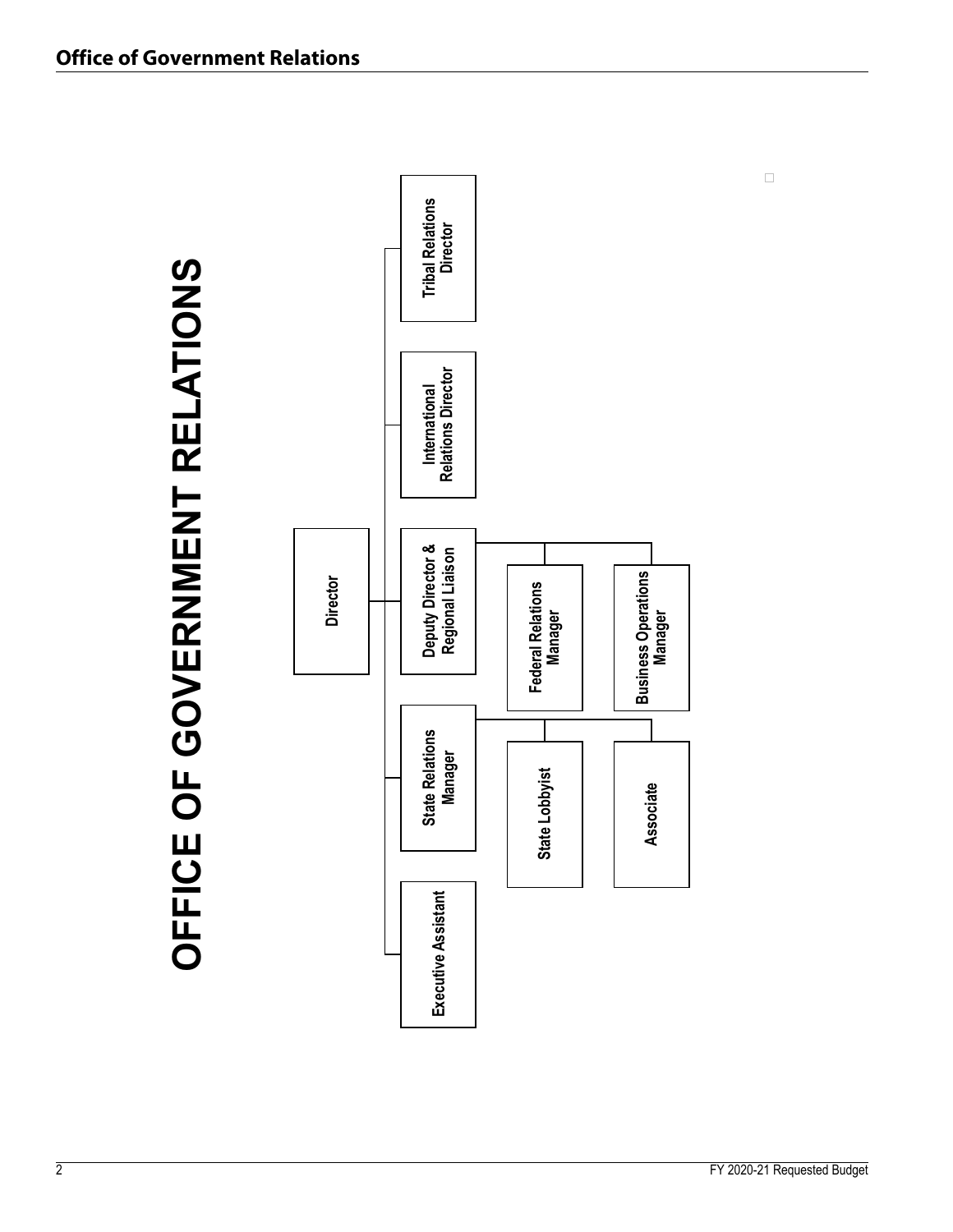# Bureau Summary

# **Bureau Mission**

The mission of the Office of Government Relations is to advance the City of Portland's legislative and intergovernmental policy objectives. The Office provides effective representation, strategic advice, and quality service to the City Council and all City bureaus. The work of Government Relations is politically sensitive, equity-minded, diverse and complex. Government Relations staff work together collaboratively to meet the needs of client offices and bureaus in a fast-paced environment, ensuring that the interests of the City are advanced.

## **Bureau Overview**

Government Relations represents the City Council, Auditor, City bureaus, and Prosper Portland on legislative and administrative issues at the regional, state, federal, tribal, and international levels. Government Relations advances City policy goals and initiatives through effective advocacy to federal, state, and regional governments, and a broad range of non-governmental entities. Government Relations centrally coordinates relations with tribal governments and facilitates policymaking with the urban American Indian/Alaskan Native communities. Government Relations also oversees the City's International Relations Program, which includes Portland's nine sister cities and one friendship city and welcomes international delegations to Portland on a weekly basis. The Office has permanent staff in City Hall and temporary staff in Salem during legislative sessions.

# **Strategic Direction**

The Office of Government Relations has four main goals adopted in its 2016-2020 strategic plan:

- Advocate effectively for the City of Portland
- Provide quality, effective, and timely customer service
- Elevate Portland's international reputation
- Advance equity

Government Relations is currently updating its strategic plan and bureau racial equity plan, to be completed by the close of FY 19-20. The updated plans will reflect the enlarged scope of work for the office, which includes the addition of the Tribal Relations Program and Regional Relations Program.

The Tribal Relations Program promotes culturally grounded, long-term, positive relationships and decision-making processes through engagement with tribal governments and the urban Indian community. The Tribal Relations Program affirms and strengthens the City of Portland's commitment to urban Indian leaders, coordinates policymaking with the urban American Indian/Alaskan Native communities, and centrally coordinates government-to-government relations with tribal governments. The Program is also responsible for an annual summit and regular outreach with elected tribal leaders.

The Regional Relations Program is discussed in the following section.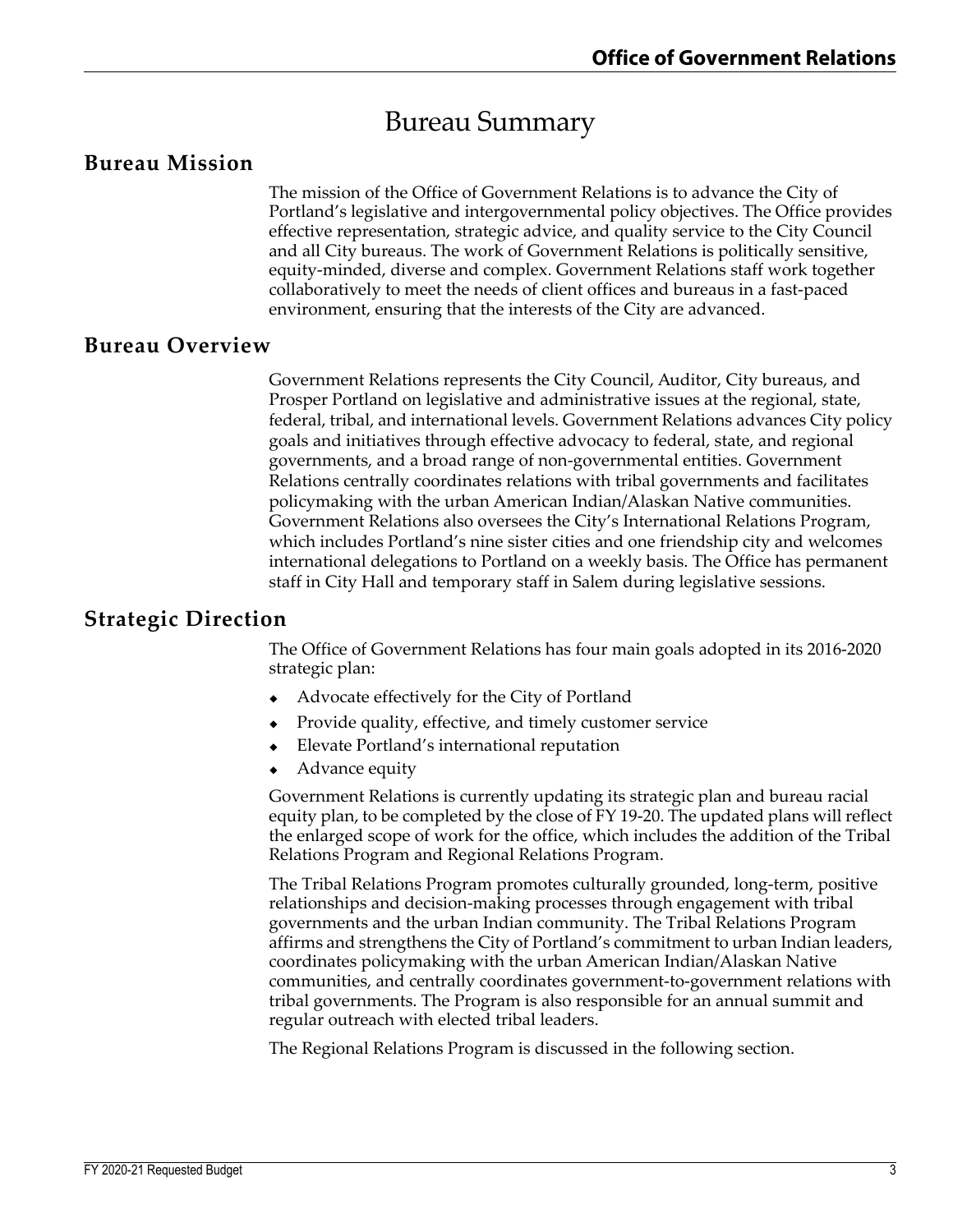**Advocate effectively for the City of Portland**

In the coming fiscal year, the Office will work to achieve this goal by developing the City's state and federal legislative and regulatory priorities with the City Council and City bureaus; advancing the City's agendas in Salem and Washington, DC; building and maintaining effective working relationships with regional and intergovernmental officials; and using technology to advance advocacy capabilities.

At the federal level, Government Relations will focus on advancing the City Council's key legislative and regulatory priorities in Congress and with federal agencies. Priorities for 2020 include: Providing Affordable Housing; Addressing Homelessness; Investing in Mental Health & Addiction Services; Portland is a Growing, Welcoming, Inclusive, and Sanctuary City; Making a Resilient City; Portland Harbor Superfund Clean-up; Keeping Portland Moving; Confronting the Climate Crisis; and National Flood Insurance Program Compliance with the Endangered Species Act; as well as advancing the City's interests on other federal issues as they arise. The Office will coordinate all federal requests for support at the City, and work closely with each bureau and office to ensure that requests are prioritized and not in direct competition. In addition, Government Relations will facilitate opportunities to advance City priorities at a national level, through organizations such as the U.S. Conference of Mayors and the West Coast Alliance of Mayors. The process for beginning planning for the 2021 federal agenda will begin in fall of 2020.

For the 2020 state legislative session, the City Council approved a consensus legislative agenda to: Reduce Emissions & Invest in a Low-Carbon Future; Increase Equity in Clean Energy Access; Mitigate Risk of Fossil Fuels; Improve Officer Accountability; Promote Gun Safety; Fund Community Mental Health; Advance Equitable Homeownership & Opportunity; and Protect and Strengthen the City's Authority to Address Policy Issues, Raise Revenue, and Manage City Administration. The Office of Government Relations provides strategic advice and advocacy to advance these and other City interests. The process for developing the 2021 state legislative session will begin in the summer of 2020.

In the metropolitan region, Government Relations strategically positions the City of Portland to advance intergovernmental objectives with jurisdictions such as Metro, TriMet, the Port of Portland, counties, cities, and special districts, and through organizations such as the Metropolitan Mayor's Consortium. With Council Offices and other City bureaus, the program has worked to enhance coordination with other jurisdictions to improve behavioral health and homeless services capacity, improve regional air quality, and fund equitable and multimodal transportation improvements.

**Provide Quality, Effective, and Timely Customer Service**

The Office continues to focus on the highest quality of customer service. Specifically, the Office will focus on keeping clients informed with timely information and useful updates, providing excellent strategic advice, creating continuous improvements to services, and fostering an environment of employee engagement and satisfaction.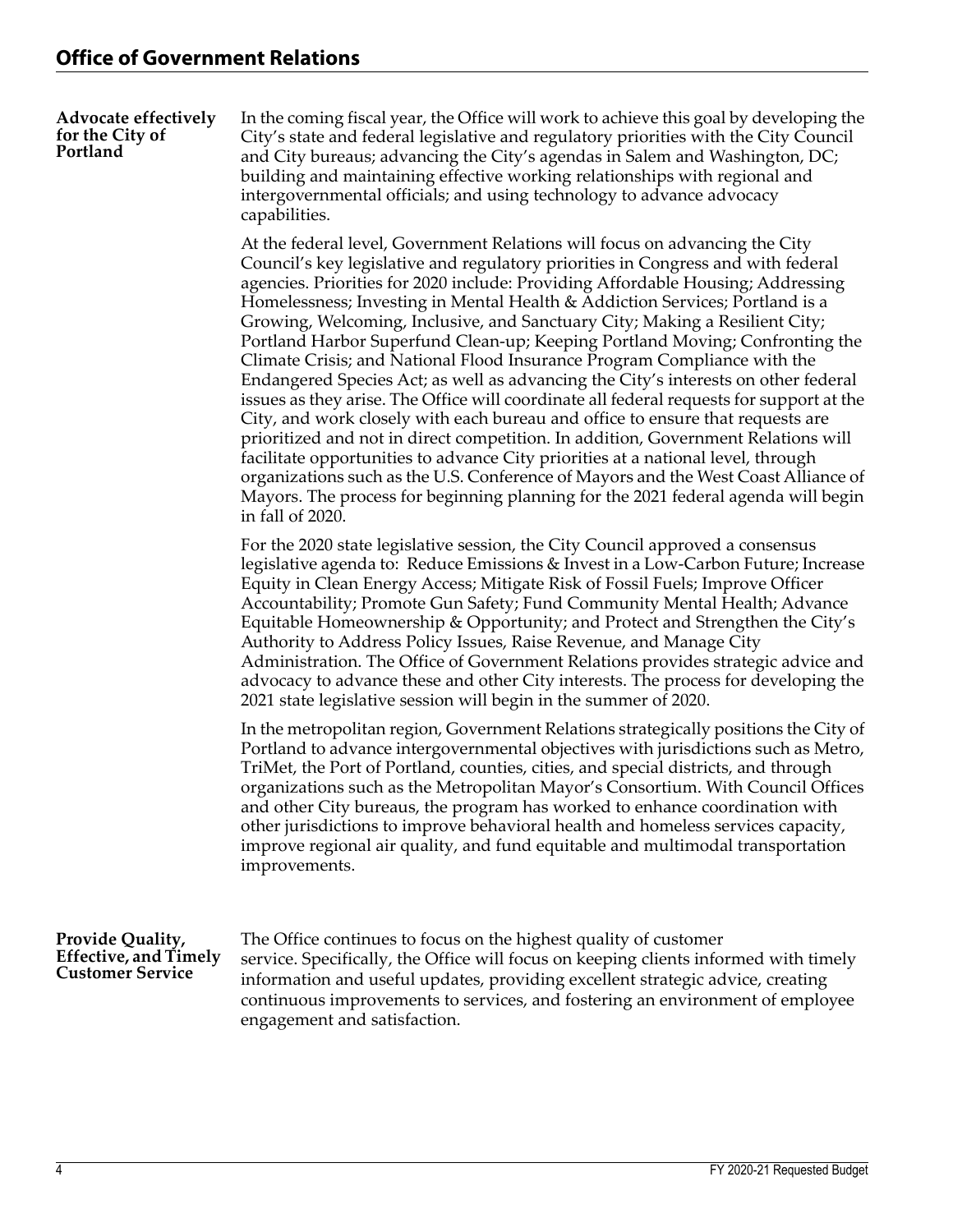| <b>Elevate Portland's</b><br>International<br>Reputation | Since taking on the International Relations Program from the Mayor's Office in<br>March 2014, Government Relations has worked hard to make Portland a more<br>welcoming international city through fostering successful sister city associations,<br>deepening connections with the local diplomatic community, and promoting<br>international partnerships and exchanges. In 2019, Portland celebrated the 60th<br>anniversary of its sister city relationship with Sapporo, Japan by hosting a<br>delegation of approximately 90 people from Sapporo, and sending a delegation to<br>Sapporo. Government Relations partnered with Prosper Portland to extend the<br>Sapporo trip into Tokyo and the Kansai region to strengthen economic<br>relationships and trade between Portland and Japan. |
|----------------------------------------------------------|---------------------------------------------------------------------------------------------------------------------------------------------------------------------------------------------------------------------------------------------------------------------------------------------------------------------------------------------------------------------------------------------------------------------------------------------------------------------------------------------------------------------------------------------------------------------------------------------------------------------------------------------------------------------------------------------------------------------------------------------------------------------------------------------------|
| <b>Advance Equity</b>                                    | The Office will work to create opportunities for Portland to become a more<br>inclusive and equitable city. Government Relations is committed to improving<br>equity in its internal operations and in the delivery of advocacy services. To that<br>end, the Office will utilize inclusive and equitable recruiting practices, and promote                                                                                                                                                                                                                                                                                                                                                                                                                                                       |

an inclusive and supportive work environment to develop and retain employees.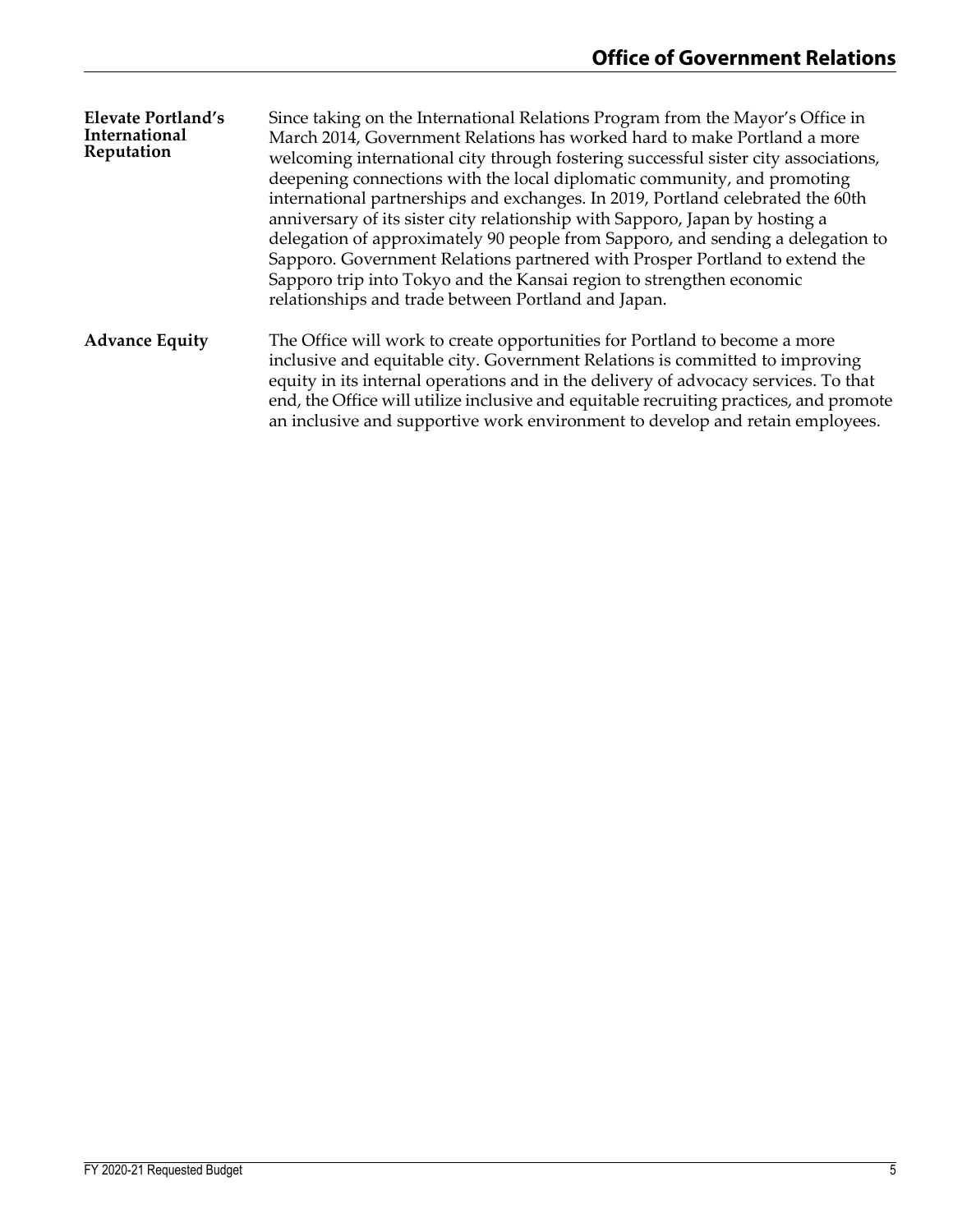# **Summary of Bureau Budget**

|                                        | <b>Actuals</b><br>FY 2017-18 | <b>Actuals</b><br>FY 2018-19 | <b>Revised</b><br>FY 2019-20 | <b>Requested No DP</b><br>FY 2020-21 | <b>Requested</b><br>FY 2020-21 |
|----------------------------------------|------------------------------|------------------------------|------------------------------|--------------------------------------|--------------------------------|
| <b>Resources</b>                       |                              |                              |                              |                                      |                                |
| <b>External Revenues</b>               |                              |                              |                              |                                      |                                |
| Intergovernmental                      | 35,000                       | 35,000                       | 35,000                       | 35,000                               | 40,000                         |
| <b>Miscellaneous</b>                   | 0                            | 89                           | 0                            | $\mathbf{0}$                         | $\mathbf{0}$                   |
| <b>External Revenues Total</b>         | 35,000                       | 35,089                       | 35,000                       | 35,000                               | 40,000                         |
| <b>Internal Revenues</b>               |                              |                              |                              |                                      |                                |
| <b>General Fund Discretionary</b>      | 491,981                      | 653,678                      | 874,561                      | 878,311                              | 980,895                        |
| <b>General Fund Overhead</b>           | 859,617                      | 932,981                      | 967,084                      | 1,048,126                            | 1,170,542                      |
| <b>Interagency Revenue</b>             | 189,305                      | 196,000                      | 196,000                      | 196,000                              | 266,000                        |
| <b>Internal Revenues Total</b>         | 1,540,903                    | 1,782,659                    | 2,037,645                    | 2,122,437                            | 2,417,437                      |
| Beginning Fund Balance                 |                              |                              |                              |                                      |                                |
| <b>Resources Total</b>                 | 1,575,903                    | 1,817,748                    | 2,072,645                    | 2,157,437                            | 2,457,437                      |
| <b>Requirements</b>                    |                              |                              |                              |                                      |                                |
| <b>Bureau Expenditures</b>             |                              |                              |                              |                                      |                                |
| <b>Personnel Services</b>              | 1,058,630                    | 1,305,260                    | 1,547,976                    | 1,596,215                            | 1,806,683                      |
| <b>External Materials and Services</b> | 267,736                      | 302,584                      | 321,466                      | 298,427                              | 387,959                        |
| <b>Internal Materials and Services</b> | 249,538                      | 209,905                      | 203,203                      | 262,795                              | 262,795                        |
| <b>Bureau Expenditures Total</b>       | 1,575,903                    | 1,817,748                    | 2,072,645                    | 2,157,437                            | 2,457,437                      |
| <b>Ending Fund Balance</b>             |                              |                              |                              |                                      |                                |
| <b>Requirements Total</b>              | 1,575,903                    | 1,817,748                    | 2,072,645                    | 2,157,437                            | 2,457,437                      |
| <b>Programs</b>                        |                              |                              |                              |                                      |                                |
| <b>Government Relations</b>            | 1,575,903                    | 1,817,748                    | 2,072,645                    | 2,157,437                            | 2,457,437                      |
| <b>Total Programs</b>                  | 1,575,903                    | 1,817,748                    | 2,072,645                    | 2,157,437                            | 2,457,437                      |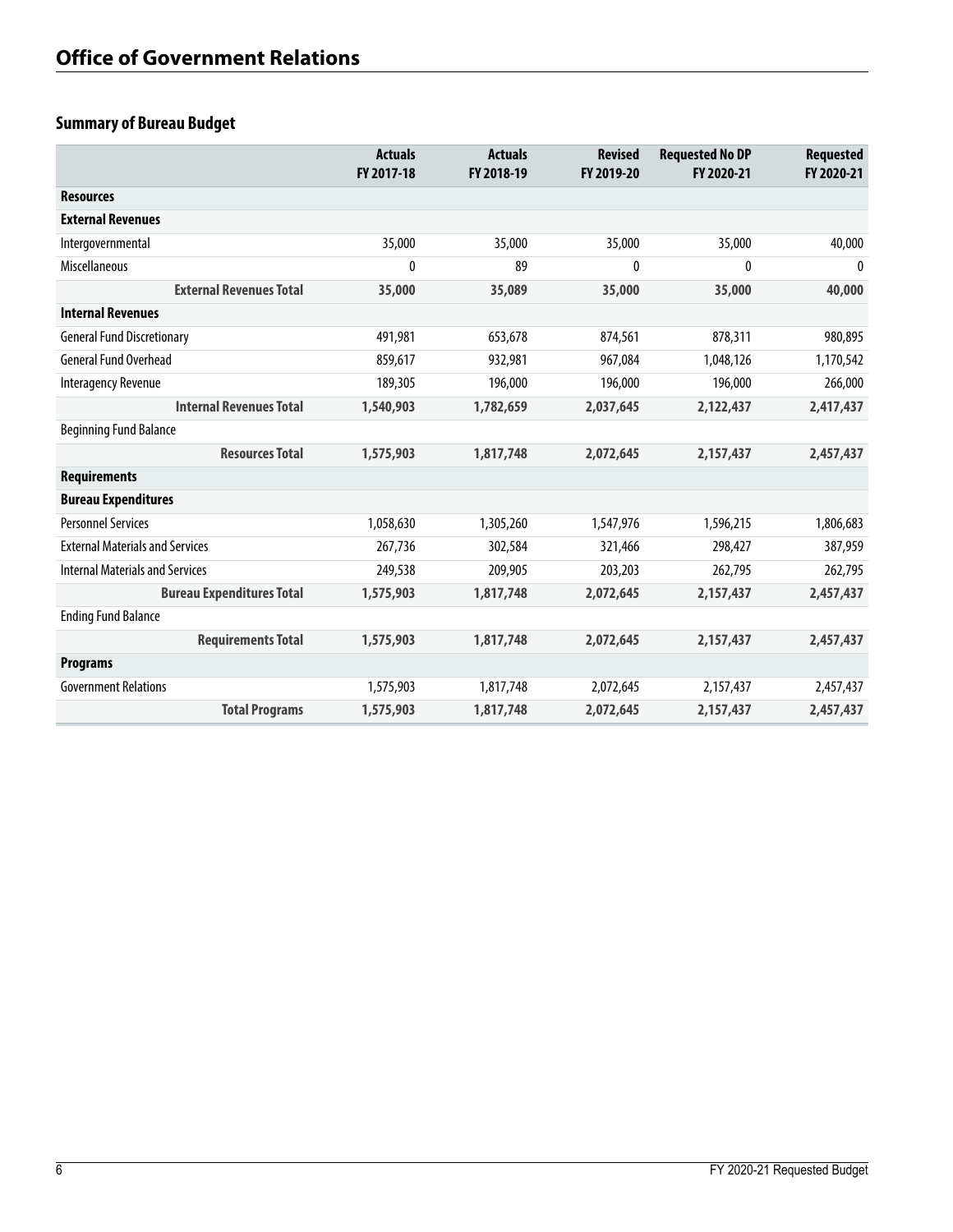# **FTE Summary**

|              |                                                   | <b>Salary Range</b> |         |       | <b>Revised</b><br>FY 2019-20 |       | <b>Requested No DP</b><br>FY 2020-21 |       | <b>Requested</b><br>FY 2020-21 |
|--------------|---------------------------------------------------|---------------------|---------|-------|------------------------------|-------|--------------------------------------|-------|--------------------------------|
| <b>Class</b> | Title                                             | Min                 | Max     | No.   | Amount                       | No.   | Amount                               | No.   | Amount                         |
| 30000004     | <b>Commissioner's Admin Support</b><br>Specialist | 40,248              | 68,224  | 1.00  | 67,184                       | 1.00  | 67,185                               | 1.00  | 67,185                         |
| 30002511     | Commissioner's Senior Staff Rep                   | 67,933              | 110.989 | 1.00  | 45,957                       | 1.00  | 89,211                               | 1.00  | 89,211                         |
| 30000005     | <b>Commissioner's Staff Rep</b>                   | 51,126              | 102.773 | 3.00  | 241,675                      | 3.00  | 255,652                              | 5.00  | 391,372                        |
| 30003034     | Deputy Director I                                 | 80,205              | 145,808 | 1.00  | 135,990                      | 1.00  | 142,814                              | 1.00  | 142,814                        |
| 30003037     | Director I                                        | 111.696             | 197.246 | 1.00  | 156,582                      | 1.00  | 156.580                              | 1.00  | 156,580                        |
| 30003061     | <b>Government Relations Lobbyist I</b>            | 69,805              | 131,248 | 2.00  | 209,602                      | 2.00  | 209,602                              | 2.00  | 209,602                        |
| 30003062     | <b>Government Relations Lobbyist II</b>           | 80,205              | 145,808 | 1.00  | 98,990                       | 1.00  | 113,131                              | 1.00  | 113,131                        |
|              | <b>Total Full-Time Positions</b>                  |                     |         | 10.00 | 955,980                      | 10.00 | 1,034,175                            | 12.00 | 1,169,895                      |
|              | <b>Grand Total</b>                                |                     |         | 10.00 | 955,980                      | 10.00 | 1.034.175                            | 12.00 | 1,169,895                      |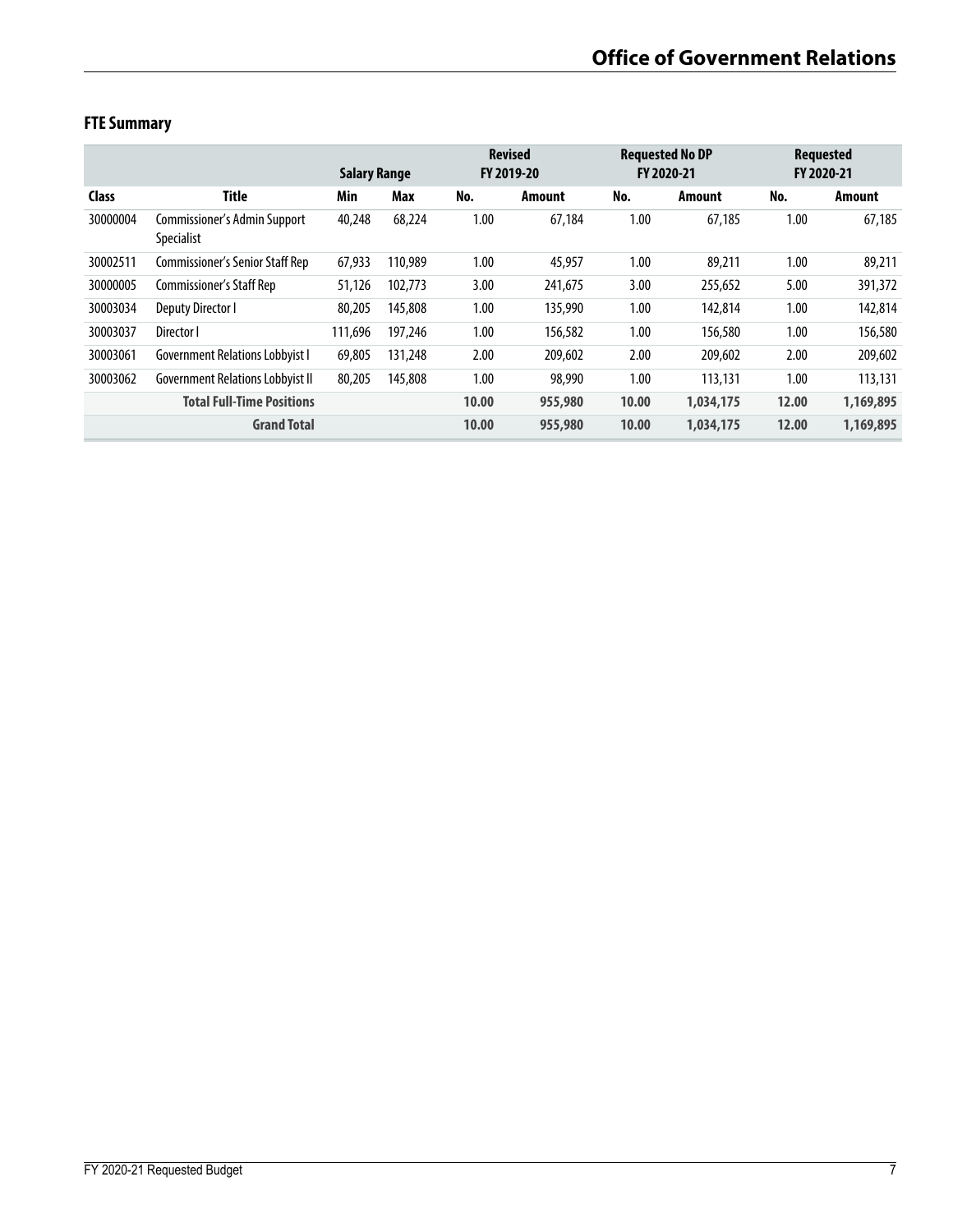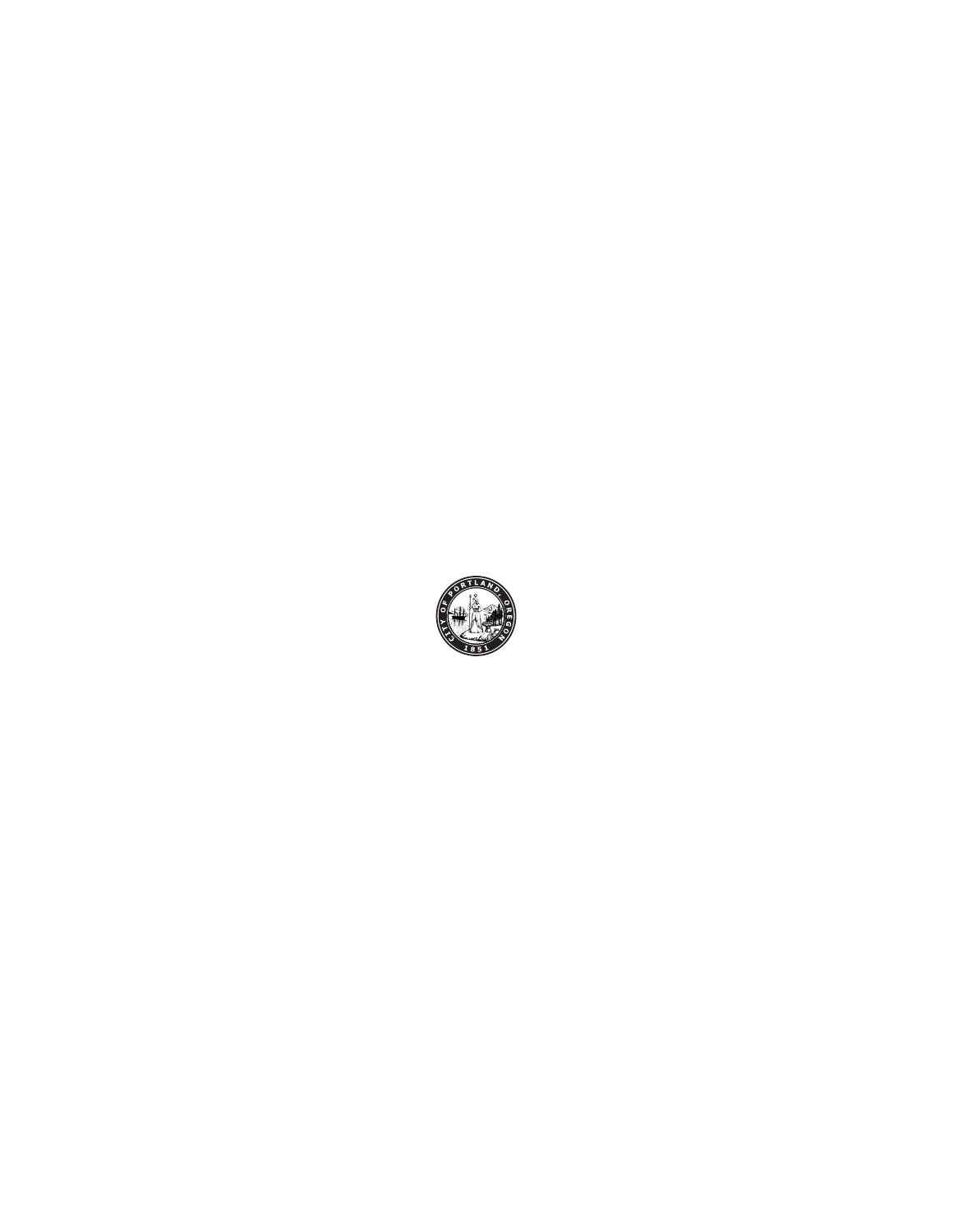# **Federal Relations**

### **Program Description & Goals**

The Office of Government Relations is comprised of five primary programs: State, Federal, International, Tribal and Regional Relations; administrative functions are evenly disbursed across the programs. The Federal Relations Program leads the development and advancement of the City's legislative and regulatory priorities with Congress and administrative agencies in Washington, DC. Federal Relations is also responsible for maintaining positive working relationships with the congressional district offices and national organizations representing the interests of cities. Lobbying efforts include appropriation and grant funding opportunities, affirmative regulatory and statutory policy improvements and defending against efforts to limit or preempt local authority.

The Federal Relations Program works with City Council to establish an annual federal legislative and regulatory agenda in Congress and with federal agencies. The agenda priorities for 2020 include: Providing Affordable Housing; Addressing Homelessness; Investing in Mental Health & Addiction Services; Portland is a Growing, Welcoming, Inclusive, and Sanctuary City; Making a Resilient City; Portland Harbor Superfund Clean-up; Keeping Portland Moving; and Confronting the Climate Crisis; and National Flood Insurance Program Compliance with the Endangered Species Act; as well as advancing the City's interests on other federal issues as they arise. Every year, the Federal Relations Program meets with all five Portland Congressional delegation offices to advocate for the City's interests. Important performance measures for the Federal Relations Program also include: feedback from the Office Government Relations' annual customer service survey on responsiveness, progress on issues, and overall performance. Successful federal legislative and regulatory advocacy relies on having strong relationships with key members of Congress and staff, lead agency staff and a network of other cities and national organizations to amplify shared-urban issues on the national stage.

| <b>Measure Title</b>                                                                              | PM 2017-18<br><b>Actuals</b> | PM 2018-19<br><b>Actuals</b> | PM 2019-20<br><b>Target</b> | PM 2020-21<br><b>Target</b> | <b>Strategic</b><br><b>Target</b> |
|---------------------------------------------------------------------------------------------------|------------------------------|------------------------------|-----------------------------|-----------------------------|-----------------------------------|
| Percentage of Respondents Rating Government<br>Relations either Very Responsive or Responsive     | 98%                          | 100%                         | 100%                        | 100%                        | 100%                              |
| Percentage of respondents rating services as<br>excellent or very good                            | 86%                          | 90%                          | 95%                         | 95%                         | 95%                               |
| Percentage of respondents reporting progress made<br>on state, federal, or intergovernment issues | 97%                          | 95%                          | 75%                         | 75%                         | 75%                               |

### **Explanation of Services**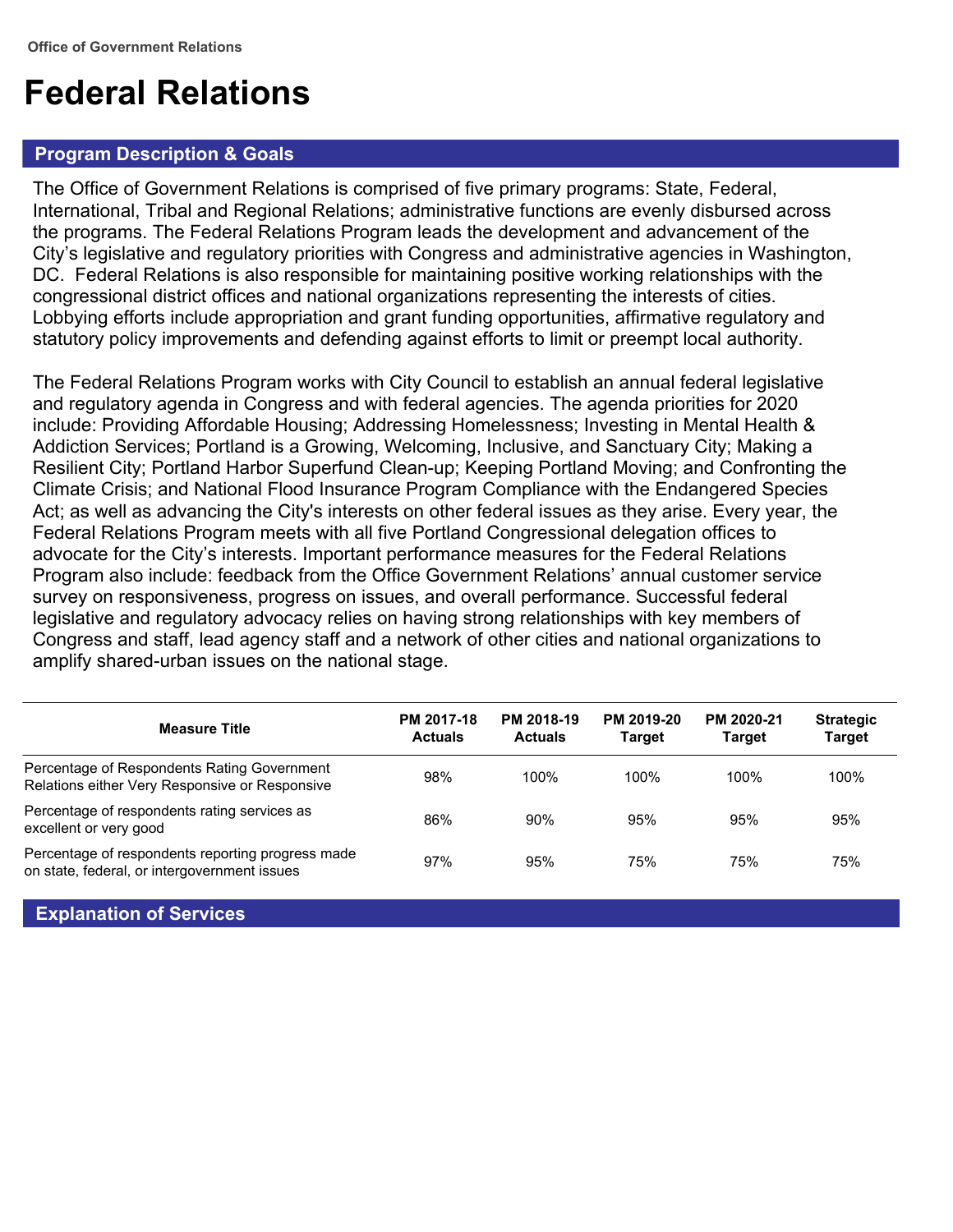The City of Portland does not operate in a vacuum and shares constituents with many other levels of government: regional, state, federal, tribal and international. At the Federal level, Congress and the Administration direct significant funding to state and local governments, set national policy impacting everything from environmental protections to fair housing standards, and occasionally attempt to preempt local control (e.g., 5G infrastructure and autonomous vehicles). In order to both protect City priorities and advance a robust policy agenda, the Federal Relations Program is tasked with lobbying Congress and executive agencies. Every year, the Federal Relations Program works with Council and Bureaus to vet, develop and approve a comprehensive legislative and regulatory agenda. Recent federal lobbying activities resulted in the following benefits to the City and Portlanders:

• Increased funding for housing, homeless, and addiction services (see Equity Impacts for specific figures);

• Positioning the Mayor and Council in a leadership position on homelessness, livability and substance abuse issues impacting urban communities;

• Collaborating with congressional leaders to help further position the City as a national leader on climate policy;

• Maintaining Urban Area Security Initiative funding for regional preparedness efforts related to natural disasters and terrorism threats (\$3.25 million in 2019);

• Positioning the City of Portland and the region for a potential significant infrastructure bill and the opportunity to elevate projects for congressionally directed spending;

• Secured an invitation for the Portland Water Bureau to apply to the EPA's WIFIA loan program for the Bull Run Treatment Program; and

• Secured appropriations language to direct the US Army Corps of Engineers to spend \$732,000 on the replacement of the culvert on Tryon Creek under OR Hwy 43.

The Federal Relations Program consists of 1.67 FTE located in Portland, Oregon and a contract for representation in Washington, DC. The Program Manager travels between four and five times each year (to Washington, DC and to conferences) to advocate on behalf of the City. The Program coordinates daily with client offices and bureaus to meet the needs of their federal policy goals, and to address ad hoc political issues as they arise. The Program regularly communicates to client offices and bureaus about what federal actions mean to the City, and provides the City's congressional delegation with Portland-specific impacts to show the result of federal policies. The Program also conducts outreach to national advocacy organizations and other cities across the country on shared federal priorities.

### **Equity Impacts**

In the legislative and regulatory agenda building process, the Federal Program provides explicit direction for client offices and bureaus to apply an equity lens when considering and submitting ideas for potential inclusion in the City's federal agenda. As part of the federal agenda development and preparation, the Federal Relations Program conducts specific outreach to key partner cities along the West Coast to align priorities and reflect the needs of underserved communities. The Bureau's Racial Equity Plan specifically directs the Office to advance issues impacting underserved communities (see recent examples of federal items provided in sections above). Examples of this work include increasing resources for programs that address housing capacity and homelessness: the HOME Partnerships Investment Program (\$1.35 billion, with \$3.67 million coming to Portland), the Community Development Block Grant program (\$3.4 billion, with \$8.51 million coming to Portland), the Emergency Solutions Grants (\$280 million, with \$728,939 coming to Portland), Housing Opportunities for People Living with AIDS (\$393 million, with \$1.6 million coming to Portland)and the Continuum of Care program (\$2.2 billion, with \$23 million to the Portland area). Additionally, the Federal Relations Program coordinates regularly with the Tribal Relations Program to include matters of importance to Tribes and the urban Indian community, such as tribal sovereignty and Missing and Murdered Indigenous Women, in the federal agenda.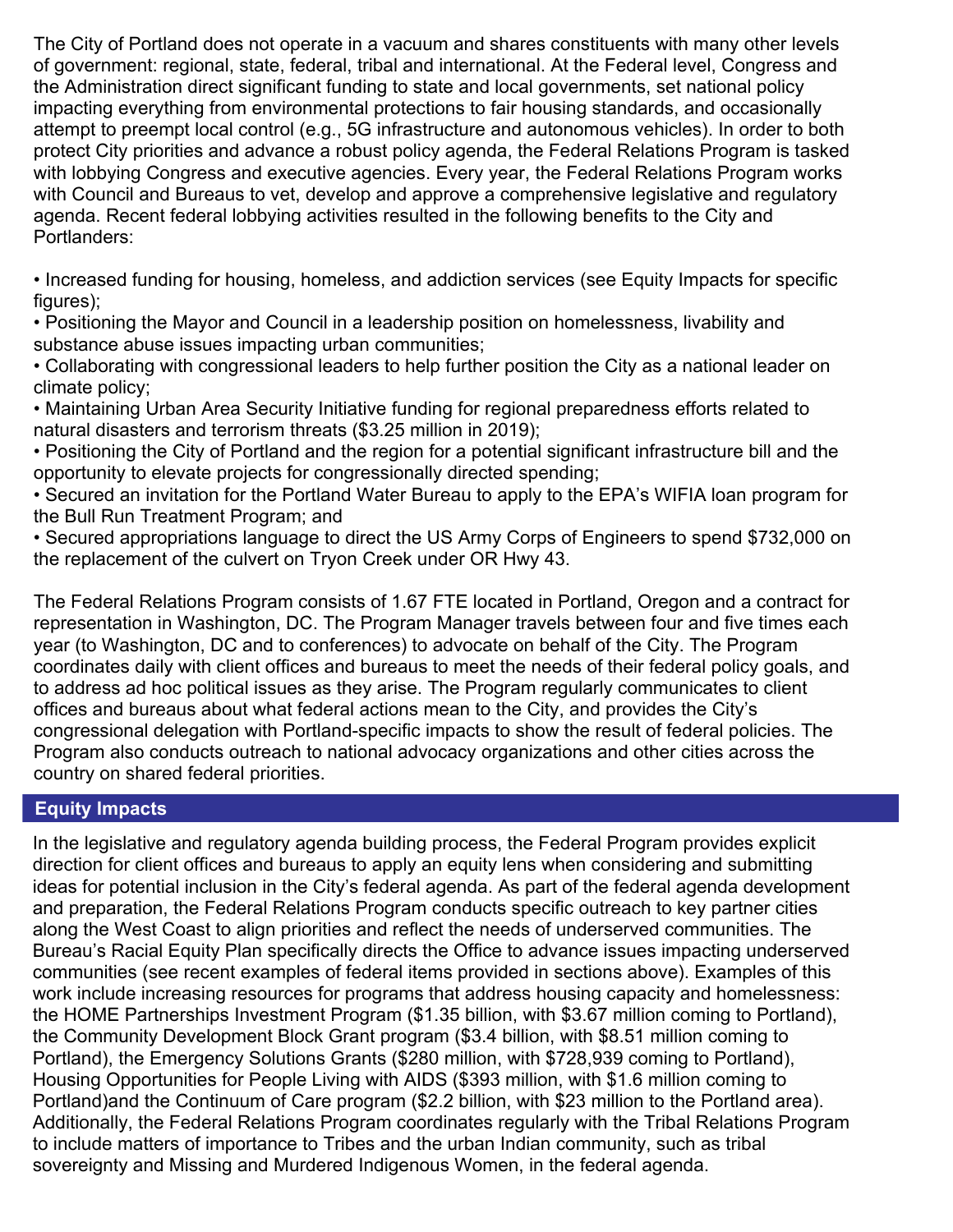#### **Changes to Program**

Changes due to external factors:

There has been an increased need to provide regular information to client offices and city bureaus about the impact of actions by the Administration. Otherwise, Program demands remain the same.

Changes to resources:

Federal Relations program offer resources for FY 20-21 are on par with FY 19-20 and reflect refined allocation of programmatic and administrative resources.

Changes to Organizational Structure:

Staffing and resource allocations to the Federal Relations Program remain the same.

#### **Program Budget**

|                                        | <b>FY 2017-18 Actuals</b> | <b>2018-19 Actuals</b> | <b>2019-20 Revised</b> | 2020-21<br><b>Requested with</b><br><b>DP</b> |
|----------------------------------------|---------------------------|------------------------|------------------------|-----------------------------------------------|
| <b>Bureau Expense</b>                  |                           |                        |                        |                                               |
| <b>External Materials and Services</b> | 0                         | 0                      | 220,614                | 221,635                                       |
| Internal Materials and Services        | 0                         | 0                      | 35,944                 | 42,781                                        |
| Personnel                              | 0                         | 0                      | 264,777                | 289,952                                       |
| Sum:                                   | 0                         | Ω                      | 521,335                | 554,368                                       |
|                                        | <b>FTE</b>                | 0                      |                        | 1.67                                          |

- **Resources:** Government Relations operates from General Fund and interagency agreements with other City bureaus.
	- **Expenses:** The expenditures for Government Relations, including the Federal Relations Program, are generally personnel, travel and operating expenses. The Federal Relations Program also includes a contract for lobbying in Washington, DC.
		- **Staffing:** Currently, under the organizational structure, Government Relations has 10 full-time staff (FTE). The Federal Relations Program has one program staff FTE with a contract for lobbying in Washington, DC. One-fifth of the administrative and management staffing budget is also allocated to the Federal Relations Program. (Government Relations is working with Management & Finance–Accounting to ensure a similar allocation for FY 19-20 correctly displays in the program offer report when FY 19-20 actuals are reported; program offer FTE for FY 19-20 Revised incorrectly displays in the program budget table above as "0".)

**Assets and Liabilities:** None

|                 | <b>Program Information</b>              |                                        |              |
|-----------------|-----------------------------------------|----------------------------------------|--------------|
| <b>Bureau:</b>  | <b>Office of Government Relations</b>   | <b>Program Contact: Nils Tillstrom</b> |              |
| <b>Website:</b> | https://www.portlandoregon.gov/<br>ogr/ | <b>Contact Phone</b>                   | 503-823-3227 |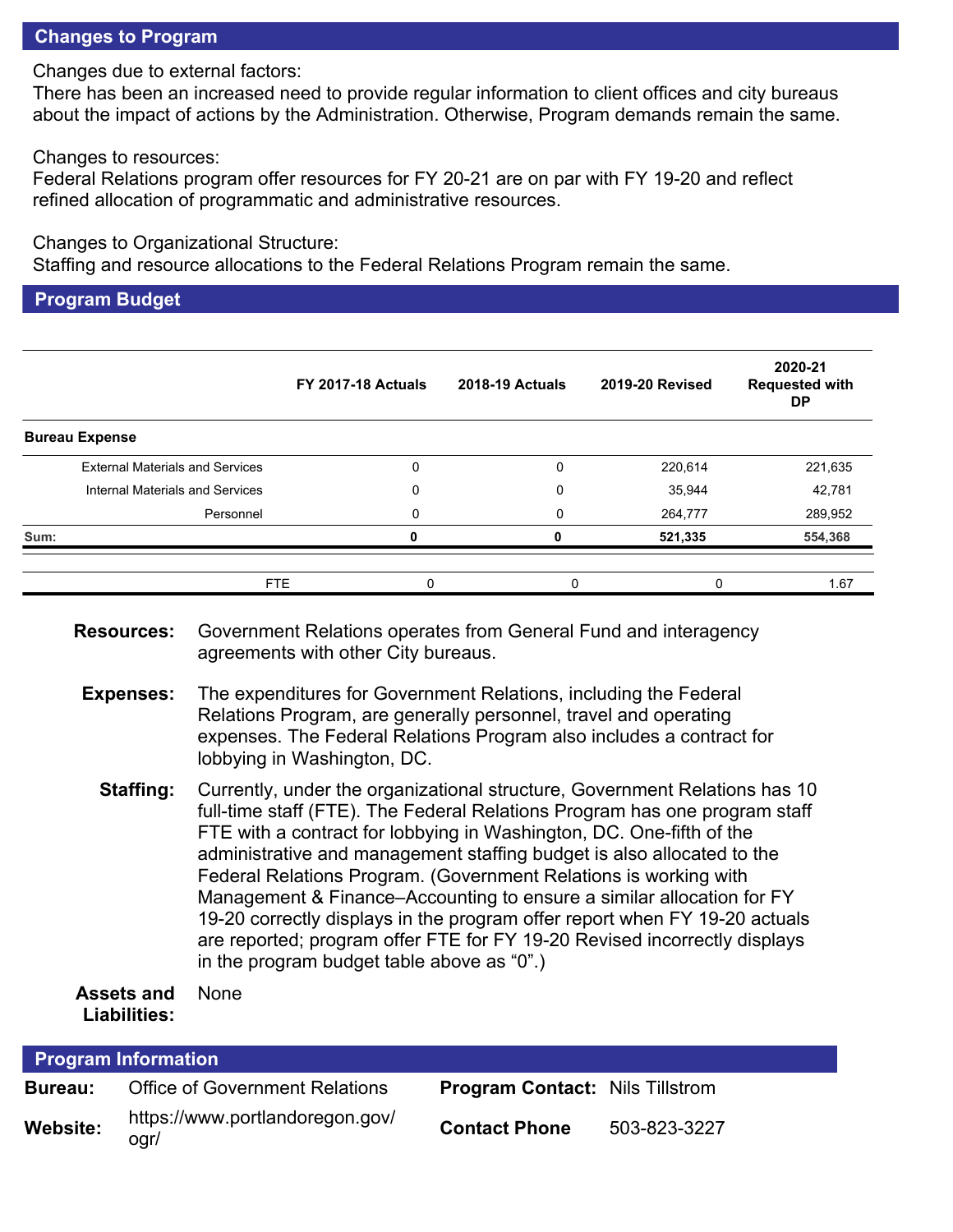# **International Relations**

### **Program Description & Goals**

The Office of Government Relations is comprised of five primary programs: State, Federal, International, Tribal and Regional Relations; administrative functions are evenly disbursed across the programs. The International Relations Program helps to build strategic and intergovernmental relationships to identify and promote international partnerships and exchanges that advance the policy goals and objectives of the City of Portland. The International Relations Program also manages the City's work with Portland's nine sister cities and one friendship city, including direct engagement with foreign governments and the local presidents of the non-profit sister and friendship city associations. The program develops and ensures adherence to international and diplomatic protocols by interfacing with Portland's local international network and diplomatic community. Annually, the program welcomes approximately 70 delegations to Portland from around the world and supports strategically important outbound international missions.

Performance measures for the International Relations Program include the number of international delegations welcomed, and feedback from the Office's annual customer service survey on responsiveness, overall performance, and progress on issues that align with the City's policy priorities and support Portland's sister city relationships. Successful international relations for the City of Portland relies on strong relationships with Portland's international and diplomatic communities, foreign affairs offices in key partner cities, leadership for sister and friendship city organizations, client offices and bureaus.

| <b>Measure Title</b>                                                                              | PM 2017-18<br><b>Actuals</b> | PM 2018-19<br><b>Actuals</b> | PM 2019-20<br><b>Target</b> | PM 2020-21<br><b>Target</b> | <b>Strategic</b><br><b>Target</b> |
|---------------------------------------------------------------------------------------------------|------------------------------|------------------------------|-----------------------------|-----------------------------|-----------------------------------|
| Percentage of Respondents Rating Government<br>Relations either Very Responsive or Responsive     | 98%                          | 100%                         | 100%                        | 100%                        | 100%                              |
| Percentage of respondents rating services as<br>excellent or very good                            | 86%                          | 90%                          | 95%                         | 95%                         | 95%                               |
| International delegations received                                                                | 86                           | 70                           | 70                          | 70                          | 70                                |
| Percentage of respondents reporting progress made<br>on state, federal, or intergovernment issues | 97%                          | 95%                          | 75%                         | 75%                         | 75%                               |

#### **Explanation of Services**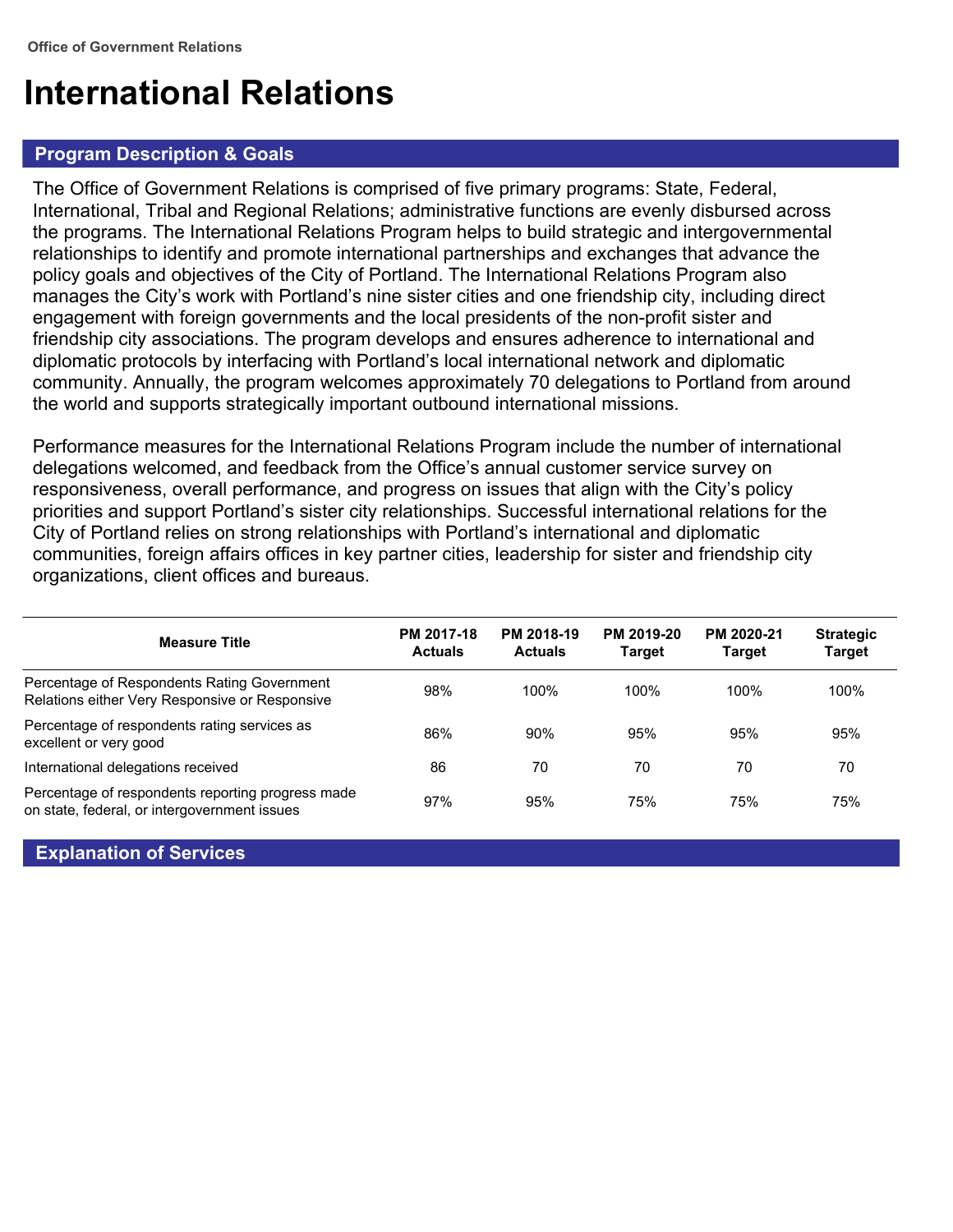The City of Portland does not operate in a vacuum and shares constituents with many other levels of government: regional, state, federal, tribal and international. The International Relations Program consists of 1.67 FTE located in Portland, Oregon. Through the International Relations Program, the City is able to seize the opportunity of sharing and scaling Portland progressive policies on a global level with cities and communities around the world that are interested in learning about, and from, Portland. Every year, the City receives hundreds of requests from around the world to visit, partner, learn, deepen ties, and travel. The International Relations Program helps field, vet and accommodate these many requests and continuously engages with key partners and stakeholders that work to elevate Portland's international stature.

Additionally, the program works closely with our clients and Portland's nine sister city and one friendship city associations. These associations are non-profit entities with authentic, communitybased ties to their affiliated cities. The International Relations Program acts as the official city conduit with and for those associations and any requests they or their affiliated city may have. Recent examples of significant International Relations work include, but are not limited to:

• Coordinating a 40+ person mayoral outbound delegation to Sapporo, Japan in celebration of the 60th anniversary of the sister city relationship;

• Creating opportunities to share global best practices for the Parks Bureau at the Washington Park Rose Test Garden in recognition of Portland's sister city relationships;

• Hosting the 40th Anniversary of China-US Diplomatic Relations reception, in partnership with the local Chinese-American community;

• Supporting the first ever official visit to Portland by a Mayor from Bologna, Italy, which has been a sister city for 15 years;

• Supporting the "Year of German-American Friendship" Portland Pop Up Tour sponsored by the Federation of German Industries (BDI) and German Federal Foreign Office;

• Facilitating a knowledge exchange about emergency clean water supply systems through meetings between City staff and a Japanese water filtration company;

• Coordinating Mayor Wheeler's participation at the Consulate General of the Republic of Korea's Korean National Day Celebration in Portland;

• Serving as the City's representative on the Oregon Consular Corp's Celebrate Trade Committee.

Additionally, the International Relations Program works closely with the City Auditor's office to ensure compliance with protocols and appropriate preservation of international gifts. The program also periodically meets with local residents or groups interested in establishing new sister city relationships or joining existing ones, and supports efforts led by key partners such as the Japanese Garden, WorldOregon, Oregon Consular Corps, the U.S. Commercial Service Office in Portland, Travel Portland and more.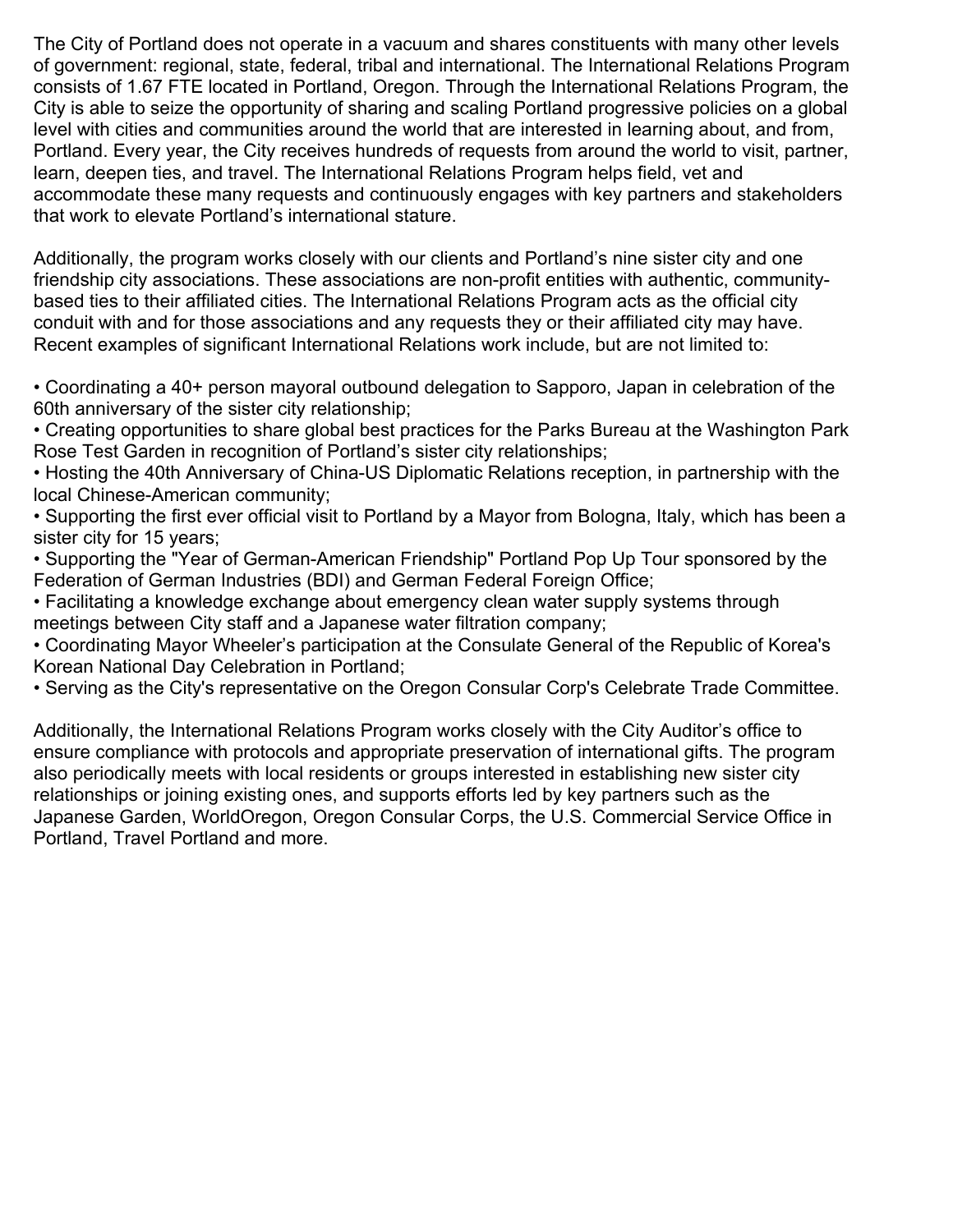#### **Equity Impacts**

The International Relations Program facilitates meetings between bureaus and visiting international delegations to share best practices around policy areas, through an equity lens. To promote the City's efforts around community engagement, as well as learn from other cities, the International Relations Program collaborates with the New Portlanders Program and the Office of Equity & Human Rights, among others, to share insights with visiting government delegations.

Portland's Sister City Associations are all volunteer-run non-profit organizations with a limited amount of resources. The International Relations Program works with the associations to identify solutions and opportunities that advance their efforts and promote exposure. The annual Sister City Reception hosted by the Mayor is an occasion that brings together Portland's Sister City Associations, City representatives, local international partners and official delegations from sister cities to highlight their work and important milestones.

The International Relations Program also looks to actively build the pipeline for future international policymakers through outreach, informational interviews and job shadows. Government Relations has also used translation services as necessary. Unfortunately, due to the loss of the International Relations Associate, the ability of the program to field the same volume of requests has been diminished. This puts a strain on the program's capacity to engage at the same level and potentially has negative impacts on the sister city associations and international community-based organizations that submit requests.

#### **Changes to Program**

Changes due to external factors:

The ability to address increased demand is directly tied to staff resources, which after budget cuts in FY 18-19 is currently only 1.67 FTE (including administrative functions). The current political climate has also raised inquiries and resulted in community members expressing concerns related to the City's international engagement around community resiliency and public safety.

#### Changes to resources:

International Relations program offer resources for FY 20-21 remain on par with FY 19-20 and reflect refined allocation of programmatic and administrative resources.

#### Changes to Organizational Structure:

No changes to organizational structure are proposed in FY 20-21. In FY 18-19, the International Relations Program lost 1 FTE, reducing program staff by half. This change resulted in a significant increase in workload for the remaining one program staff FTE, especially as it pertains to responding to requests for information, services, space and other opportunities from external partners, foreign governments and the sister city and friendship city associations. Without adequate assistance to prepare for high level meetings or events, the program is strained to follow appropriate protocols and complete necessary tasks.

#### **Program Budget**

|                                        | <b>FY 2017-18 Actuals</b> | <b>2018-19 Actuals</b> | <b>2019-20 Revised</b> | 2020-21<br><b>Requested with</b><br><b>DP</b> |
|----------------------------------------|---------------------------|------------------------|------------------------|-----------------------------------------------|
| <b>Bureau Expense</b>                  |                           |                        |                        |                                               |
| <b>External Materials and Services</b> | 0                         | 0                      | 25,863                 | 21,635                                        |
| Internal Materials and Services        | 0                         | 0                      | 35,915                 | 42,283                                        |
| Personnel                              | 0                         |                        | 214,695                | 247,243                                       |
| Sum:                                   | 0                         | O                      | 276,473                | 311,161                                       |
|                                        | <b>FTE</b>                | 0                      |                        | 1.66                                          |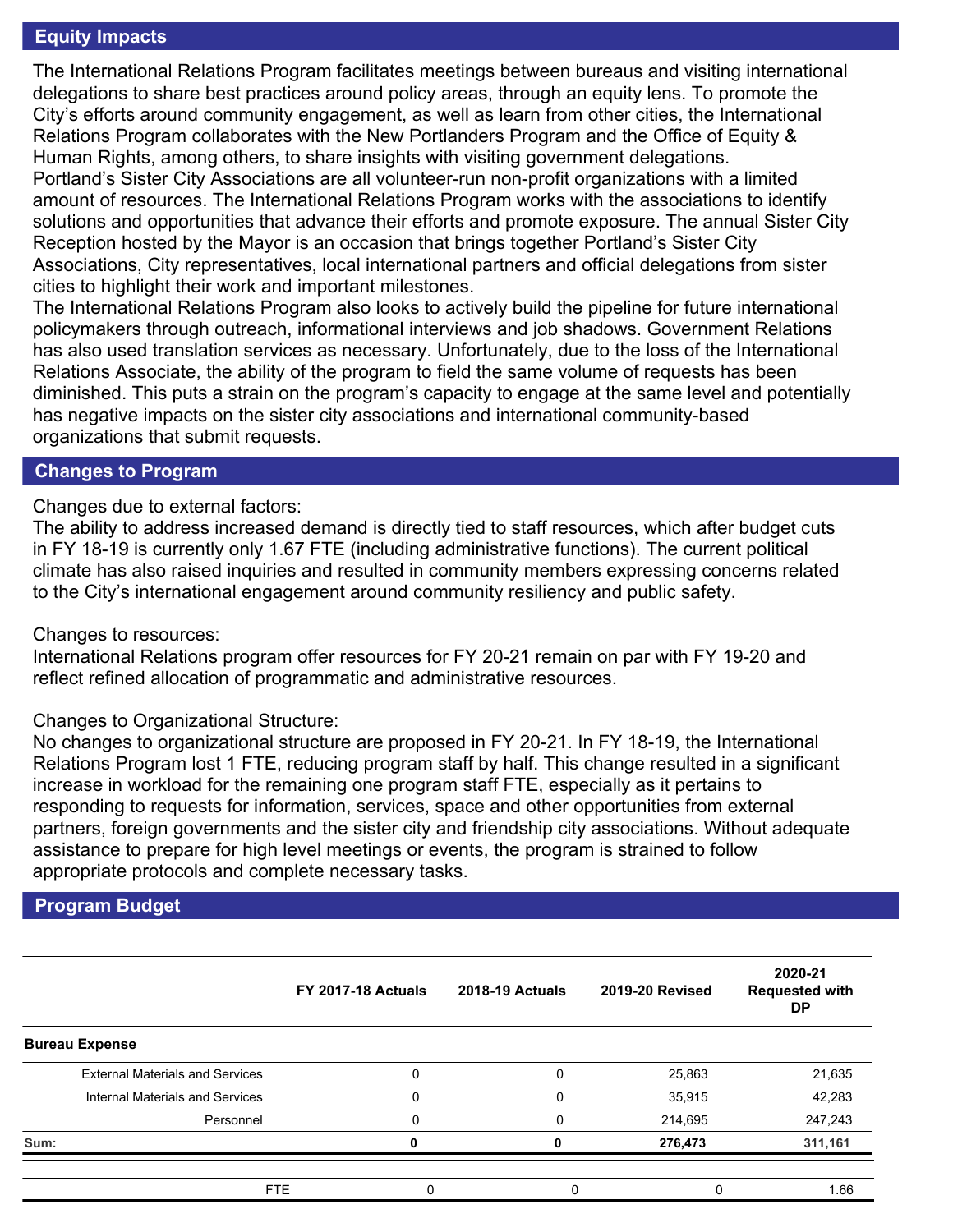- **Resources:** Government Relations operates from General Fund and interagency agreements with other City Bureaus.
- **Expenses:** The expenditures for Government Relations are generally personnel, travel and operating expenses. The International Relations Program also covers the City's Sister Cities International membership dues and culturallyappropriate gifts for high-level delegates, consistent with cultural and diplomatic protocol.and management staffing budget is also allocated to the International Relations Program.
	- **Staffing:** Currently, under the organizational structure, Government Relations has 10 full-time staff (FTE). The International Relations Program has one program staff FTE. One-fifth of the administrative and management staffing budget is also allocated to the International Relations Program. (Government Relations is working with Management & Finance–Accounting to ensure a similar allocation for FY 19-20 correctly displays in the program offer report when FY 19-20 actuals are reported; program offer FTE for FY 19-20 Revised incorrectly displays in the program budget table above as "0".)

**Assets and Liabilities:** None

|                 | <b>Program Information</b>              |                                        |              |
|-----------------|-----------------------------------------|----------------------------------------|--------------|
| <b>Bureau:</b>  | <b>Office of Government Relations</b>   | <b>Program Contact:</b> Chido Dhliwayo |              |
| <b>Website:</b> | https://www.portlandoregon.gov/<br>ogr/ | <b>Contact Phone</b>                   | 503-823-5139 |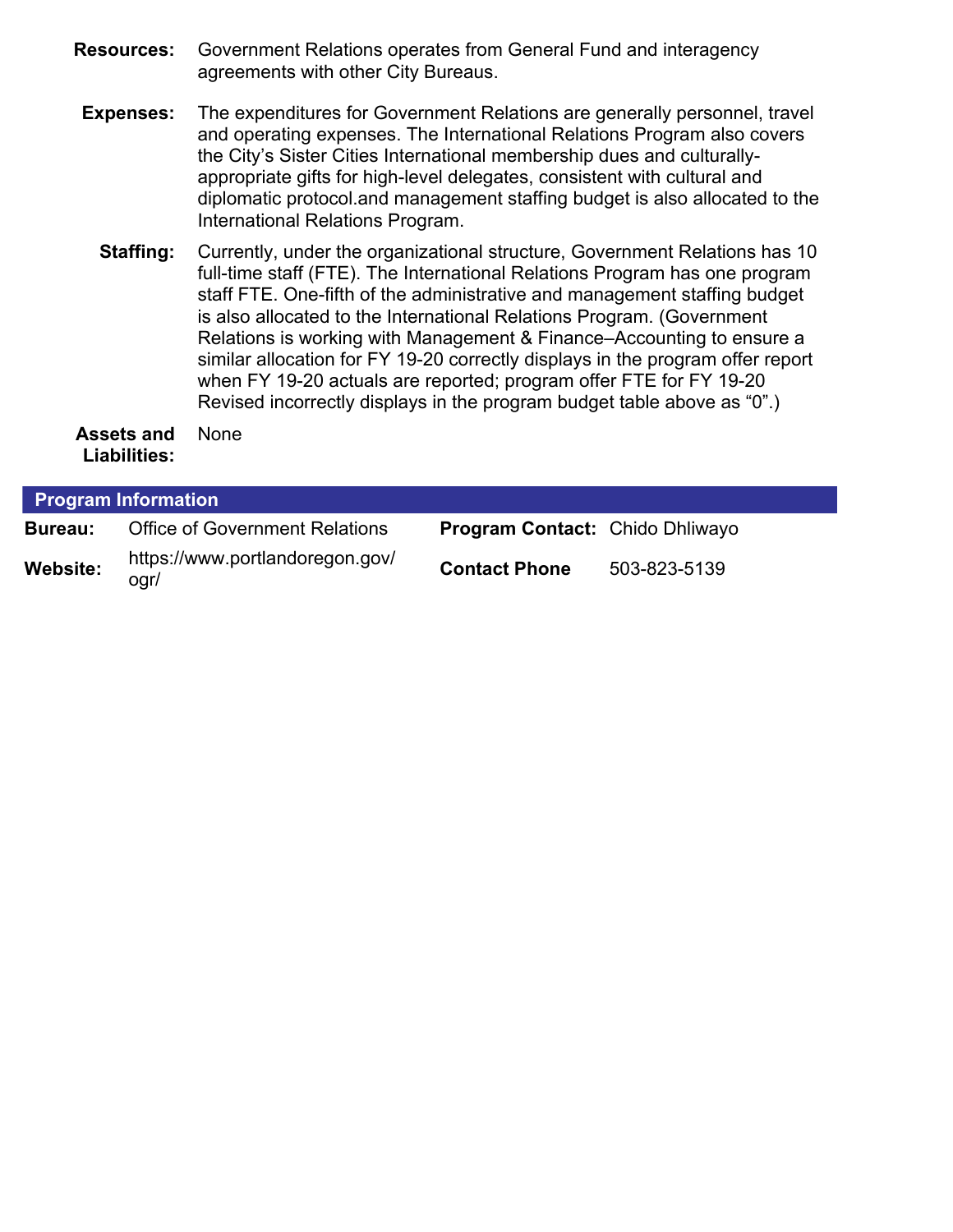# **Regional Relations Program**

### **Program Description & Goals**

The Office of Government Relations is comprised of five primary programs: State, Federal, International, Tribal and Regional Relations; administrative functions are evenly disbursed across the programs. The Regional Relations Program leads strategic regional intergovernmental relations for the City and conducts high-level outreach to surrounding regional governments to advance the City's strategic position and policy goals. The Program also works closely with other programs in the Office of Government Relations on multijurisdictional projects, and with the Mayor's Office, Commissioners, Auditor, and bureaus, and other governmental officials.

The Regional Relations Program was created in the FY 18-19 budget cycle. Due to classification complications outside of Government Relations' control, the program hired its first staff person in January 2019. The Regional Relations Program was fully initiated at the beginning of FY 19-20 after the close of the 2019 state legislative session. Performance measures for the Regional Relations Program include feedback from the Office Government Relations' annual customer service survey on responsiveness, progress on issues, and overall performance. Updates to the Bureau's Racial Equity Plan and Strategic Plan are currently underway and will include development of specific measurable goals for equity outcomes and other performance measures related to the program. During its first year, Regional Relations consulted with a broad range of client bureau and office staff, met with approximately 50 regional government officials, and attended approximately 50 regional governance meetings.

| <b>Measure Title</b>                                                                              | PM 2017-18<br><b>Actuals</b> | PM 2018-19<br><b>Actuals</b> | PM 2019-20<br><b>Target</b> | PM 2020-21<br>Target | <b>Strategic</b><br><b>Target</b> |  |
|---------------------------------------------------------------------------------------------------|------------------------------|------------------------------|-----------------------------|----------------------|-----------------------------------|--|
| Percentage of Respondents Rating Government<br>Relations either Very Responsive or Responsive     | 98%                          | 100%                         | 100%                        | 100%                 | 100%                              |  |
| Percentage of respondents rating services as<br>excellent or very good                            | 86%                          | 90%                          | 95%                         | 95%                  | 95%                               |  |
| Percentage of respondents reporting progress made<br>on state, federal, or intergovernment issues | 97%                          | 95%                          | 75%                         | 75%                  | 75%                               |  |

#### **Explanation of Services**

The City of Portland does not operate in a vacuum and shares constituents with many other levels of government: regional, state, federal, tribal and international. At the Regional level, overlapping jurisdictions with shared constituents compete and collaborate for resources, prioritization with superior levels of government, and policies that impact the region and beyond. Traditionally, the City of Portland has approached regional engagement in a decentralized manner without consistent communication between bureaus and elected officials on the myriad of projects and priorities the City is looking to advance. The role of the Regional Program is to strategically deepen relationships with regional partners and coordinate key conversations with client bureaus and elected officials. In collaboration with Council Offices, other City bureaus, and other Government Relations programs, the Regional Relations Program worked to enhance coordination with other jurisdictions to improve behavioral health and homeless services capacity, advocated for policy to improve air quality, and advocated for equitable and multimodal transportation investments and policy.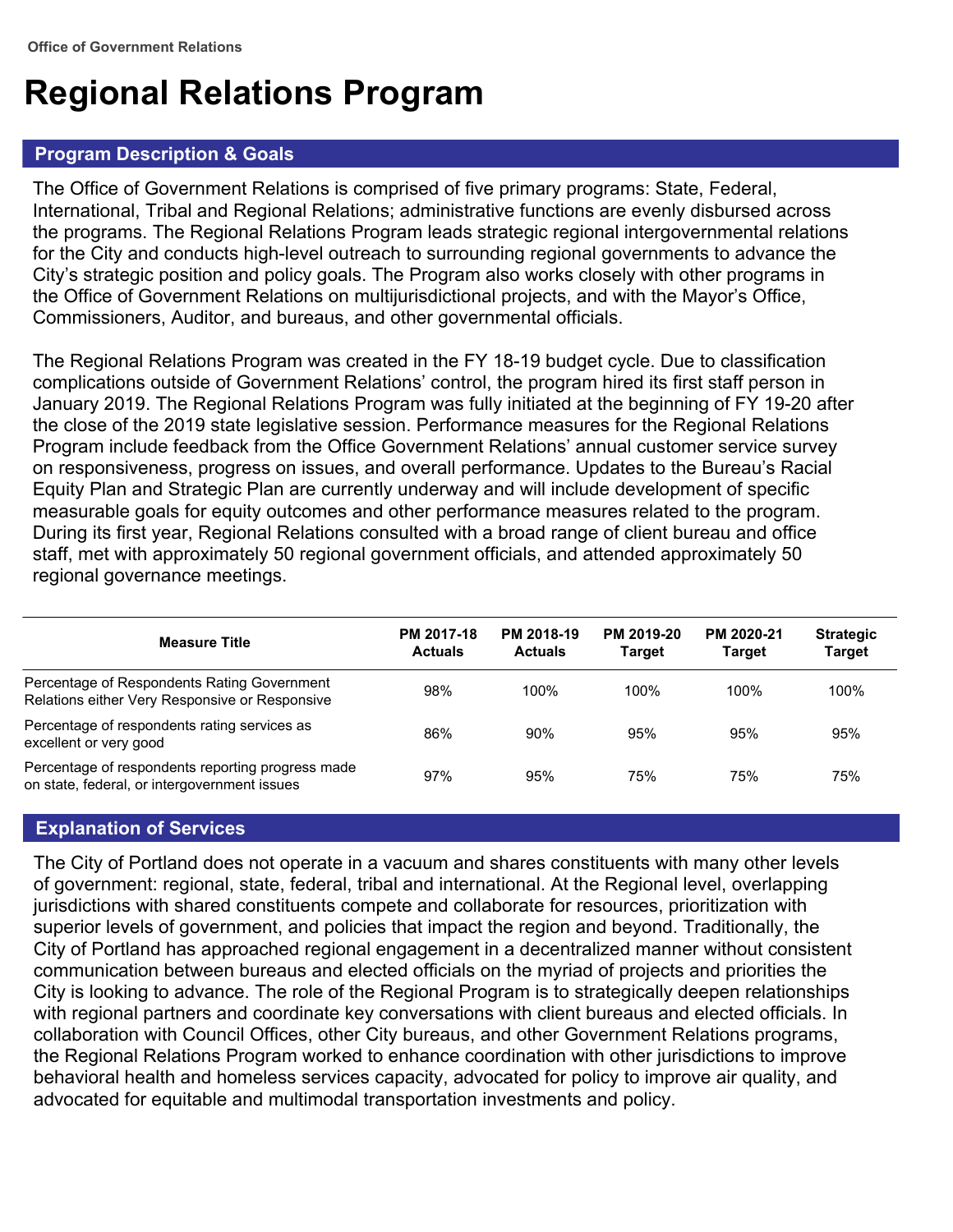#### **Equity Impacts**

The Regional Relations Program advocates for issues impacting underserved communities. Additionally, the Program conducts outreach to key partners representing underserved communities and identifies areas of collaboration for lobbying. Recent examples include advocacy on rules to reduce indirect sources of air pollution, funding for local parks, funding for transportation investments, funding for mental health services, and transit-oriented development policy.

#### **Changes to Program**

Changes due to external factors:

The Program is too new to evaluate this factor.

#### Changes to resources:

Regional Relations program offer resources for FY 20-21 are on par with FY 19-20 and reflect refined allocation of programmatic and administrative resources.

#### Changes to Organizational Structure:

No changes to organizational structure are proposed in FY 20-21. In the FY 18-19 budget, the Office of Government Relations added a Deputy Director & Regional Relations position. The recruitment process took place half-way through FY 18-19 due to classification complications outside of the Office's control and was finally filled in January of 2019. The Regional Relations Program was fully initiated at the beginning of FY 19-20 after the close of the 2019 state legislative session.

#### **Program Budget**

|                                        | <b>FY 2017-18 Actuals</b> | <b>2018-19 Actuals</b> | <b>2019-20 Revised</b> | 2020-21<br><b>Requested with</b><br><b>DP</b> |
|----------------------------------------|---------------------------|------------------------|------------------------|-----------------------------------------------|
| <b>Bureau Expense</b>                  |                           |                        |                        |                                               |
| <b>External Materials and Services</b> | 0                         | 0                      | 17,163                 | 13,635                                        |
| Internal Materials and Services        | 0                         | 0                      | 35,914                 | 43,939                                        |
| Personnel                              | 0                         | 0                      | 287,400                | 262,481                                       |
| Sum:                                   |                           |                        | 340,477                | 320,055                                       |
|                                        |                           |                        |                        |                                               |
| <b>FTE</b>                             | $\Omega$                  | 0                      |                        | 1.35                                          |

- **Resources:** Government Relations operates from General Fund and interagency agreements with other City Bureaus.
	- **Expenses:** The expenditures for Government Relations are generally personnel, travel and operating expenses.
		- **Staffing:** Currently, under the organizational structure, Government Relations has 10 fulltime staff (FTE). The Regional Relations Program has 0.67 program staff FTE. One-fifth of the administrative and management staffing budget is also allocated to the Regional Relations Program. (Government Relations is working with Management & Finance–Accounting to ensure a similar allocation for FY 19-20 correctly displays in the program offer report when FY 19-20 actuals are reported; program offer FTE for FY 19-20 Revised incorrectly displays in the program budget table above as "0".)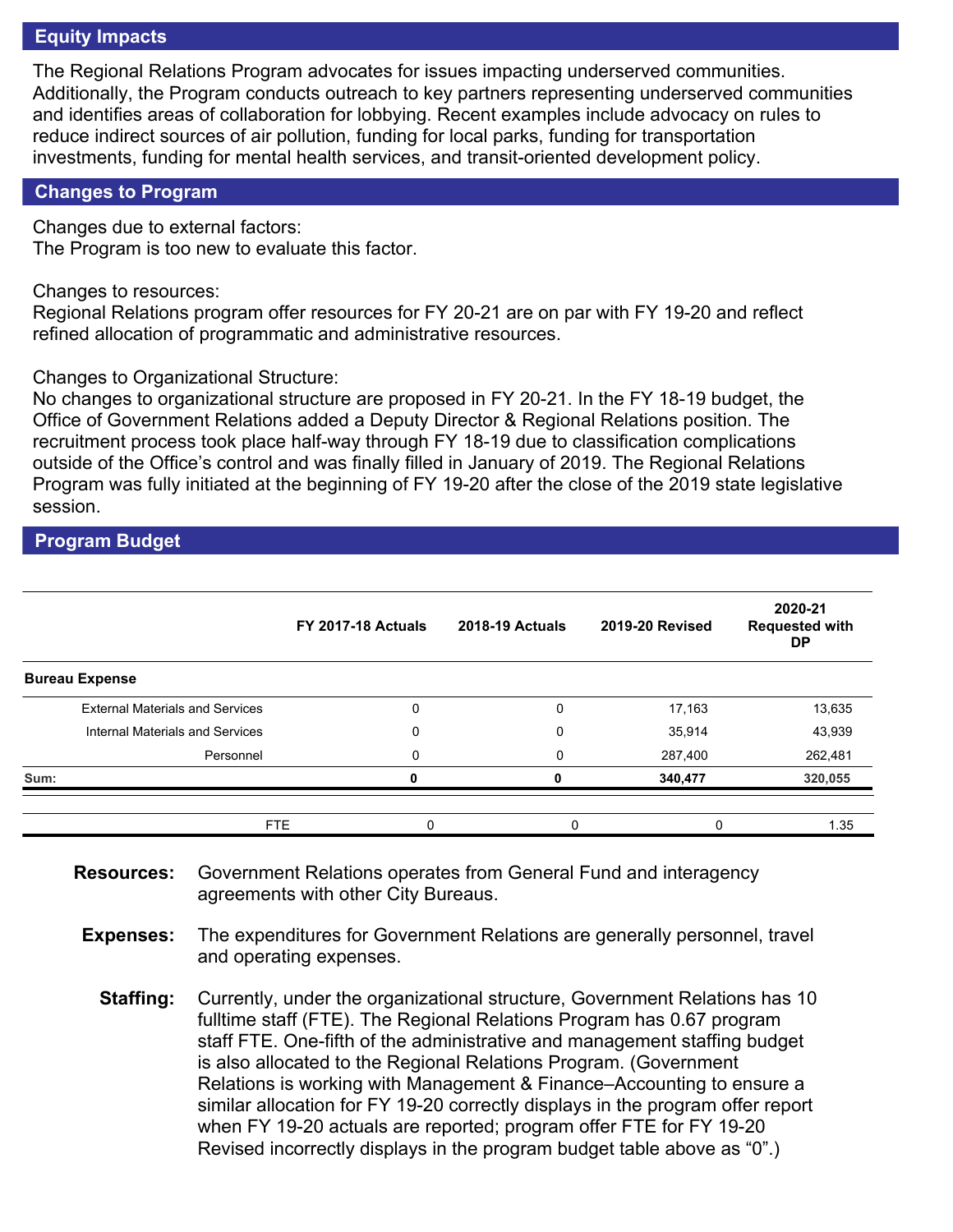| <b>Program Information</b> |                                         |                                       |              |  |  |  |  |
|----------------------------|-----------------------------------------|---------------------------------------|--------------|--|--|--|--|
| <b>Bureau:</b>             | <b>Office of Government Relations</b>   | <b>Program Contact: Dan Eisenbeis</b> |              |  |  |  |  |
| <b>Website:</b>            | https://www.portlandoregon.gov/<br>ogr/ | <b>Contact Phone</b>                  | 503-823-3011 |  |  |  |  |

×.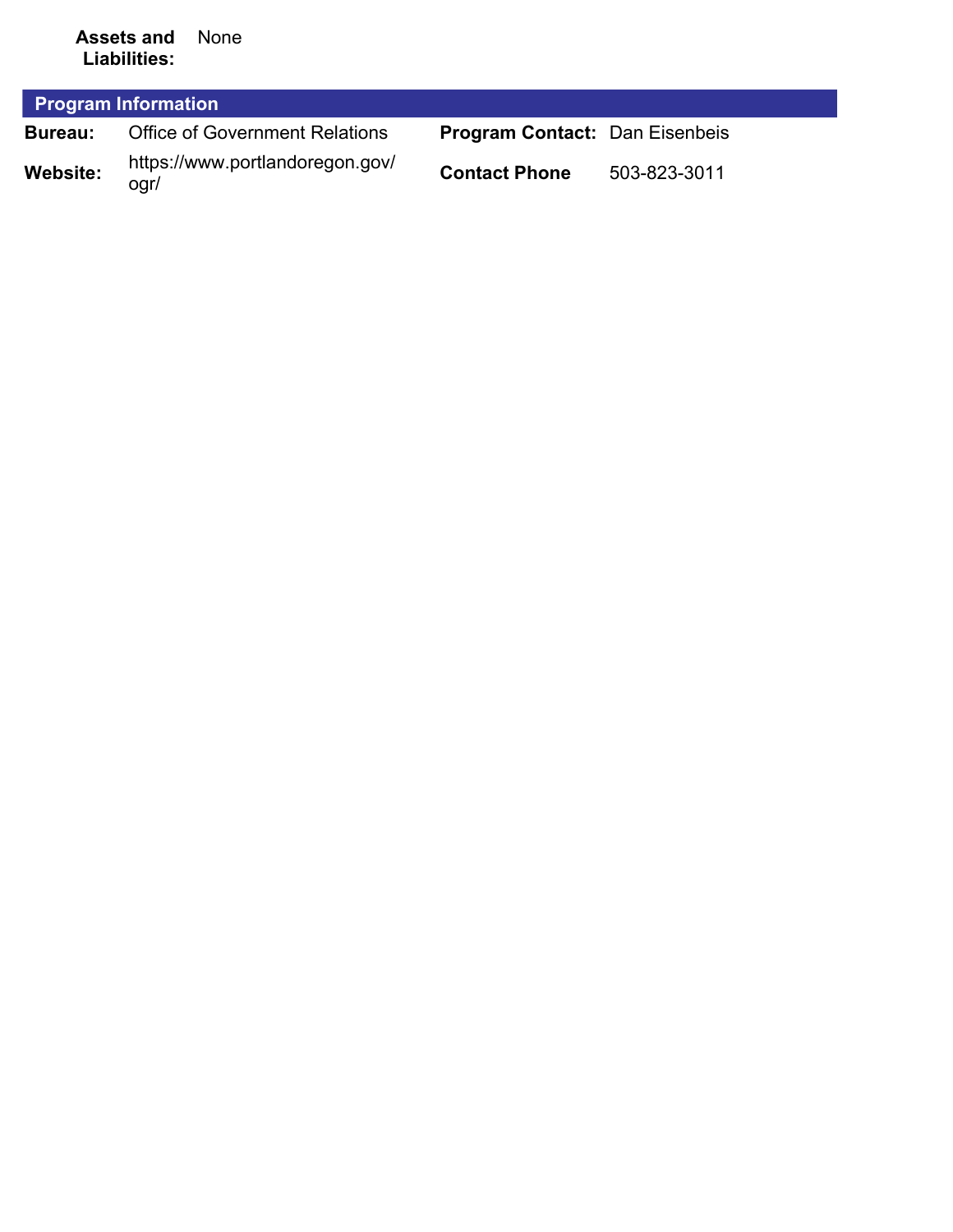# **State Relations Program**

### **Program Description & Goals**

The Office of Government Relations is comprised of five primary programs: State, Federal, International, Tribal and Regional Relations; administrative functions are evenly disbursed across the programs. The State Relations Program leads the development of an annual legislative agenda that reflects the priorities of the Mayor, City Council, Auditor, and bureaus. State Relations is responsible for centrally coordinating and executing the City of Portland's lobbying efforts at the Oregon Capitol, including advancing the City's agenda, pursuing positive funding and policy opportunities, and defending against efforts to limit or preempt local authority.

Each year, the State Relations Program works with client bureaus and City Council to establish a state legislative agenda. The Office of Government Relations provides strategic advice and advocacy to advance these and other City interests. Important performance measures for the State Relations Program also include legislative outreach and feedback from the Office's annual customer service survey on responsiveness, progress on issues, and overall performance. Successful state legislative advocacy relies on having strong relationships across the state and political affiliations. Trusting, communicative relations with clients are core to understanding and effectively delivering the City's position on legislation. Finally, clear reports conveying the City's agenda and the key legislation tracked, and their final disposition, are important resources to the public and client offices and bureaus.

| <b>Measure Title</b>                                                                              | PM 2017-18<br><b>Actuals</b> | PM 2018-19<br><b>Actuals</b> | PM 2019-20<br><b>Target</b> | PM 2020-21<br><b>Target</b> | <b>Strategic</b><br>Target |
|---------------------------------------------------------------------------------------------------|------------------------------|------------------------------|-----------------------------|-----------------------------|----------------------------|
| Percentage of targeted legislators contacted                                                      | 87%                          | 87%                          | 90%                         | 90%                         | 90%                        |
| Percentage of Respondents Rating Government<br>Relations either Very Responsive or Responsive     | 98%                          | 100%                         | 100%                        | 100%                        | 100%                       |
| Percentage of respondents rating services as<br>excellent or very good                            | 86%                          | 90%                          | 95%                         | 95%                         | 95%                        |
| Percentage of respondents reporting progress made<br>on state, federal, or intergovernment issues | 97%                          | 95%                          | 75%                         | 75%                         | 75%                        |

# **Explanation of Services**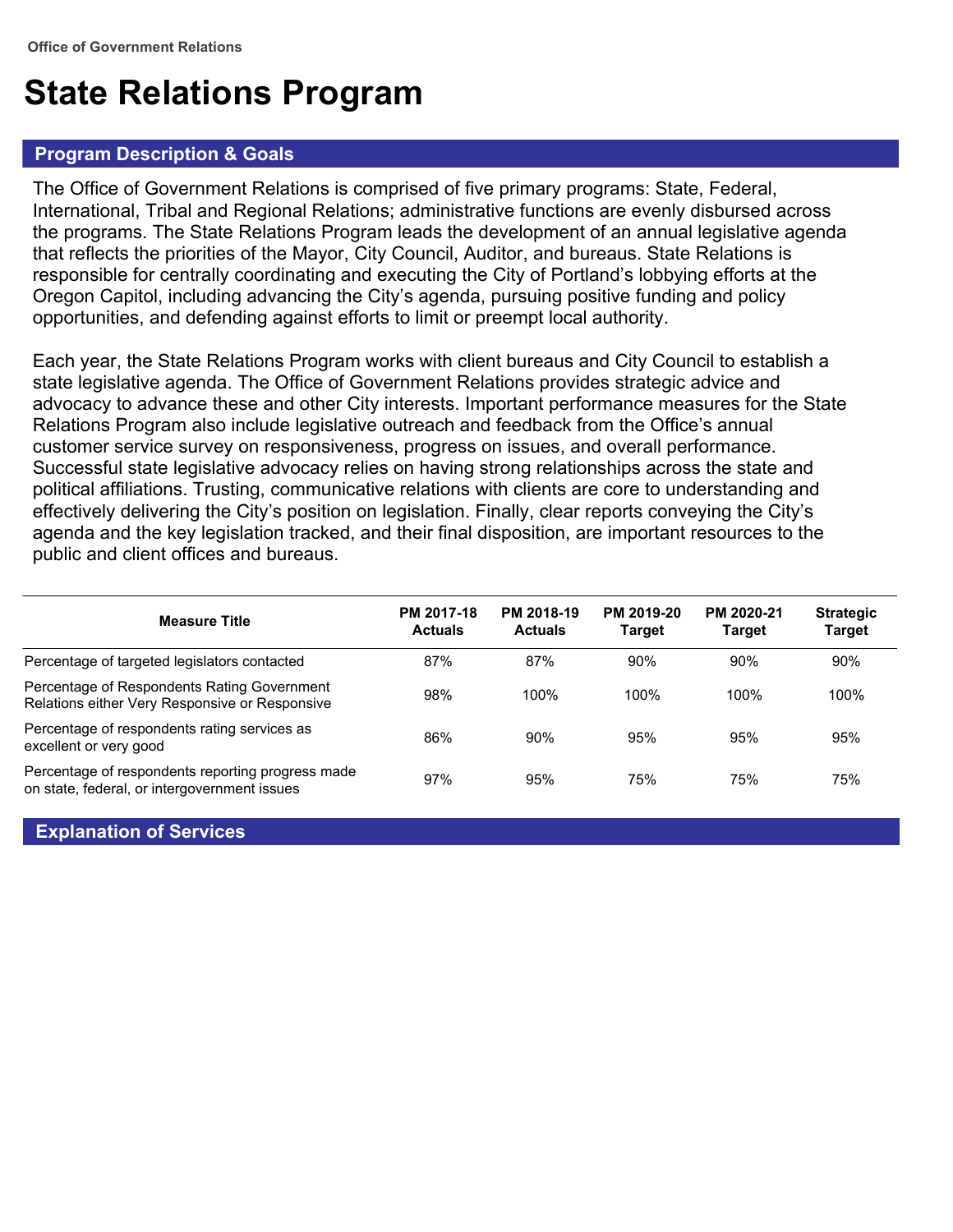The City of Portland does not operate in a vacuum and shares constituents with many other levels of government: regional, state, federal, tribal and international. At the State level, the Oregon Legislature uses its constitutional authority to direct funds, set policy, and occasionally preempt local action. In order to both protect City priorities and advance a robust policy agenda, the State Relations Program is tasked with lobbying state legislative and executive entities. Every year, the State Relations Program works with Council and Bureaus to vet, develop and approve a comprehensive agenda. Council approved a 2020 legislative to: Reduce Emissions & Invest in a Low-Carbon Future; Increase Equity in Clean Energy Access; Mitigate Risk of Fossil Fuels; Improve Officer Accountability; Promote Gun Safety; Fund Community Mental Health; Advance Equitable Homeownership & Opportunity; and Protect and Strengthen the City's Authority to Address Policy Issues, Raise Revenue, and Manage City Administration. Recent lobbying activities resulted in the following benefits to the City and Portlanders:

• Raising an additional \$61 million per biennium for the Emergency Housing Account, State Homeless Assistance Program, and General Housing Account Program by increasing the document recording fee from \$20 to \$60;

- Lowering speed limits on residential roads and expanding speed enforcement tools;
- Referring a constitutional amendment (subsequently approved by voters) providing the City with enhanced flexibility to manage Portland Housing Bond proceeds;
- Establishing clear statutory requirements for short term rentals to pay transient lodging tax; and
- Protecting and expanding state shared revenues through 9-1-1 and state marijuana taxes.

The State Relations Program operates on a two-year cycle. The Oregon Legislature meets annually, but convenes for a "long" session (160 days) during odd-numbered years and "short" session (35 days) during even-numbered years. When the Legislature convenes, whether in session or for other purposes (e.g., Legislative Days, Revenue Forecasts, etc.), State Relations is present in Salem. During the course of a legislative session, this typically means 60+ hour weeks and approximately 90-mile daily commutes. When the Legislature is not in session, the State Relations Program is drafting the end of session report; building the following session's agenda; conducting outreach to legislators and important partners; and addressing ad hoc political issues as they arise for client offices and bureaus. Once a year, the State Relations Program works with partner bureaus and/or Council Offices to hold an Advocacy 101 session and Legislative Townhall to both train community members on how to be better advocates and solicit input on the draft legislative agenda.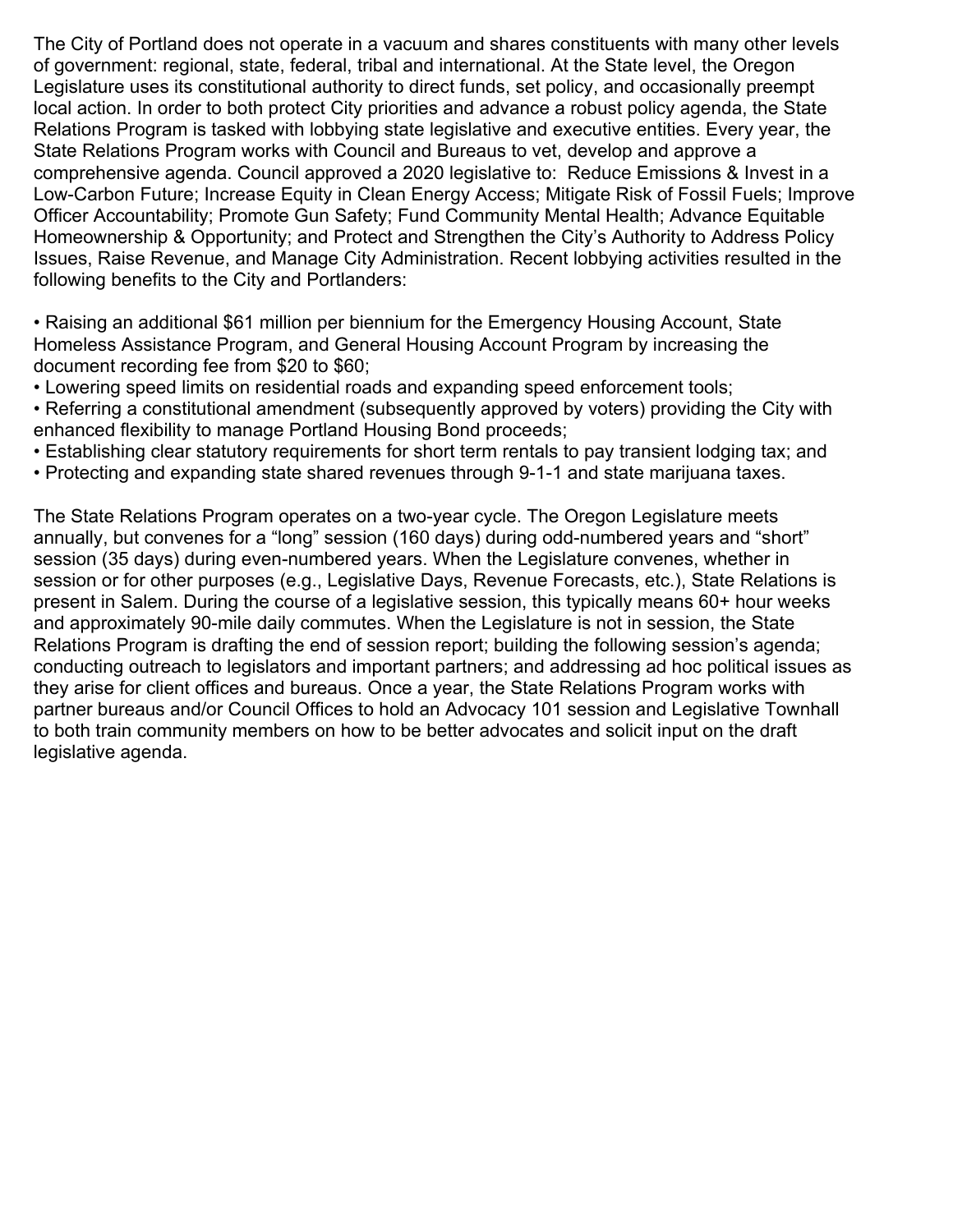#### **Equity Impacts**

Government Relations incorporates explicit direction in the legislative agenda building process for client offices and bureaus to apply an equity lens when considering and submitting ideas for potential inclusion in the City's legislative agenda. As part of the legislative agenda development and preparation for session, the State Relations Program conducts specific outreach to key partners representing underserved communities and identifies areas of collaboration for lobbying. The Bureau's Racial Equity Plan specifically directs the State Relations Program to advance issues impacting underserved communities. Recent examples of such work include, but are not limited to:

• Establishing a statewide just cause eviction and rent stabilization policy;

• Increasing funding for affordable housing and homelessness;

• Establishing and implementing recommendations of a state Task Force on Addressing Racial Disparities in Homeownership;

• Defending the authority for the Portland Clean Energy Fund from state preemption;

• Establishing policy to reduce diesel engine emissions and prioritize state grant funds for MWESB firms to meet clean diesel contracting standards; and

• Codifying authority for the Cleaner Air Oregon program to reduce industrial air pollution.

Finally, the State Relations Program holds an annual Advocacy 101 event outside of the central city. The educational event teaches community members how to be effective advocates at the State Legislature. Materials are provided in Spanish and English and accommodations are offered for the event. The presenter panels have often included elected officials and stakeholder organizations representing underserved communities, and State Relations works with partner bureaus and/or council offices to broadly publicize the event, including to underserved communities.

#### **Changes to Program**

Changes due to external factors:

The State Legislature operates on a biennial calendar. During odd-numbered years, the Legislature convenes for approximately 5.5 months (so-called "long-session"); during even-numbered years, it convenes for just over a month (so-called "short session"). The State Relations Program consumes more resources during long-sessions due to increased use of vehicles, hiring temporary administrative staff support, purchasing legislative materials, etc. This cycle is predictable and built into the Office's budget.

Changes to resources:

State Relations program offer resources for FY 20-21 are on par with FY 19-20 and reflect refined allocation of programmatic and administrative resources.

Changes to Organizational Structure:

Staffing and resource allocations to the State Relations Program remain the same.

**Program Budget**

|                                        | <b>FY 2017-18 Actuals</b> | <b>2018-19 Actuals</b> | <b>2019-20 Revised</b> | 2020-21<br><b>Requested with</b><br><b>DP</b> |
|----------------------------------------|---------------------------|------------------------|------------------------|-----------------------------------------------|
| <b>Bureau Expense</b>                  |                           |                        |                        |                                               |
| <b>External Materials and Services</b> | 0                         | 0                      | 25,663                 | 14,886                                        |
| Internal Materials and Services        | 0                         | 0                      | 59,511                 | 89,849                                        |
| Personnel                              | 0                         | 0                      | 540,060                | 533,418                                       |
| Sum:                                   | 0                         |                        | 625,234                | 638,153                                       |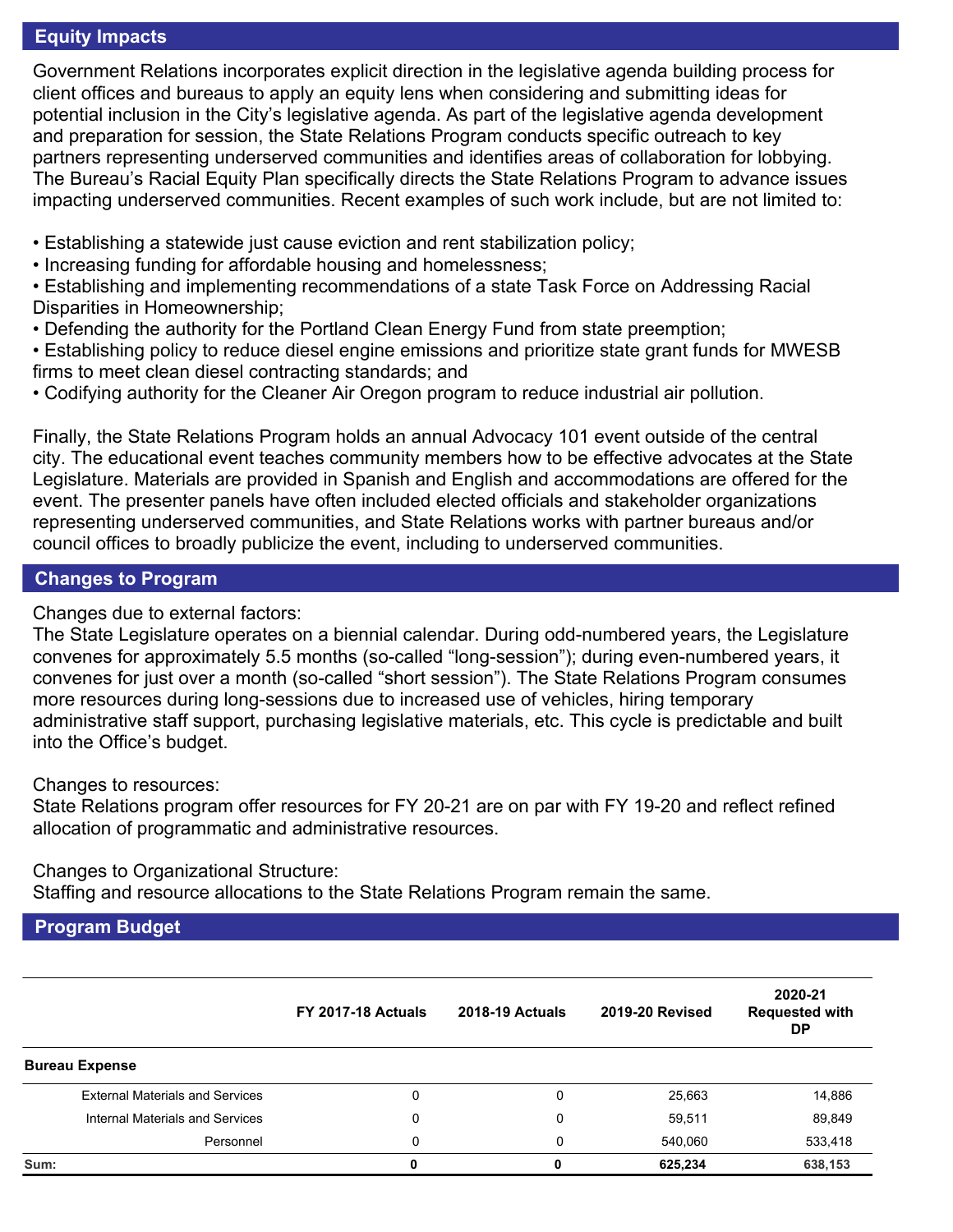|                   | FTE.                                                                                                                                                                                                                                                                                                                                                                                                                                                                                                                                                                                                     | 0 | 0 | 0 | 3.66 |
|-------------------|----------------------------------------------------------------------------------------------------------------------------------------------------------------------------------------------------------------------------------------------------------------------------------------------------------------------------------------------------------------------------------------------------------------------------------------------------------------------------------------------------------------------------------------------------------------------------------------------------------|---|---|---|------|
| <b>Resources:</b> | Government Relations operates from General Fund and interagency<br>agreements with other City Bureaus.                                                                                                                                                                                                                                                                                                                                                                                                                                                                                                   |   |   |   |      |
| <b>Expenses:</b>  | The expenditures for Government Relations are generally personnel, travel<br>and operating expenses, including a leased office space in Salem that is<br>reserved for State Relations staff to utilize at any time.                                                                                                                                                                                                                                                                                                                                                                                      |   |   |   |      |
| Staffing:         | Currently, under the organizational structure, Government Relations has 10<br>full-time staff (FTE). The State Relations Program has three program staff<br>FTE plus one temporary, full-time staff person during the long legislative<br>session (23+ weeks) and short legislative session (5+ weeks), which<br>alternate each year. One-fifth of the administrative and management<br>staffing budget is also allocated to the State Relations Program.<br>(Government Relations is working with Management & Finance-<br>Accounting to ensure a similar allocation for FY 19-20 correctly displays in |   |   |   |      |

the program offer report when FY 19-20 actuals are reported; program offer FTE for FY 19-20 Revised incorrectly displays in the program budget table above as "0".)

**Assets and Liabilities:** None

| <b>Program Information</b> |                                         |                                     |              |  |  |  |
|----------------------------|-----------------------------------------|-------------------------------------|--------------|--|--|--|
| Bureau:                    | <b>Office of Government Relations</b>   | <b>Program Contact: Stacy Cowan</b> |              |  |  |  |
| <b>Website:</b>            | https://www.portlandoregon.gov/<br>ogr/ | <b>Contact Phone</b>                | 503-823-3013 |  |  |  |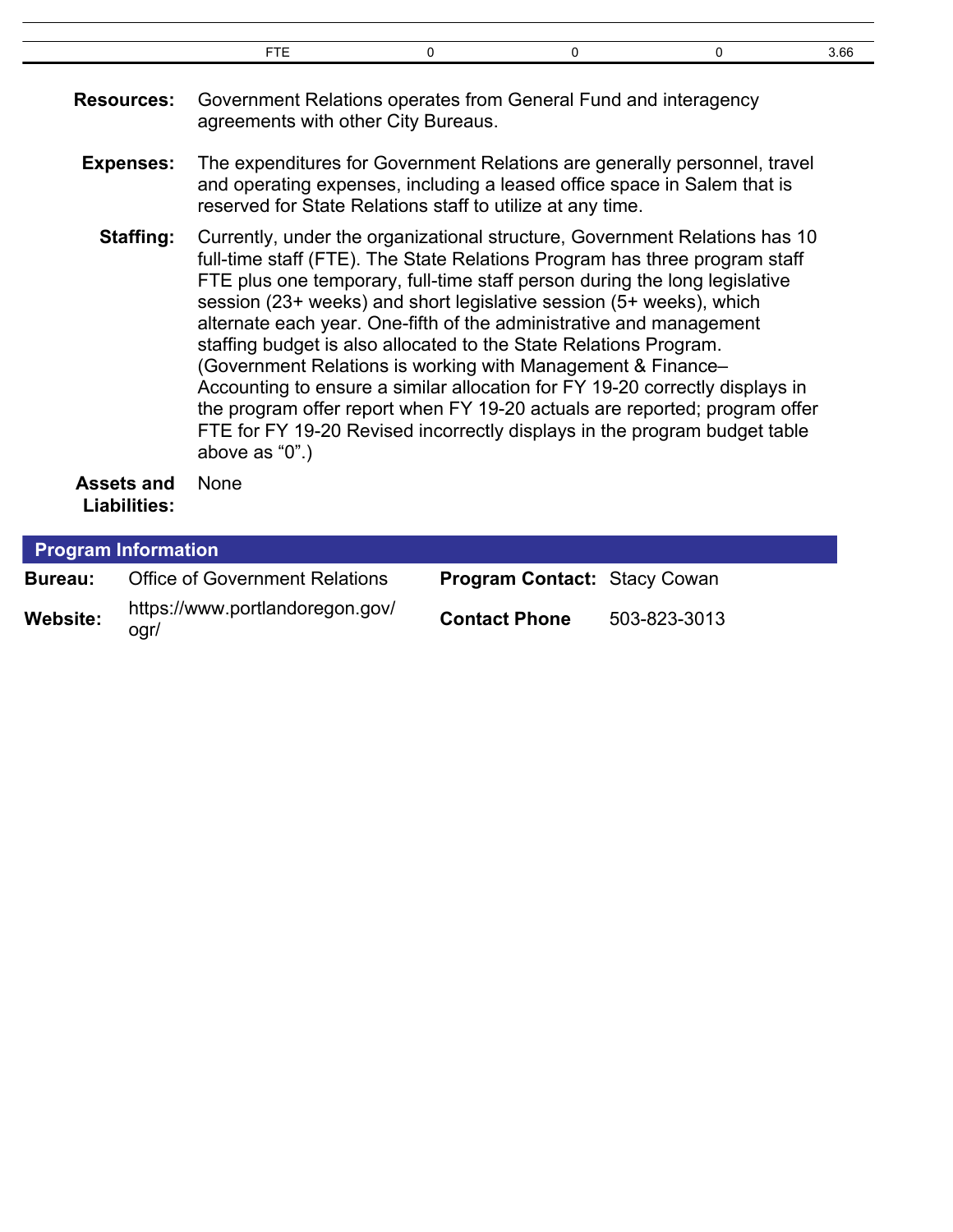# **Tribal Relations**

### **Program Description & Goals**

The Office of Government Relations is comprised of five primary programs: State, Federal, International, Tribal, and Regional Relations; administrative functions are evenly disbursed across the programs. The Tribal Relations Program promotes culturally grounded, long-term, positive relationships and decision-making processes through government-to-government engagement with tribal governments and the urban American Indian/Alaska Native community. This work allows the City to develop focused and long-term strategies to work with tribes through well-established relationships with tribal nations. The program affirms and strengthens the City of Portland's commitment to American Indian/Alaska Native people and coordinates policymaking to ensure that there is access to opportunities for a high quality of life and continuation of cultural lifeways now and for future generations. The program is also responsible for an annual summit and quarterly policy meetings of tribal government leaders.

The Tribal Relations Program advises bureaus and Council offices on outreach to, and interactions with, tribal governments and the urban Indian community. Likewise, the program fields requests and inquiries from Tribes and community members about engagement with the City. Performance measures for the Tribal Relations Program include feedback from the Office Government Relations' annual customer service survey on responsiveness, progress on issues, and overall performance. Updates to the Bureau's Racial Equity Plan and Strategic Plan are currently underway and will include development of specific measurable goals for equity outcomes and other performance measures related to the program.

| <b>Measure Title</b>                                                                              | PM 2017-18<br><b>Actuals</b> | PM 2018-19<br><b>Actuals</b> | PM 2019-20<br><b>Target</b> | PM 2020-21<br>Target | <b>Strategic</b><br>Target |
|---------------------------------------------------------------------------------------------------|------------------------------|------------------------------|-----------------------------|----------------------|----------------------------|
| Percentage of Respondents Rating Government<br>Relations either Very Responsive or Responsive     | 98%                          | 100%                         | 100%                        | 100%                 | 100%                       |
| Percentage of respondents rating services as<br>excellent or very good                            | 86%                          | 90%                          | 95%                         | 95%                  | 95%                        |
| Percentage of respondents reporting progress made<br>on state, federal, or intergovernment issues | 97%                          | 95%                          | 75%                         | 75%                  | 75%                        |

#### **Explanation of Services**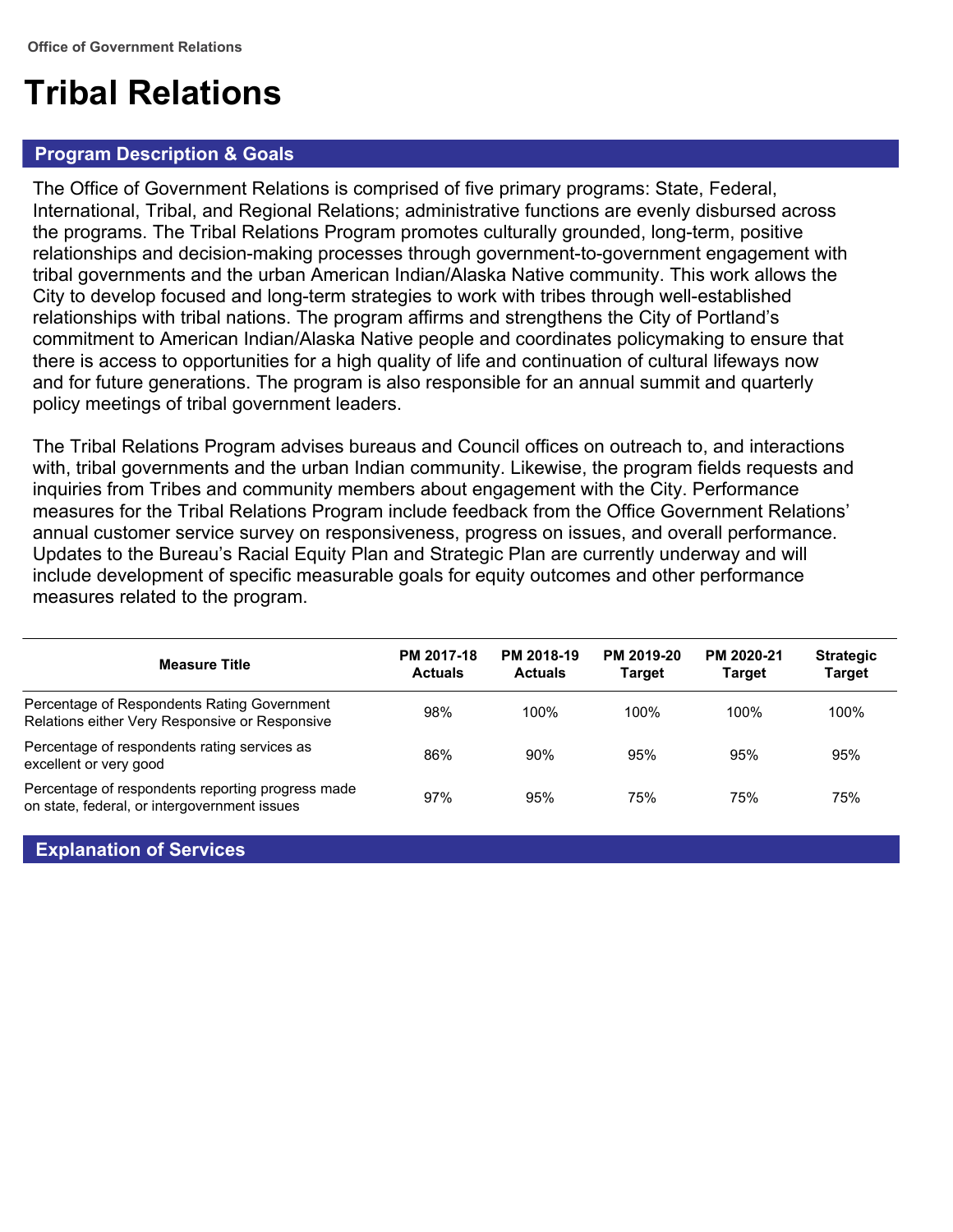The City of Portland does not operate in a vacuum and shares constituents with many other levels of government: regional, state, federal, tribal and international. The Tribal Relations Program consists of one FTE located in Portland, Oregon. The program has three primary foci: (1) to develop and deepen authentic government-to-government relationships with sovereign tribal governments; (2) to provide technical assistance and support to City of Portland employees in the areas of treaty responsibility, appropriate engagement and inclusion, and to support tribal-related work throughout the City; and (3) to engage, interface and respond to urban Indian community affairs to improve City actions, policies, programs and services, and increase the visibility and inclusion of American Indian/Alaska Native people in the City.

In order to establish and deepen government-to-government relationships, the Tribal Relations Program leads an annual Tribal Nations Summit and regular policy meetings of tribal government leaders. The program also fields requests for exchanges and works with other area governments to coordinate joint areas of interest to engage, consult, or include sovereign tribal nations.

Additionally, the program advises Council Offices and bureaus on a more individualized basis regarding outreach, engagement, and consultation with tribes. This includes regular convenings of Tribal Relations liaisons from each of the elected offices and bureaus and assisting bureaus to set annual tribal relations workplans with measurable outcomes. The goals of this area of the Tribal Relations Program are to:

• Support bureaus to engage with tribal governments in a culturally-responsive and appropriate way; • Ensure the bureaus are working in a manner that upholds tribal treaty rights and responsibilities City-wide;

• Conduct respectful, genuine, early, and frequent engagement and collaboration with tribal governments on large-scale City projects; and

• Carry out and implement directives from City Council and bureau leadership.

Within the Office of Government Relations, the Tribal Relations Program regularly collaborates with the City's Federal, State, Regional and International programs. This includes advising the impact that policies will have on the urban Native American community and relevant Tribal Nations in the area, including reviewing tribal-related legislation in Bill Tracker.

Over its first two years, the Tribal Relations Program provided several training opportunities (see examples in Equity Impacts) and is partnering with the Office of Equity and Human Rights to develop standardized trainings for city employees. The Program also provided robust training connected to the annual Tribal Nations Summit as another way to deepen City employees' understanding of tribal governments and sovereignty and catalyze better coordination and engagement.

The Tribal Relations Program works closely with, and is responsive to, the urban Indian community in Portland. Community members reach out to the program for assistance navigating the City, when seeking redress, when urging change to City policies or protocols, and when otherwise voicing concerns, and the Program responds and assists. Tribal Relations Program staff also represents the City regularly at community engagement events through attendance and public speaking, provides updates to community and regional organizations, and is recognized as the face of the City within the urban Indian community.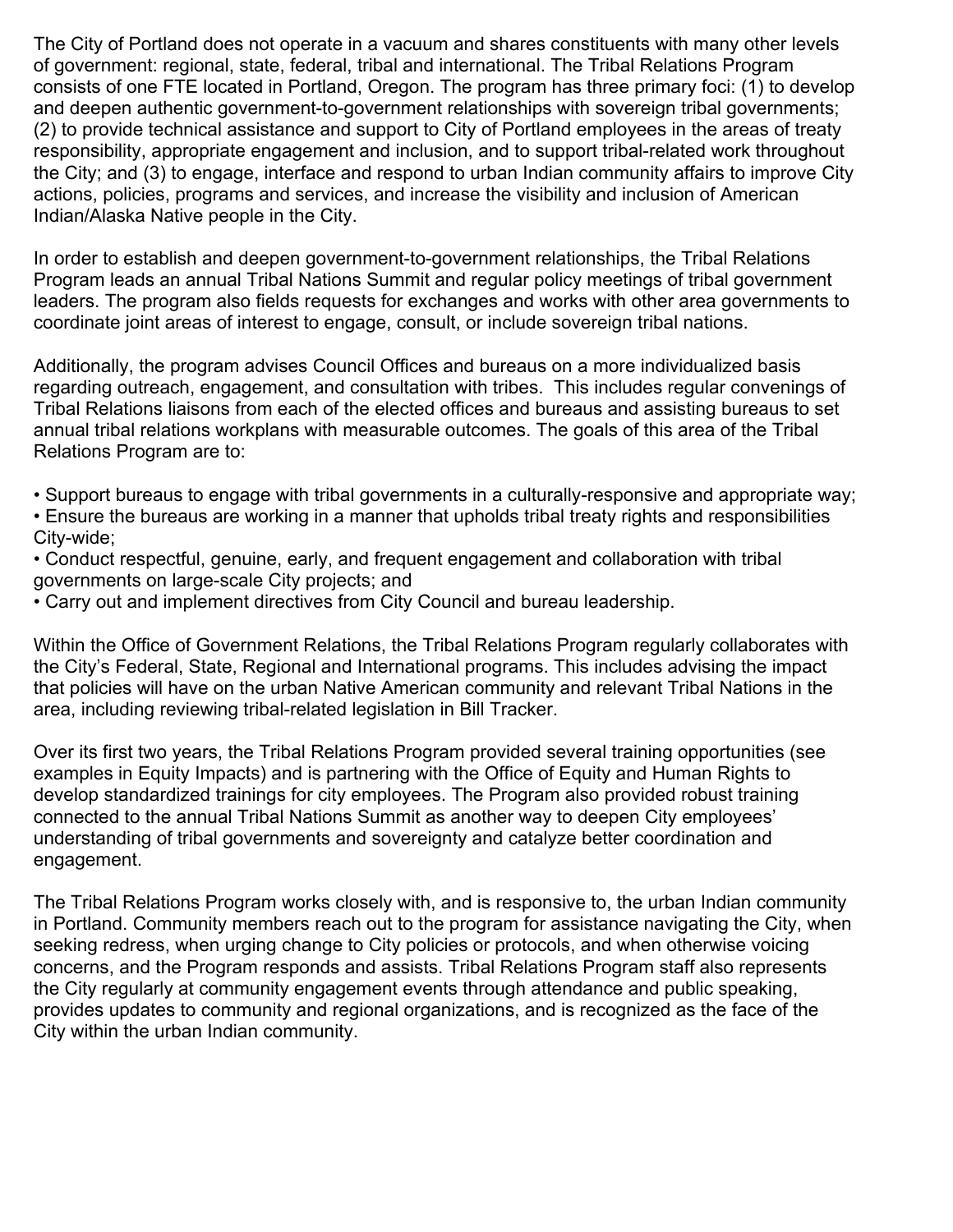#### **Equity Impacts**

The Tribal Relations Program produces significant positive equity impacts. The Program increased access to the City and its leadership for the native community as a whole. Structural barriers in City policies have been identified and addressed as a direct result of this access and engagement. Moreover, by training employees on history, status, and import of Tribal governments and native people, the Program develops more opportunities for culturally-competent consultation and engagement.

Within the City, there have been numerous trainings to raise the awareness about tribal sovereignty, the history of tribes and Native people in the Northwest, the legacy of government policies aimed at erasure and how they resulted in disproportionate impacts on native people. A non-exhaustive list of the trainings over the last year include:

• Tribal Nations Summit Employee Training on importance of rivers to tribal people;

• Missing and Murdered Indigenous Women (MMIW) speaker panels and community awareness events;

- Columbia River Treaty Renegotiation Presentation with Columbia River Intertribal Fish Commission (video recorded for future use);
- Tribal Governance, Sovereignty, and Treaties Primer (video recorded for future use); and
- Individualized trainings to meet specific bureau needs.

The Tribal Relations Program has also served as a conduit for community members to seek assistance, redress, and help navigating City government. This engagement has often resulted in the direct benefit of changing City policies and practices to be more inclusive. Recent examples of direct assistance to the urban Indian community include:

• Aiding in the recovery of stolen religious items and working with Portland Police to change practices to use culturally appropriate protocols for reporting and investigating crimes involving sacred items;

• Improving internal procedures to fulfill electronic records requests, prompted by an MMIW report by a nonprofit organization; and

• Connecting City community outreach programs (such as Bureau of Emergency Management and Water Bureau workshops and training) to improve inclusion of the broader Native American community beyond nonprofit organizations.

• Advocating for a supplementary report to the City's Community Insight Survey that reported results of survey respondents from the American Indian/Alaska Native and Pacific Islander community; and

• Connecting community members to the Independent Police Review office to report complaints or concerns about police interactions.

As noted below, Government Relations is submitting a decision package for \$150,000 to bolster the Tribal Relations program through the addition of 1 FTE and programmatic funding for travel, events, and gifts to tribal delegations consistent with cultural protocols. When the program was initially placed in Government Relations, no programmatic funding was included. The additional investments proposed in the FY 20-21 program offer and decision package will directly and meaningfully expand the capacity of the program to conduct outreach, travel, events, and trainings that promote effective City engagement with tribal governments and the urban Indian community. Government Relations also secured a \$75,000 increase in interagency and intergovernmental amounts that could offset the decision package amount, per direction in the Mayor's Budget Guidance.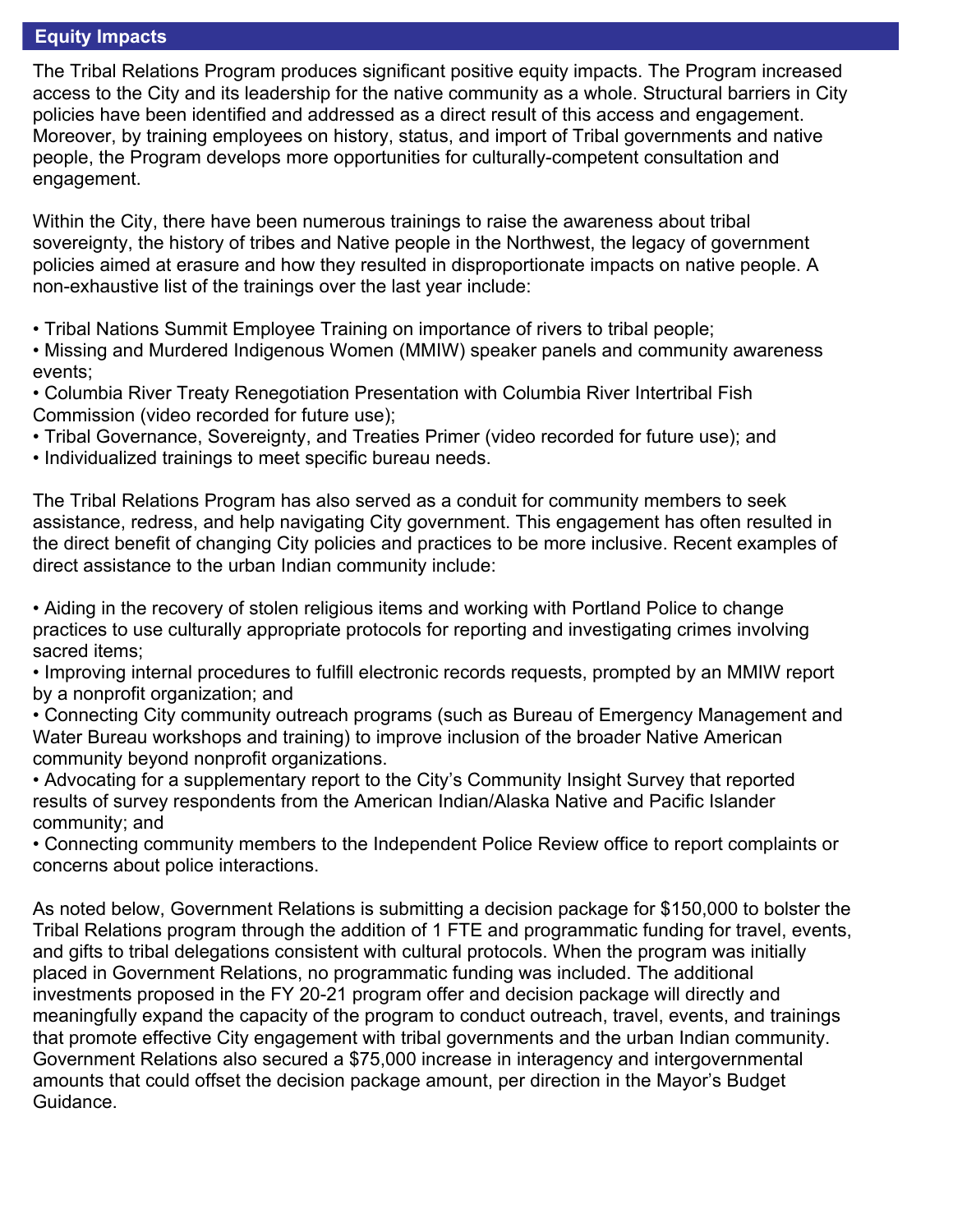#### **Changes to Program**

Changes due to external factors:

The Tribal Relations Program just completed its second year. Demand for the program has increased internally and externally (via client bureaus and offices, as well as constituents). The ability to address increased demand is constrained by staff resources, which is currently 1.67 FTE, as well as programmatic resources.

#### Changes to resources:

Government Relations is submitting a decision package for \$150,000 to bolster the Tribal Relations Program through the addition of 1 FTE and programmatic travel, events, and materials. Government Relations also secured a \$75,000 increase in interagency and intergovernmental amounts that could offset the decision package amount, per direction in the Mayor's Budget Guidance. Other Tribal Relations Program offer resources for FY 20-21 remain on par with FY 19-20 and reflect refined allocation of programmatic and administrative resources.

#### Changes to Organizational Structure:

For this requested program offer, staffing and resource allocations to the Tribal Relations Program remain the same.

|                                        | <b>FY 2017-18 Actuals</b> | <b>2018-19 Actuals</b> | <b>2019-20 Revised</b> | 2020-21<br><b>Requested with</b><br><b>DP</b> |
|----------------------------------------|---------------------------|------------------------|------------------------|-----------------------------------------------|
| <b>Bureau Expense</b>                  |                           |                        |                        |                                               |
| <b>External Materials and Services</b> | 0                         |                        | 32,163                 | 116,168                                       |
| Internal Materials and Services        | 0                         | 0                      | 35,919                 | 43,943                                        |
| Personnel                              | 0                         | 0                      | 241,044                | 473,589                                       |
| Sum:                                   | 0                         | ŋ                      | 309,126                | 633,700                                       |
|                                        | <b>FTE</b><br>$\Omega$    | 0                      |                        | 3.66                                          |

#### **Program Budget**

- **Resources:** Government Relations operates from General Fund and interagency agreements with other City Bureaus.
	- **Expenses:** The expenditures for Government Relations are generally personnel, travel and operating expenses. Tribal Relations Program programmatic expense also include gifts for visiting delegations consistent with cultural protocol, registration fees and travel to attend relevant tribal-focused conventions (e.g. Affiliated Tribes of NW Indians Convention), delegation visits to tribal governments, materials for conducting trainings and presentations, and expenses related to convening the City's annual Tribal Nation Summit and other events.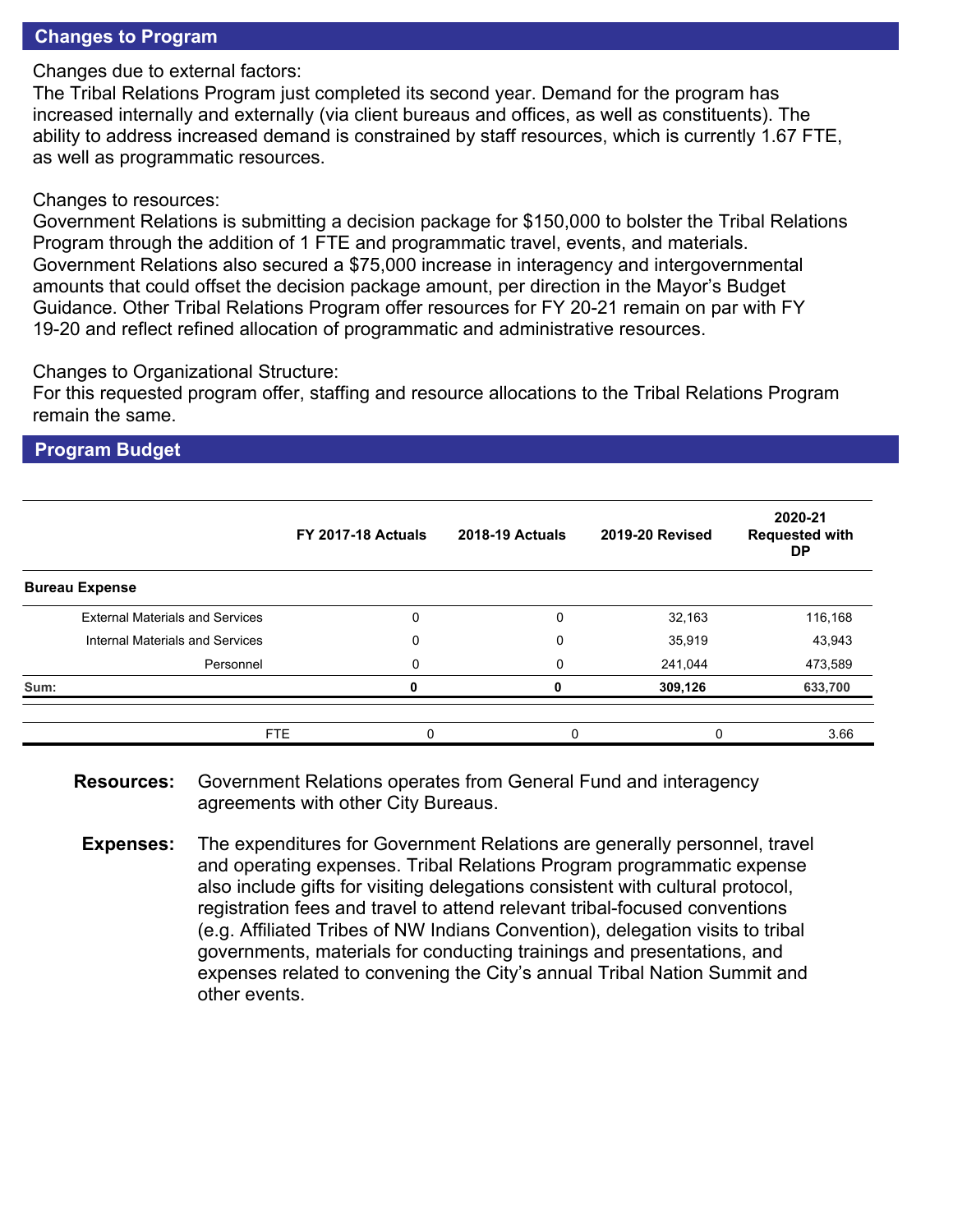**Staffing:** Currently, under the organizational structure, Government Relations has 10 full-time staff (FTE). The Tribal Relations Program has one program staff FTE. One-fifth of the administrative and management staffing budget is also allocated to the Tribal Relations Program. Government Relations is submitting a decision package that includes 1 FTE of additional Tribal Relations Program staff. (Government Relations is working with Management & Finance–Accounting to ensure a similar allocation for FY 19-20 correctly displays in the program offer report when FY 19-20 actuals are reported; program offer FTE for FY 19-20 Revised incorrectly displays in the program budget table above as "0".)

**Assets and Liabilities:** None

| <b>Program Information</b> |                                         |                                    |              |  |  |  |  |
|----------------------------|-----------------------------------------|------------------------------------|--------------|--|--|--|--|
| <b>Bureau:</b>             | <b>Office of Government Relations</b>   | <b>Program Contact:</b> Laura John |              |  |  |  |  |
| <b>Website:</b>            | https://www.portlandoregon.gov/<br>oar/ | <b>Contact Phone</b>               | 503-823-3123 |  |  |  |  |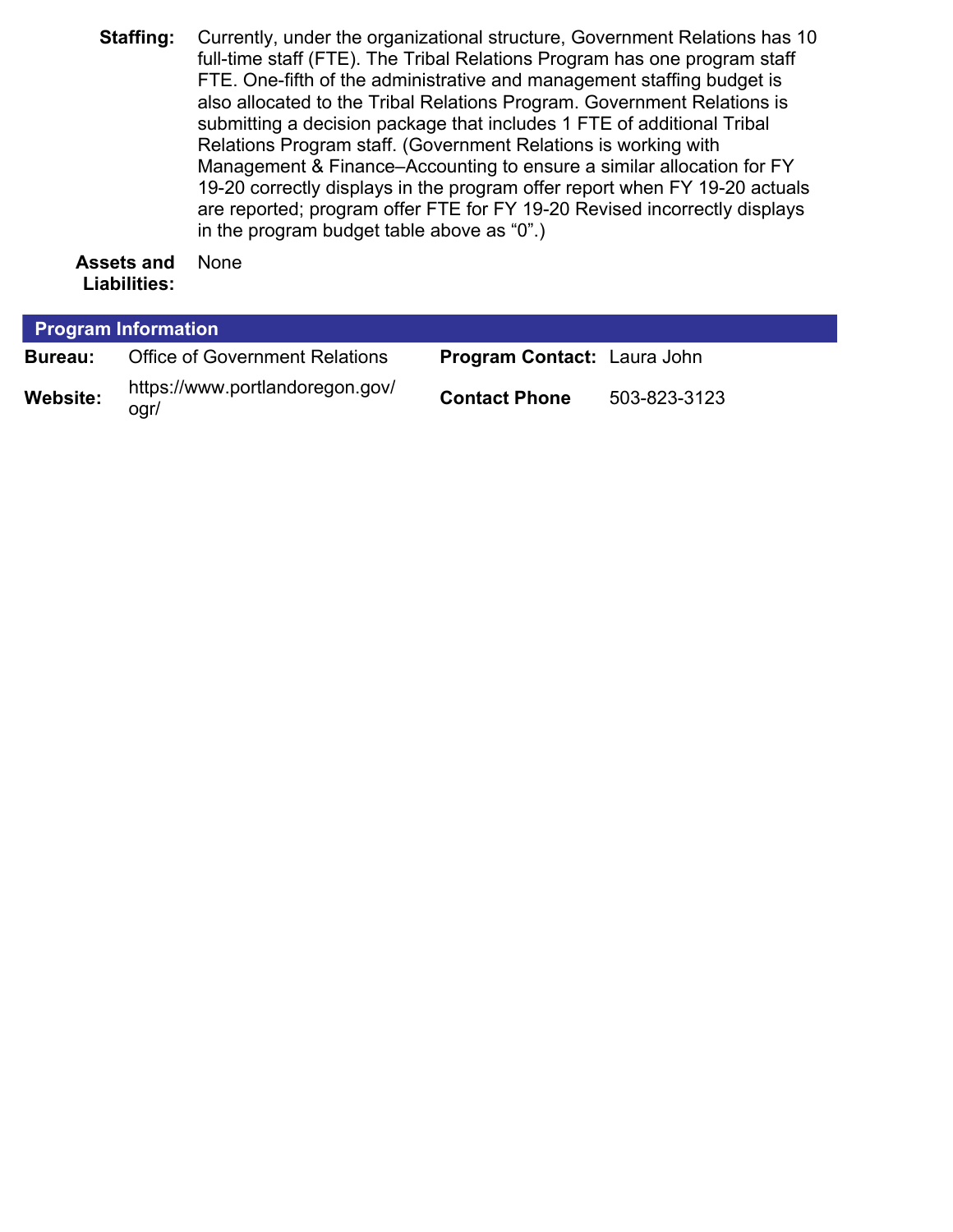#### **Office of Government Relations Constanting Constanting Constanting Constanting Constanting Constanting Constanting Constanting Constanting Constanting Constanting Constanting Constanting Constanting Constanting Constant**

PM1. Report for FY 2020-21 Requested Budget 11:52:49 AM

#### **OUTCOME MEASURES**

|         | <b>Performance Measure</b>                                                                        | <b>KPM</b> | FY 2016-17<br><b>Actuals</b> | FY 2017-18<br><b>Actuals</b> | FY 2018-19<br><b>Actuals</b> | FY 2019-20<br><b>Target</b> | FY 2019-20<br><b>YTD Actuals</b> | FY 2020-21<br><b>Target</b> | <b>Strategic</b><br><b>Target</b> |
|---------|---------------------------------------------------------------------------------------------------|------------|------------------------------|------------------------------|------------------------------|-----------------------------|----------------------------------|-----------------------------|-----------------------------------|
| GR_0004 | Percentage of Respondents Rating Government<br>Relations either Very Responsive or Responsive     |            | 100%                         | 98%                          | 100%                         | 100%                        |                                  | 100%                        | 100%                              |
| GR_0005 | Percentage of respondents rating services as<br>excellent or very good                            |            | 97%                          | 86%                          | 90%                          | 95%                         | 0                                | 95%                         | 95%                               |
| GR_0007 | Percentage of respondents reporting progress<br>made on state, federal, or intergovernment issues |            | 75%                          | 97%                          | 95%                          | 75%                         |                                  | 75%                         | 75%                               |

#### **WORKLOAD MEASURES**

|         | <b>Performance Measure</b>                   | <b>KPM</b> | FY 2016-17<br><b>Actuals</b> | FY 2017-18<br><b>Actuals</b> | FY 2018-19<br><b>Actuals</b> | FY 2019-20<br><b>Target</b> | FY 2019-20<br><b>YTD Actuals</b> | FY 2020-21<br><b>Target</b> | <b>Strategic</b><br><b>Target</b> |
|---------|----------------------------------------------|------------|------------------------------|------------------------------|------------------------------|-----------------------------|----------------------------------|-----------------------------|-----------------------------------|
| GR 0003 | Percentage of targeted legislators contacted |            | 90%                          | 87%                          | 87%                          | 90%                         |                                  | 90%                         | 90%                               |
| GR 0006 | International delegations received           |            | 94                           | 86                           | 70                           | 70                          |                                  | 70                          | 70                                |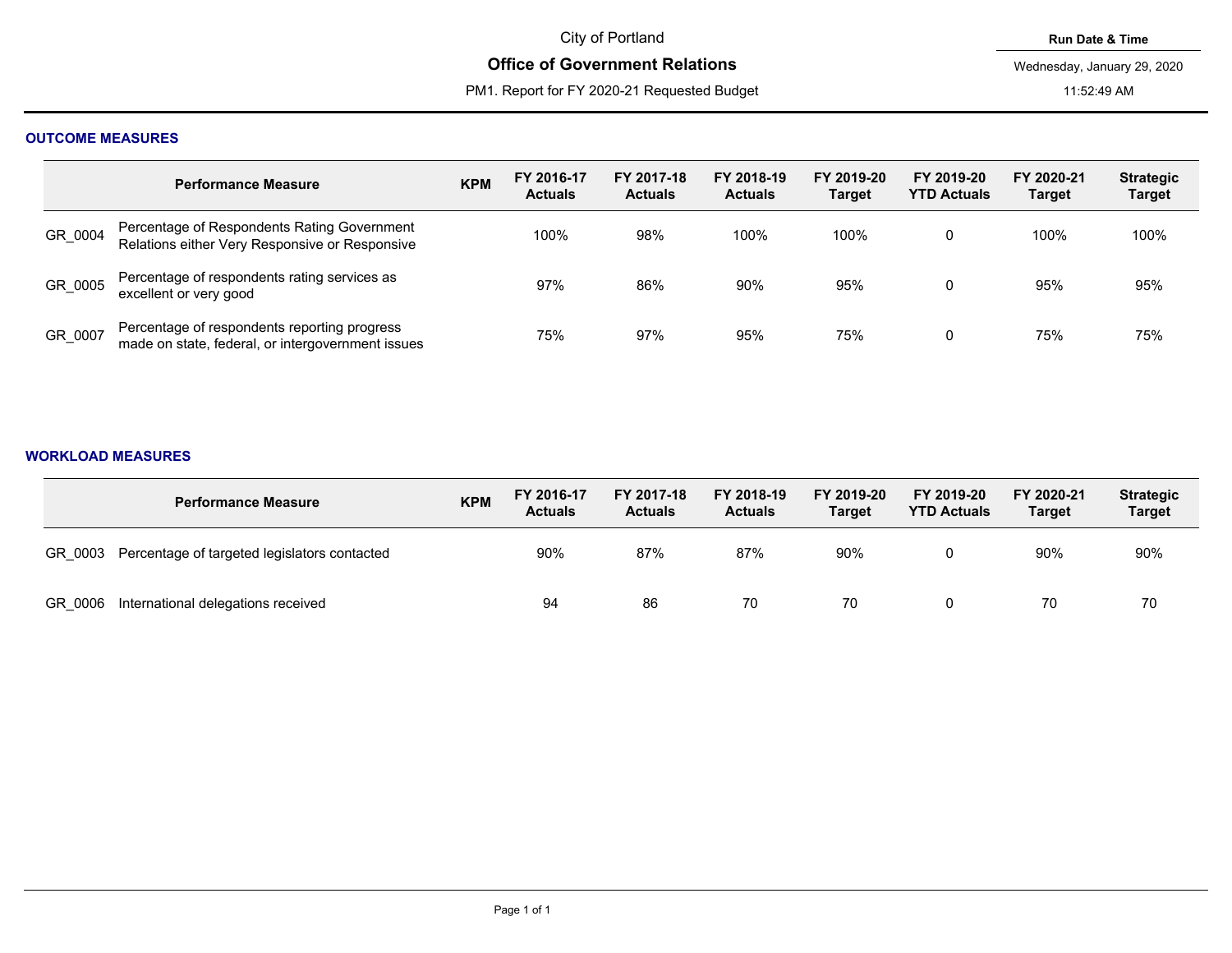|                                                 | <b>UILLY UL FULLIQUIU</b><br><b>Decision Package Summary</b> | Run Date: 1/29/20 |                      |            |  |
|-------------------------------------------------|--------------------------------------------------------------|-------------------|----------------------|------------|--|
| Page 1 of 3                                     | Details                                                      |                   | Run Time: 3:46:24 PM |            |  |
| DP: 9655 - Tribal Relations Program Enhancement |                                                              | DP Type           | <b>Priority</b>      | <b>New</b> |  |
|                                                 |                                                              | ADD               |                      | Yes        |  |

City of Portland

#### **Package Description**

Government Relations is requesting a decision package of \$150,000 in ongoing funding for a new Tribal Relations Associate position (1 FTE) and Tribal Relations programmatic travel, events and materials. When the program was initially placed in Government Relations, no programmatic funding was included. During the past two years, the Tribal Relations Program has been partially funded through one-time agreements with external partners to support specific events and projects and through vacancy savings within the Office Government Relations. However, such funding is neither adequate nor sustainable for ongoing delivery of Tribal Relations services to the City, especially as demand for Tribal Relations services continues to grow.

#### **Service Impacts**

The decision package will add needed capacity for Tribal Relations coordination, outreach, advice, and support for City offices and bureaus through one additional FTE. Programmatic funding will support delivery of the annual tribal nations summit and other events, delegation visits to tribal governments in the region, attendance at recurring conferences of tribal government representatives, and gift exchanges consistent with cultural protocols.

#### **Equity Impacts**

The additional investment proposed in the decision package will directly and meaningfully sustain and expand the capacity of the Tribal Relations Program to promote effective City engagement with tribal governments and the urban Indian community, producing significant positive equity impacts. The decision package will enhance the capacity of the Tribal Relations Program to serve as a conduit for native community members to seek assistance, redress, and help navigating City government. This engagement has often resulted in the direct benefit of changing City policies and practices to be more inclusive. The decision package will also support continued development and delivery of Tribal Relations trainings for City employees to raise the awareness about tribal sovereignty, the history of tribes and native people in the Northwest, the legacy of government policies aimed at erasure and how that has resulted in disproportionate impacts on native people.

|             |                                     |                                  | 2020-21 CBO                     |                         |                           |                          |
|-------------|-------------------------------------|----------------------------------|---------------------------------|-------------------------|---------------------------|--------------------------|
| <b>Fund</b> |                                     | 2020-21 Request<br>- V52 with DP | Recommended-<br>V <sub>53</sub> | 2020-21<br>Proposed-V54 | 2020-21<br>Approved - V55 | 2020-21 Adopted<br>- V56 |
|             | <b>Major Object Name</b>            | <b>Expense</b>                   |                                 |                         |                           |                          |
| 100000      | <b>External Materials and Servi</b> | 44,766                           | 0                               | $\mathbf 0$             | 0                         | 0                        |
| 100000      | Personnel                           | 105,234                          | 0                               | 0                       | 0                         | 0                        |
|             | Sum:                                | 150,000                          | 0                               | $\mathbf{0}$            | $\mathbf{0}$              | 0                        |
|             | <b>Major Object Name</b>            | Revenue                          |                                 |                         |                           |                          |
| 100000      | <b>General Fund Discretionary</b>   | 68,389                           | 0                               | $\Omega$                | $\Omega$                  | 0                        |
| 100000      | General Fund Overhead               | 81,611                           | 0                               | 0                       | 0                         | 0                        |
|             | Sum:                                | 150,000                          | 0                               | 0                       | 0                         | 0                        |

| <b>Position Detail</b>              |            |        |              |                |         |  |  |
|-------------------------------------|------------|--------|--------------|----------------|---------|--|--|
| Job Class - Name                    | <b>FTE</b> | Salary | Supplemental | <b>Benefit</b> | Total   |  |  |
| 30000005 - Commissioner's Staff Rep | 1.00       | 67.860 |              | 32.183         | 105,234 |  |  |
| <b>Total</b>                        | 1.00       | 67,860 |              | 32,183         | 105,234 |  |  |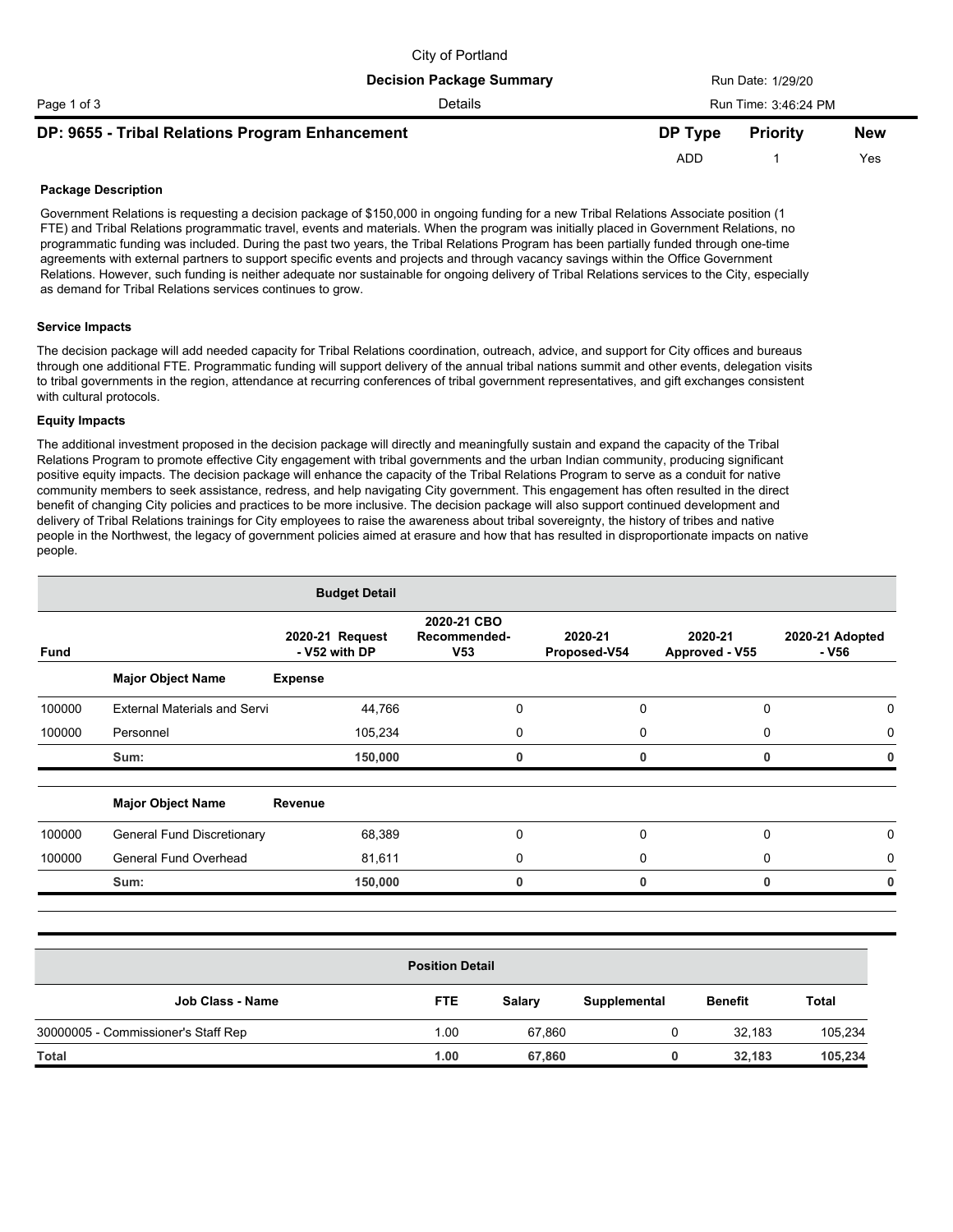|                                                    | City of Portland                |                      |                 |            |
|----------------------------------------------------|---------------------------------|----------------------|-----------------|------------|
|                                                    | <b>Decision Package Summary</b> | Run Date: 1/29/20    |                 |            |
| Page 2 of 3                                        | <b>Details</b>                  | Run Time: 3:46:24 PM |                 |            |
| DP: 9656 - Tribal Relations Enhancement - w/Offset |                                 | DP Type              | <b>Priority</b> | <b>New</b> |
|                                                    |                                 | <b>ADD</b>           |                 | Yes        |

#### **Package Description**

Government Relations is requesting a decision package of \$150,000 in ongoing funding for a new Tribal Relations Associate position (1 FTE) and Tribal Relations programmatic travel, events and materials. When the program was initially placed in Government Relations, no programmatic funding was included. During the past two years, the Tribal Relations Program has been partially funded through one-time agreements with external partners to support specific events and trainings and through vacancy savings within the Office Government Relations. However, such funding is neither adequate nor sustainable for ongoing delivery of Tribal Relations services to the City, especially as demand for Tribal Relations services continues to grow.

Of the total decision package amount (\$150,000), 50 percent is offset by \$75,000 in new interagency and intergovernmental agreements between Government Relations and other bureaus (Environmental Services, Water Bureau, and Prosper Portland). The increased interagency contributions support delivery of tribal relations coordination, outreach, and advice on: Levee Ready Columbia; Columbia River Treaty review; Portland Harbor clean-up; Portland water filtration plant; reintroduction of tribal related plants and trees; Redbook revisions to ensure compliance and appropriate involvement of tribes; tribal perspectives on nature area management and invasive species; delegation visits to tribal governments in the region; outreach strategies for engaging with tribal governments and the Portland Native community; natural and cultural resource protection; and upholding treaty rights.

#### **Service Impacts**

The decision package will add needed capacity for Tribal Relations coordination, outreach, advice, and support for City offices and bureaus through one additional FTE. Programmatic funding will support delivery of the annual tribal nations summit and other events, delegation visits to tribal governments in the region, attendance at recurring conferences of tribal government representatives, and gift exchanges consistent with cultural protocols.

#### **Equity Impacts**

The additional investment proposed in the decision package will directly and meaningfully sustain and expand the capacity of the Tribal Relations Program to promote effective City engagement with tribal governments and the urban Indian community, producing significant positive equity impacts. The decision package will enhance the capacity of the Tribal Relations Program to serve as a conduit for native community members to seek assistance, redress, and help navigating City government. This engagement has often resulted in the direct benefit of changing City policies and practices to be more inclusive. The decision package will also support continued development and delivery of Tribal Relations trainings for City employees to raise the awareness about tribal sovereignty, the history of tribes and native people in the Northwest, the legacy of government policies aimed at erasure and how that has resulted in disproportionate impacts on native people.

|        |                                     | <b>Budget Detail</b>             |                                                |                         |                           |                          |  |
|--------|-------------------------------------|----------------------------------|------------------------------------------------|-------------------------|---------------------------|--------------------------|--|
| Fund   |                                     | 2020-21 Request<br>- V52 with DP | 2020-21 CBO<br>Recommended-<br>V <sub>53</sub> | 2020-21<br>Proposed-V54 | 2020-21<br>Approved - V55 | 2020-21 Adopted<br>- V56 |  |
|        | <b>Major Object Name</b>            | <b>Expense</b>                   |                                                |                         |                           |                          |  |
| 100000 | <b>External Materials and Servi</b> | 44,766                           | 0                                              | 0                       | 0                         | 0                        |  |
| 100000 | Personnel                           | 105,234                          | 0                                              | 0                       | 0                         | 0                        |  |
|        | Sum:                                | 150,000                          | 0                                              | 0                       | 0                         | 0                        |  |
|        | <b>Major Object Name</b>            | Revenue                          |                                                |                         |                           |                          |  |
| 100000 | General Fund Discretionary          | 34,195                           | $\Omega$                                       | $\Omega$                | $\Omega$                  | 0                        |  |
| 100000 | General Fund Overhead               | 40,805                           | 0                                              | 0                       | 0                         | 0                        |  |
| 100000 | Interagency Revenue                 | 70,000                           | 0                                              | <sup>0</sup>            | 0                         | 0                        |  |
| 100000 | Intergovernmental                   | 5,000                            | 0                                              | 0                       | 0                         | 0                        |  |
|        | Sum:                                | 150,000                          | 0                                              | 0                       | 0                         | 0                        |  |

| <b>Position Detail</b> |            |        |              |                |       |  |
|------------------------|------------|--------|--------------|----------------|-------|--|
| Job Class - Name       | <b>FTE</b> | Salary | Supplemental | <b>Benefit</b> | Total |  |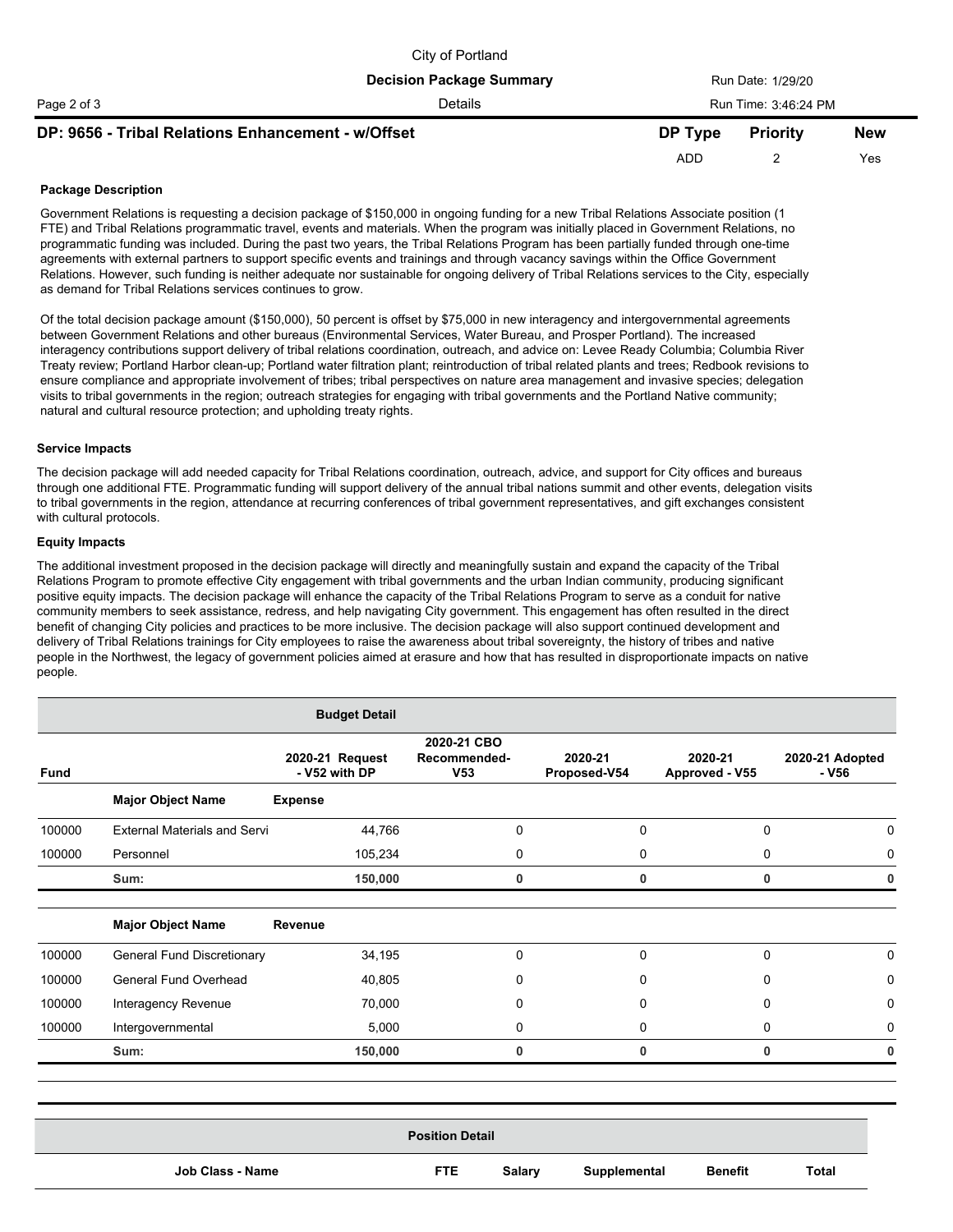|                                     | City of Portland       |                   |              |                      |              |
|-------------------------------------|------------------------|-------------------|--------------|----------------------|--------------|
|                                     |                        | Run Date: 1/29/20 |              |                      |              |
| Page 3 of 3                         | <b>Details</b>         |                   |              | Run Time: 3:46:24 PM |              |
|                                     | <b>Position Detail</b> |                   |              |                      |              |
| Job Class - Name                    | <b>FTE</b>             | Salary            | Supplemental | <b>Benefit</b>       | <b>Total</b> |
| 30000005 - Commissioner's Staff Rep | 1.00                   | 67,860            | 0            | 32,183               | 105,234      |
| Total                               | 1.00                   | 67,860            | 0            | 32,183               | 105,234      |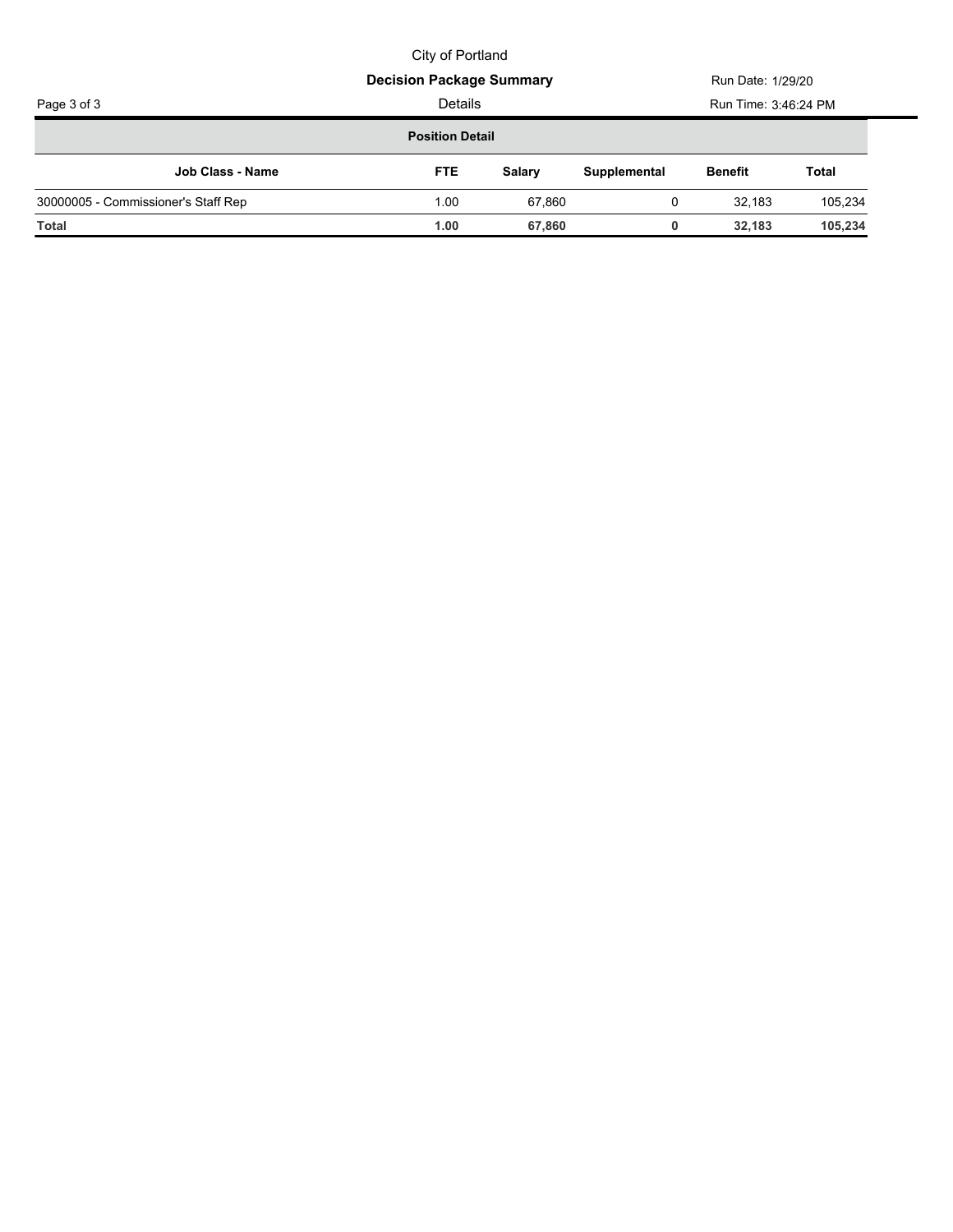# **Office of Government Relations**

# **Requested Budget & Racial Equity Plan Update:**

The base budget continues the work the Office identified in its Racial Equity Plan and 2016-2020 Strategic Plan. Specifically, the base budget includes funding for robust engagement with the state, federal, and regional governments to advocate for issues of importance to underserved communities. Recent examples include advocating for: establishment and implementation of a state Task Force on Addressing Racial Disparities in Homeownership, equitable regional transportation investments and policy, and protecting Portland's Sanctuary City status. Additionally, the base budget includes funding for employee trainings and professional development around issues of diversity, equity and inclusion. The base budget also continues funding for direct engagement with foreign governments and local non-profit sister and friendship city associations supporting Portland's international relationships with nine sister cities and one friendship city (one in Africa, five in Asia, one in Latin America, one in the Middle East, and two in Europe). Additional funding to support the work of sister and friendship city associations, and the time and financial burdens associated with service in those associations, is an area that would further equity that is not included in the base budget.

Since the Racial Equity and Strategic Plans were first established, the Office gained a new Tribal Relations Program that is responsible for outreach to tribal governments and the urban Indian population, among other duties. Additionally, the Tribal Relations Program has trained hundreds of city staff about tribal sovereignty, first foods, and baseline cultural competency for engagement with tribes and native people. However, the capacity of the Tribal Relations Program has been constrained by limited resources. When the Tribal Relations Program was placed in Government Relations, funding was only provided to support a single FTE and did not include programmatic expenses. The FY 20-21 Requested Budget includes \$75,000 in additional interagency and intergovernmental support for the Tribal Relations program; Government Relations has also submitted a decision package for ongoing funding to bolster the Tribal Relations Program with one additional FTE and programmatic funding for travel, events, and gifts to tribal delegations consistent with cultural protocols.

**Racial Equity Plan Link:** https://www.portlandoregon.gov/oehr/article/589637

# **Requested Budget Community Engagement:**

The Office of Government Relations has a Budget Advisory Committee (BAC) comprised of community members and Government Relations program managers, is majority people of color, and represents diverse professional and cultural backgrounds. The BAC convened once to discuss the Government Relations budget, budget process, decision package, and the equity impacts of the Government Relations budget.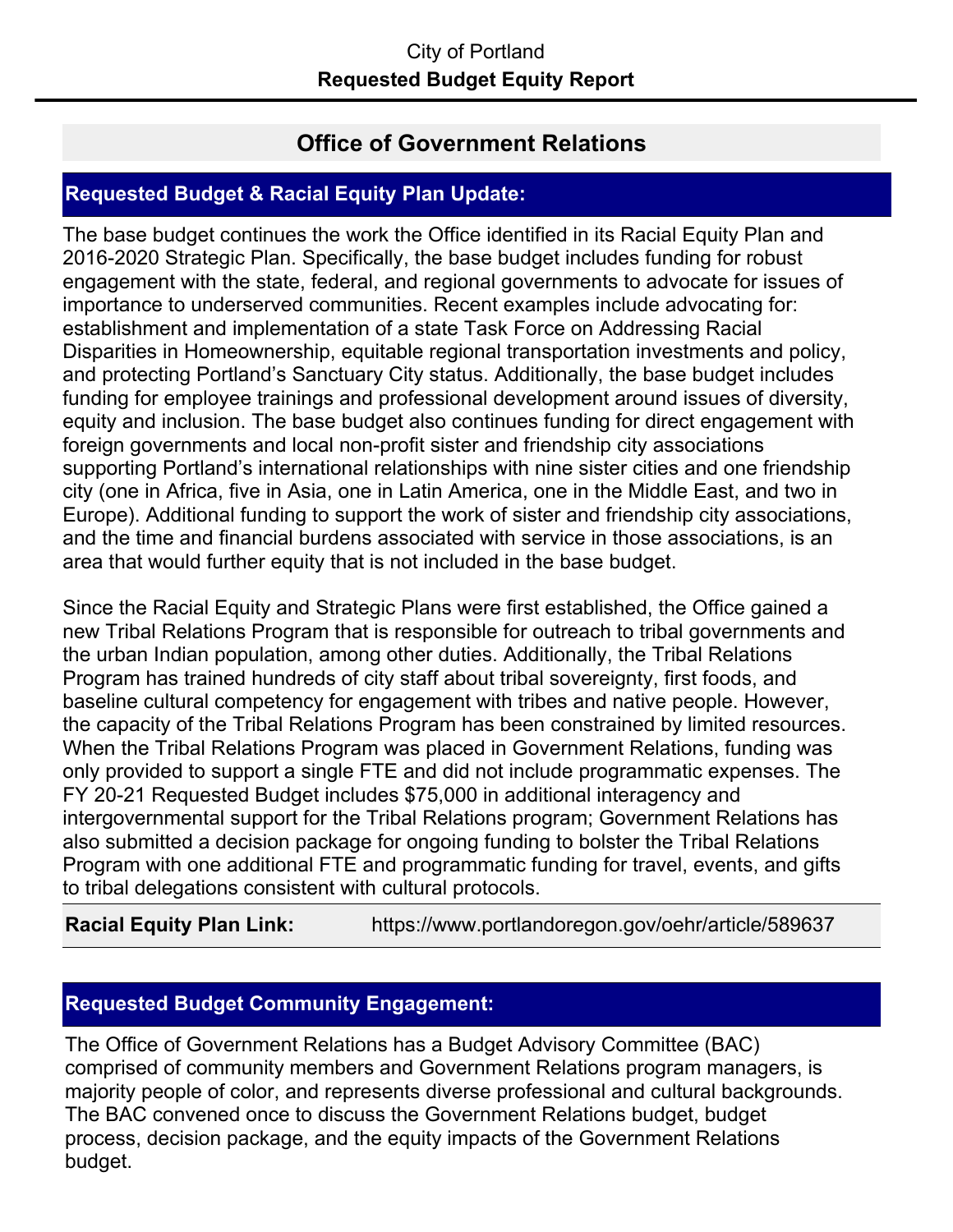### **Base Budget Constraints:**

In the upcoming year, there are no identified deficiencies in the base budget that would inhibit the bureau's achievement of the goals outlined in its Racial Equity Plan (2016-2020). Of note, the Office of Government Relations is currently in the process of updating its Strategic Plan and Racial Equity Plan, which were adopted prior to addition of the Tribal Relations and Regional Relations programs to the office.

However, Government Relations is a small office with most programs being administered by one or two FTE. Based on current funding levels, programs such as Tribal Relations and International Relations (each with a single program staff FTE) face significant constraints in their capacity to promote equity through their work with the area Tribes, local American Indian/Alaska Native communities, as well as the sister and friendship city associations and their members. Government Relations is submitting a decision package for ongoing funding to bolster the Tribal Relations Program with one additional FTE and programmatic expenses, which will directly and meaningfully expand the capacity of the program to conduct outreach, travel, events, and trainings that promote effective City engagement with tribal governments and the urban Indian community.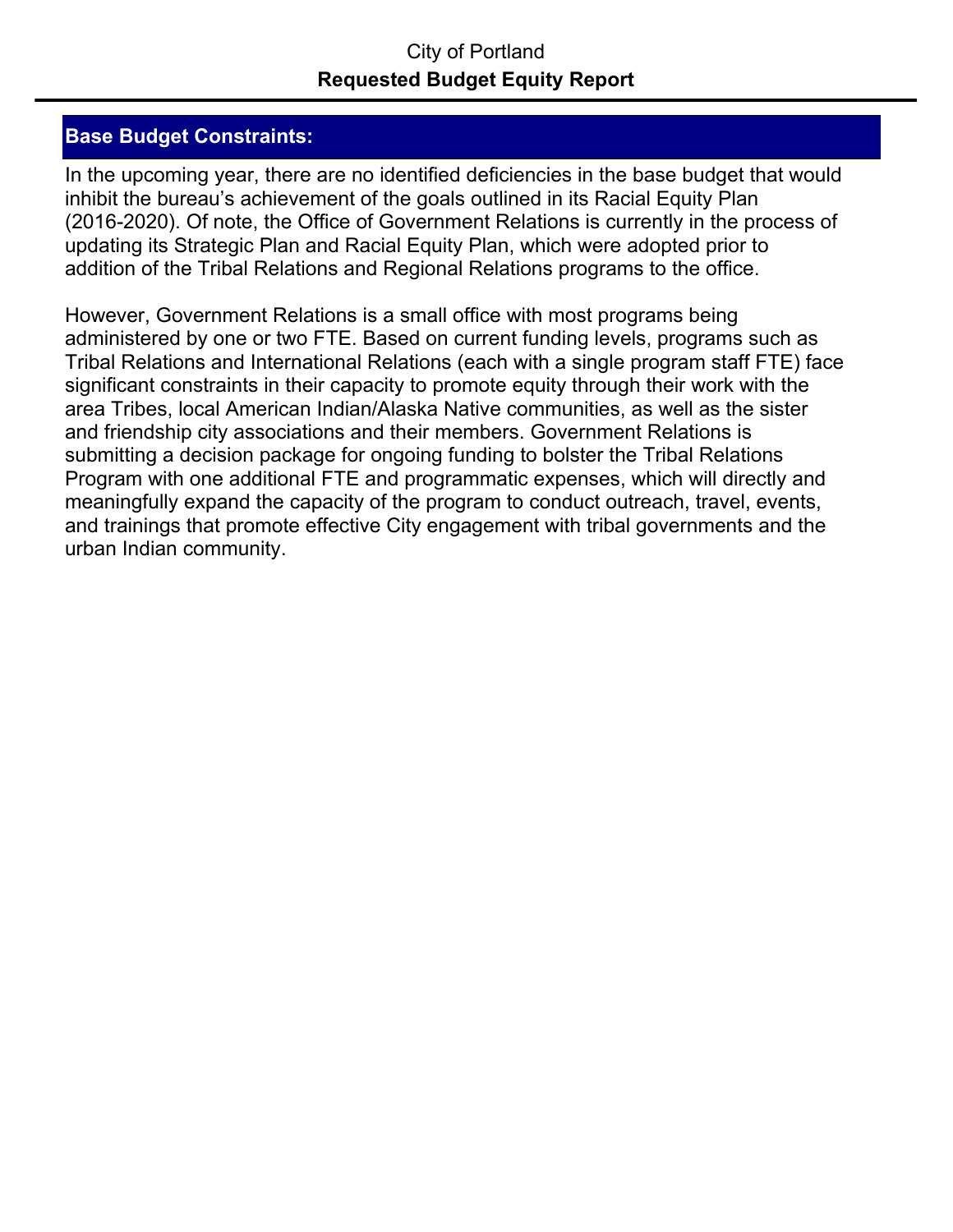# **Notable Changes:**

The Office of Government Relations continues efforts specified in its Racial Equity Plan. Government Relations is also in the process of updating its Strategic Plan and Racial Equity Plan, which were adopted prior to addition of the Tribal Relations and Regional Relations programs to the office.) The FY 20-21 Requested Budget includes \$75,000 in additional interagency and intergovernmental contribution amounts to support the Tribal Relations Program. Government Relations is also submitting a decision package for ongoing funding to bolster the Tribal Relations Program with one additional FTE and programmatic funding, which will directly and meaningfully expand the capacity of the program to conduct outreach, travel and events, and provide trainings and advice to clients that promote effective City engagement with tribal governments and the urban Indian community. This will continue to help add to the work already outlined in the bureau's Racial Equity Plan, and beyond. The Program advocates for issues of importance to the Native community, engages with culturally specific organizations, and participates in leadership opportunities, in additional to building training materials and deepening cultural competencies for the City.

Without additional realignments of funding, the State, Federal, and Regional Relations programs have expanded their equity work through advocacy on issues of importance to underserved communities. The International Relations Program collaborates with the Office of Civic and Community Life and the New Portlanders Program when delegations come from cities with substantial populations of new Portlanders. The International Relations program staff also completed the Results Based Accountability training this past year and is applying the principles to further the outreach and impact of the program, including revising the sourcing of culturally appropriate gifts for international delegations to support local, people of color-owned businesses.

# **Equity Manager Role in Budget Development**

The Office of Government Relations does not have a dedicated Equity Manager. However, the Bureau Director, Deputy Director, and Business Operations Manager work together to ensure the Office applies an equity lens in the requested budget development process. Members of Government Relations staff are also committed to advancing equity at and through the City, and an equity subcommittee was formed in the office this past year.

| <b>Equity</b> | Susan Dietz * The Office does not | <b>Contact</b> | 503-823-1036 |
|---------------|-----------------------------------|----------------|--------------|
| Manager:      | have a dedicated equity manager.  | <b>Phone:</b>  |              |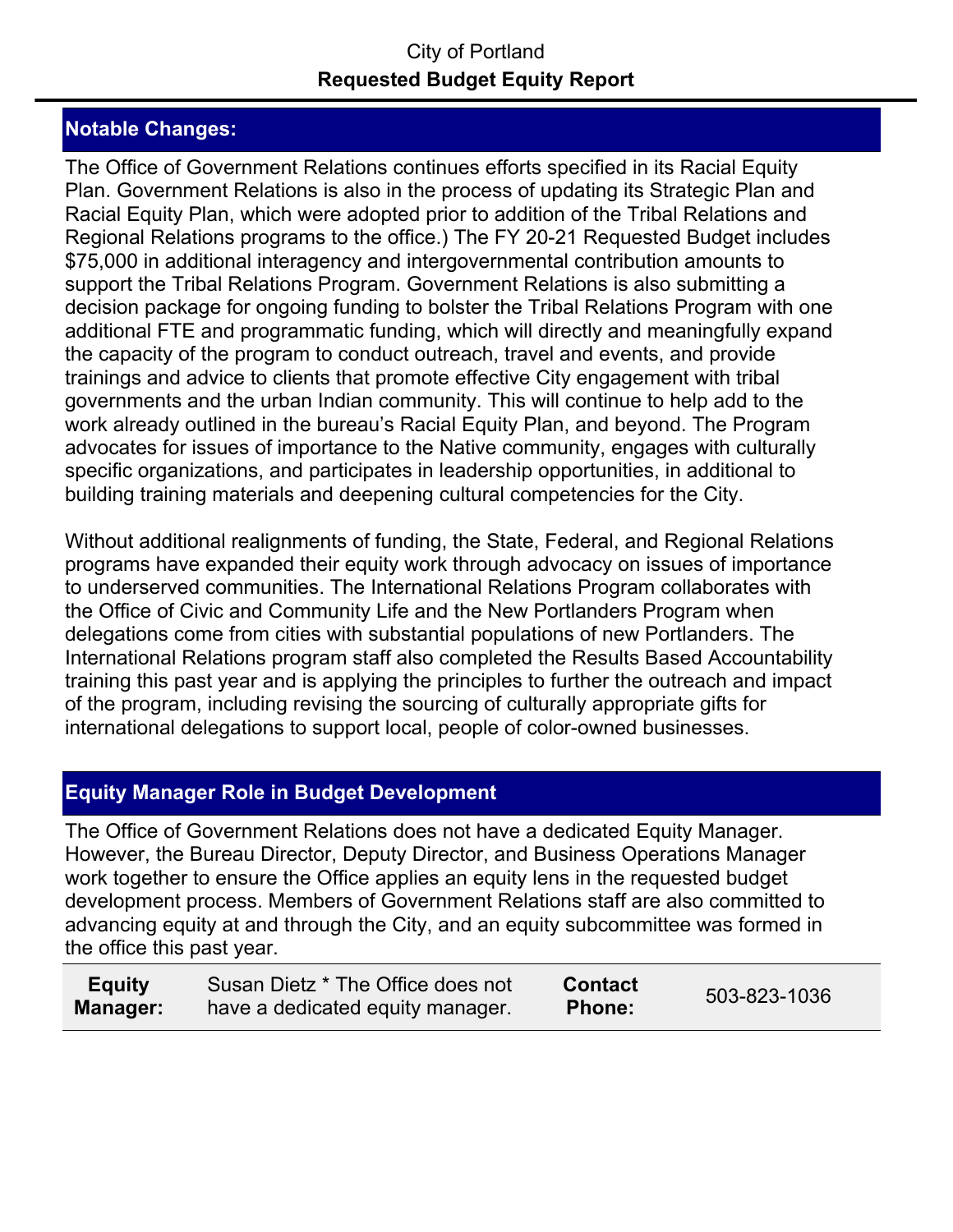# **ADA Title II Transition Plan:**

The Office of Government Relations helps the City achieve its equity goals through the its compliance with policies related to ADA requirements of City-owned properties, which are built into the Internal Material and Services portion of the budget. The office also budgets for any special accommodations through operating supplies and furnishings to staff and interviewing candidates who visit the office and make such requests.

## **Accommodations:**

The Office of Government Relations has limited direct engagement with members of the public, with a few notable exceptions. Government Relations co-leads an annual "Advocacy 101" event with Commissioner Fritz's Office to train Portlanders on how to be more effective advocates with the state legislature and governor's office. Translation services and ADA accommodations for this event come out of existing budget resources for the offices.

# **Capital Assets & Intergenerational Equity**

The Office of Government Relations does not directly receive or have capital assets.

| <b>Measure Title</b>                        | PM 2017-18<br><b>Actuals</b>                                                                                                                                                                                                                                                                                            | PM 2018-19<br><b>Actuals</b> | PM 2019-20<br><b>YTD Actuals</b>                                                                                                                                                                                                                                                                                                                                                                                                                                                                            | PM 2019-20<br><b>Target</b> | PM 2020-21<br><b>Target</b> | <b>Strategic</b><br><b>Target</b> |  |
|---------------------------------------------|-------------------------------------------------------------------------------------------------------------------------------------------------------------------------------------------------------------------------------------------------------------------------------------------------------------------------|------------------------------|-------------------------------------------------------------------------------------------------------------------------------------------------------------------------------------------------------------------------------------------------------------------------------------------------------------------------------------------------------------------------------------------------------------------------------------------------------------------------------------------------------------|-----------------------------|-----------------------------|-----------------------------------|--|
|                                             |                                                                                                                                                                                                                                                                                                                         |                              |                                                                                                                                                                                                                                                                                                                                                                                                                                                                                                             |                             |                             |                                   |  |
| <b>Data Tracking</b><br><b>Methodology:</b> | quantified in the future.                                                                                                                                                                                                                                                                                               |                              | The Office of Government Relations is a largely internally-<br>facing bureau, which primarily serves clients within the City,<br>namely the Mayor, City Council, Auditor, and bureaus. Due to<br>its scope of work, the Office tracks the number of international<br>delegations received and contact with state legislators.<br>Looking ahead to an update of the bureau's Strategic Plan,<br>data regarding expanded outreach, especially to tribal<br>governments and the urban Indian community, may be |                             |                             |                                   |  |
|                                             | Additionally, Government Relations also utilizes a customer<br>service survey on an annual basis, usually in the Fall, to solicit<br>input from our internal customers and stakeholders. This<br>mechanism helps the office track its progress and the<br>satisfaction of clients. Data is analyzed against past years. |                              |                                                                                                                                                                                                                                                                                                                                                                                                                                                                                                             |                             |                             |                                   |  |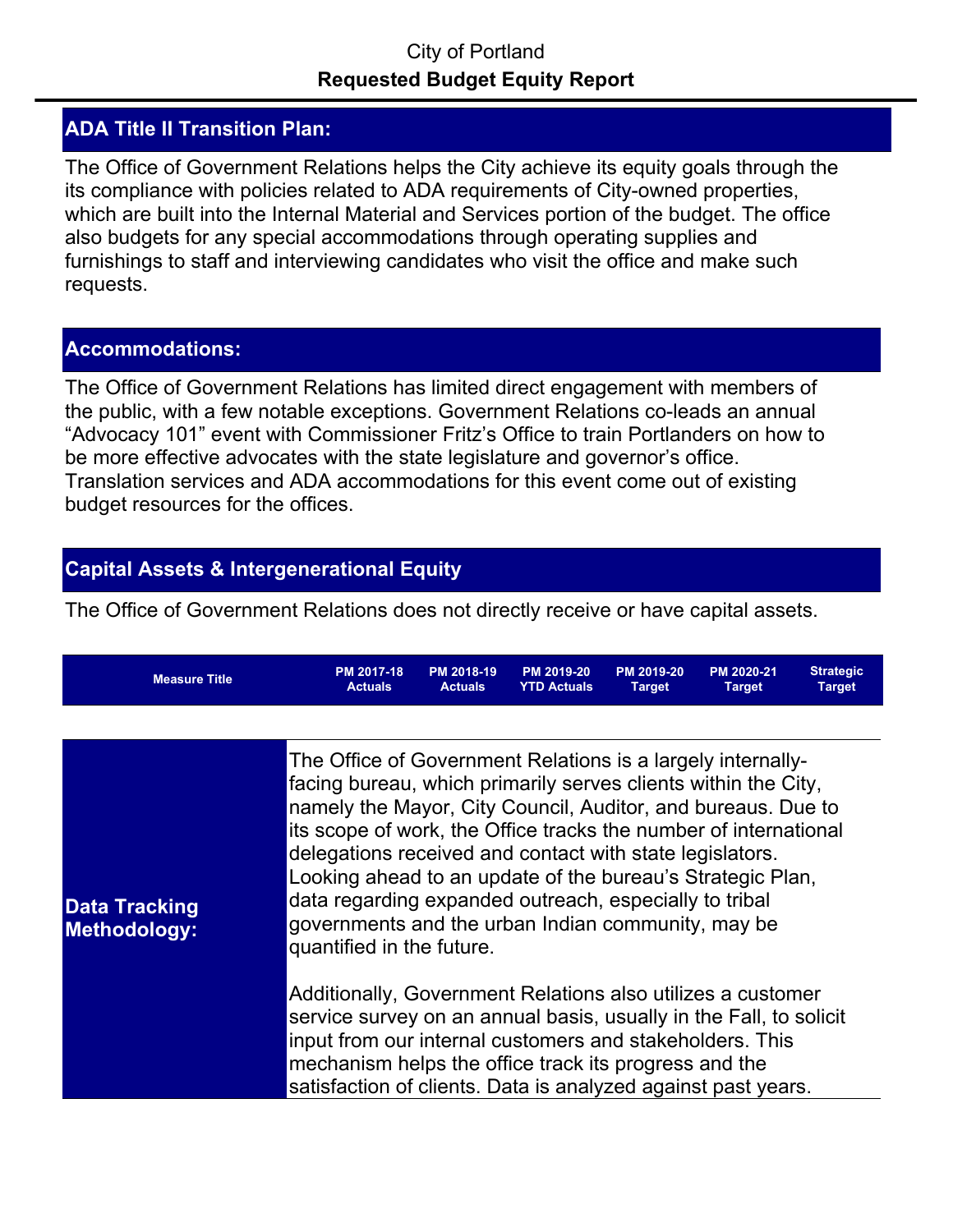# **Hiring, Retention, & Employment Outreach:**

Office of Government Relations staff directly participate in professional networking events for people of color and offer informational interviews and job shadowing, especially with people from underserved communities interested in learning about how to professionally participate in government and policy work. When posting for open positions, Government Relations collaborates with the Bureau of Human Resources and distributes announcements via list-serves and job boards to reach communities of color. Government Relations includes diverse representation in panels conducting review of applications and hiring interviews, and includes equity questions in hiring interviews. This past year, the office hired a Tribal Relations intern for a few months to support the second annual Tribal Nations Summit. The internship provided an opportunity for a Native student to learn more about government work, advocacy and policy.

# **Contracting Opportunities**

The Office of Government Relations has one professional contract for Federal Lobbying for the Federal Relations Program, primarily working on Federal Legislation on behalf of the City. This is a three-year contract cycle, adhering to the City's procurement policies of soliciting new requests for proposals (RFPs), which includes opening opportunities for disadvantaged, minority, women, and emerging small businesses.

# **Engaging Communities Most Impacted by Inequities**

The Office of Government Relations Tribal Relations Program directly engages with, and advocates for issues of importance to, the urban Native American/Alaska Native community. The Tribal Relations Program serves as a conduit for community members to seek assistance, redress, and help navigating City government. This engagement has often resulted in the direct benefit of changing City policies and practices to be more inclusive.